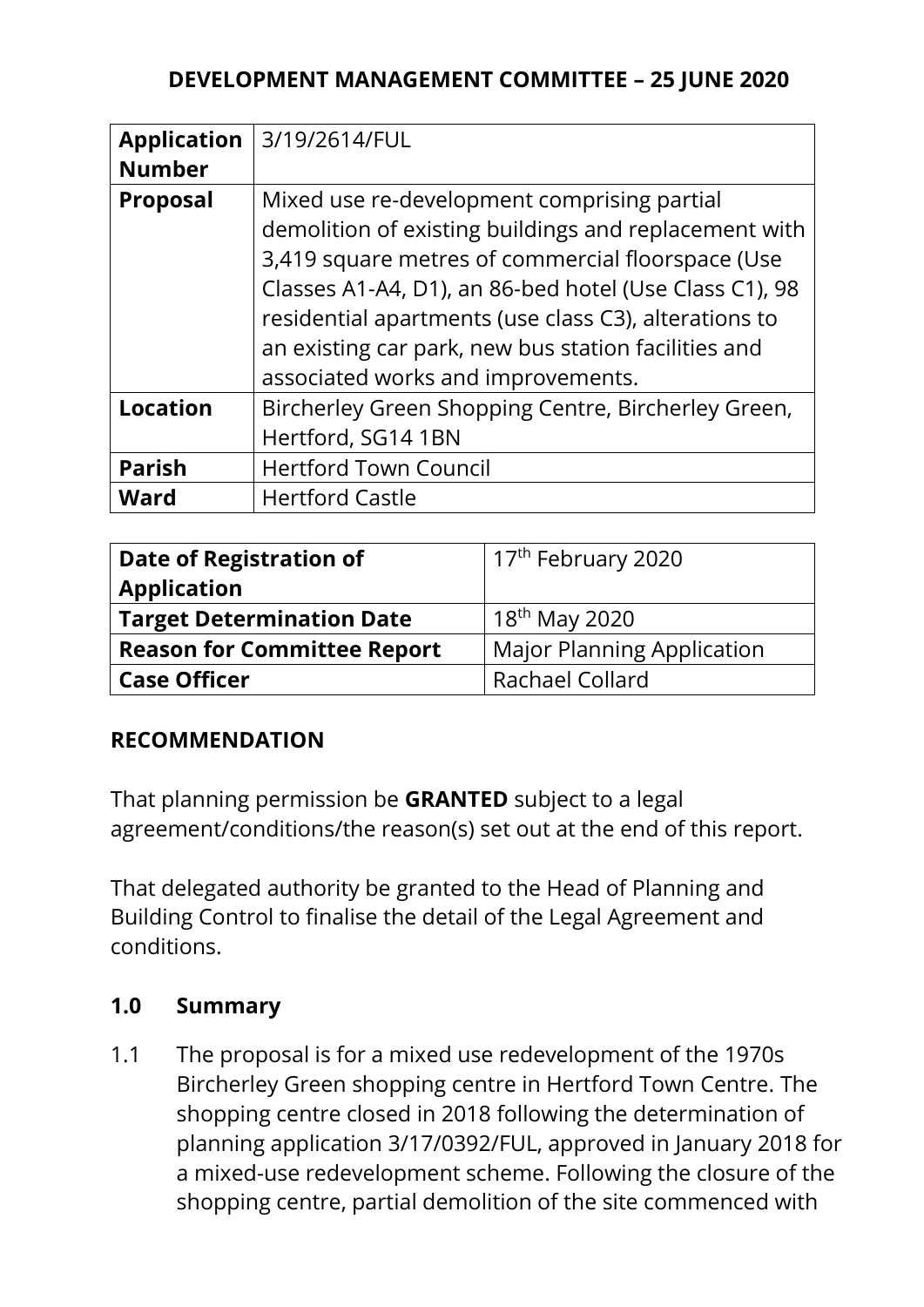archaeology investigations undertaken in the area where the hotel was to be constructed. It should be noted that there remain a number of pre-commencement conditions yet to be submitted in relation to the original consented scheme. Notwithstanding this, there is an extant permission on the site and this is a material consideration in the determination of this application.

- 1.2 The proposals raise a range of issues relevant to an important development located in the centre of Hertford. Given its location and a scheme having previously been approved, redevelopment of the site is acceptable in principle. The impact on the overall vitality of the town centre and the way the centre operates is an important consideration for Members.
- 1.3 The current development comprises retail space, parking, the bus station and public circulation areas including a river walkway. As with the approved scheme, the proposal introduces new uses to the site, these include residential development and a hotel use.
- 1.4 Unlike the previous permission where the site was to be delivered in phases, the applicant proposes that the hotel element is given over to a specialist contactor, whilst the remainder of the development is carried out by the applicant.
- 1.5 Members are required to consider an extensive range of issues that would always be material to town centre and Conservation Area developments:
	- Design quality;
	- Scale and height of the buildings;
	- Impact on the Conservation Area and listed buildings;
	- Amenity impacts for existing and new occupiers
	- Transport impacts, accessibility, parking;
	- Flooding risks and drainage;
	- All other relevant and material considerations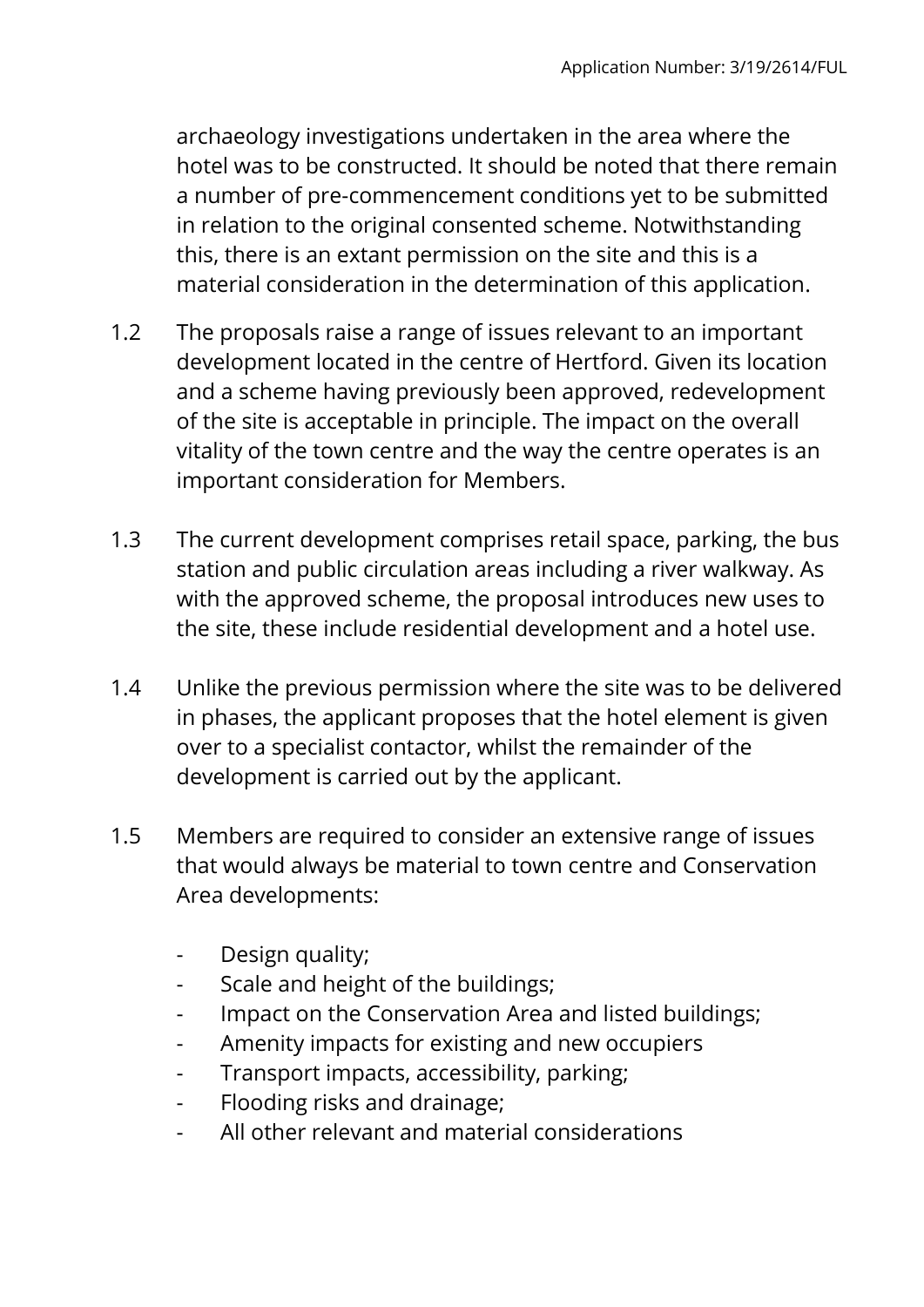1.6 It should be noted that during the course of the application amendments to the scheme were made, the description of development has altered, removing uses (B1- offices and D2 – cinemas, concert halls, gym etc.) from the proposal and amended plans were submitted. As a result of these changes a full formal re-consultation has been undertaken.

## **2.0 Site Description**

- 2.1 The site is located within Hertford's Town centre in the primary shopping area immediately adjacent to the River Lea, which is in its canalised section forming the northern boundary of the site.
- 2.2 To the north of the application site beyond the river is the residential area of Folly Island, which is characterised by Victorian terraces. There are a number of listed buildings to the south and west within Bull Plain and Railway Street. Immediately to the east of the site is the refurbished and remodelled Sheltered Housing at Bircherley Court.
- 2.3 The Bircherley Green Centre is the town's main modern retail area. In its 1970's design there was a priority to meet the practical needs of a large food store as well as dedicated servicing arrangements for the centre. However, this resulted in a poor response to the riverside setting of the site.
- 2.4 There is an existing public multi-storey car park providing 188 parking spaces, accessed via Bircherley Street. The bus station immediately outside the shopping centre and car park provides 6 bays also accessed off Bircherley Street.
- 2.5 The site is located within the Hertford Conservation Area and the Area of Archaeological Significance covering the historic core of Hertford.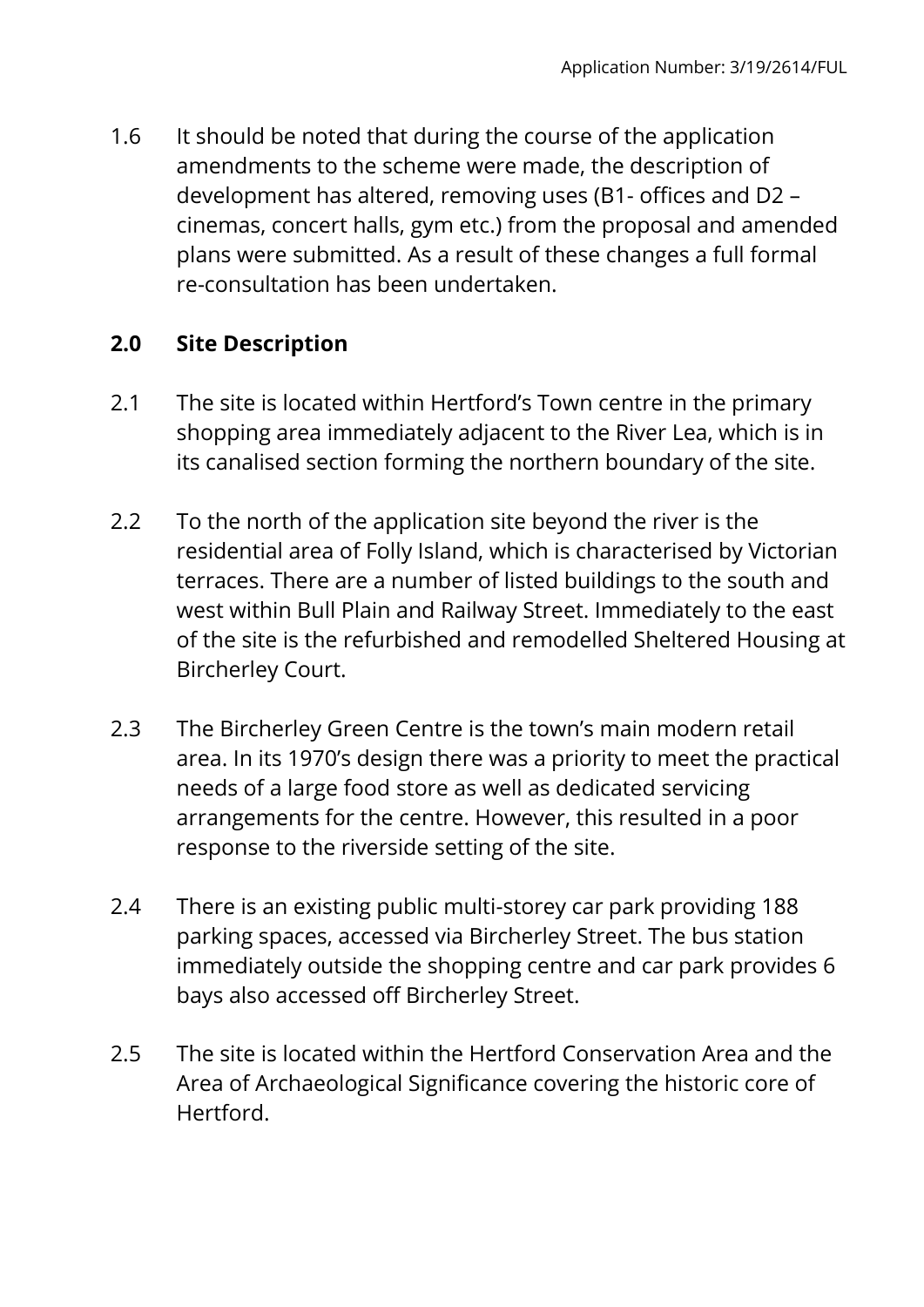## **3.0 Background to Proposal**

- 3.1 This planning application was validated in February 2020 and follows a number of planning applications submitted for the site. Planning permission was first granted in January 2018 (ref: 3/17/0392/FUL) and remains extant. This permission was gained by the original developer Wrenbridge on behalf of the site owner Diageo Pension Trust Ltd.
- 3.2 The site owners sold the site in the latter part of 2019 citing that due to market conditions, the scheme had become unviable and they were unable to deliver the approved scheme. Chase New Homes purchased the site and seek to redevelop it for mixed use.
- 3.3 The current application was due to be presented to the Hertfordshire Design Review Panel (DRP) in March 2020, however this was unable to take place due to the Covid-19 situation. Whilst it would have been beneficial for the proposals to have been considered by the panel, comprehensive comments have been provided by the Council's Urban Design and Conservation Officer.
- 3.4 The proposed development consists of three main blocks of development comprising of commercial units at ground floor level, 98 residential units on the upper floors (comprising 32 x 1 bed units and 66 x 2 bed units) and the hotel building.
- 3.5 On approach from the existing pedestrian entrance to the retail mall on Bircherley Green from Railway Street, the pedestrian walkway will continue, in the same northward direction, through to the riverside edge. To the left (west) of the pedestrian route would be a new building, referred to in this report as Block A. Block A would contain commercial units at ground floor level and 54 flats on the upper floors. Opposite this block (east of the pedestrian route) would be Block B, containing commercial units at ground floor level and 44 flats on the upper floors. The proposal would also include the refurbishment of the existing car park with a new façade fronting onto Bircherley Green and the river walk. The hotel building located on the corner of Bircherley Street and Railway Street would accommodate an 86 bed hotel on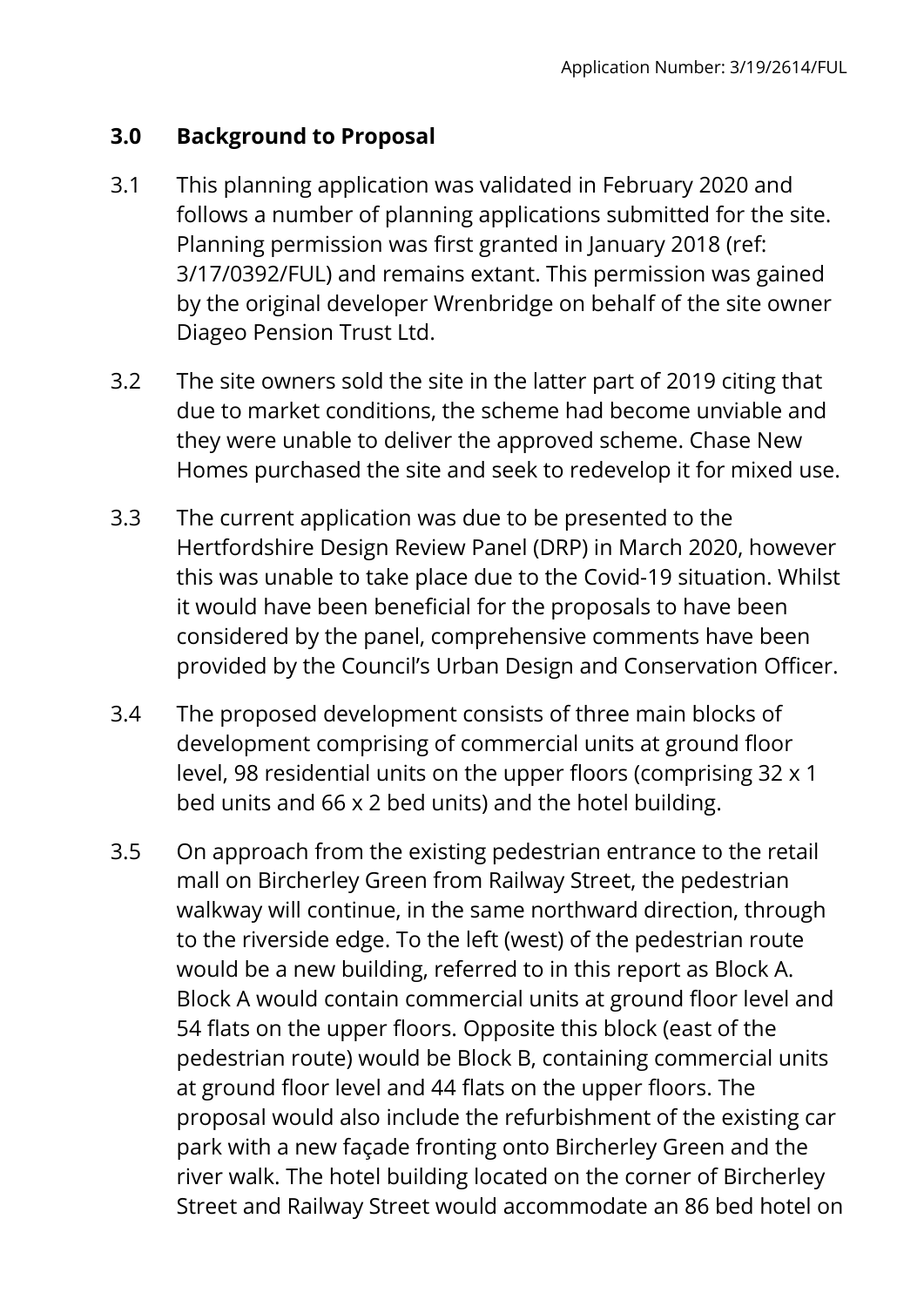the upper floors and a restaurant at ground floor level. Two small existing units on Railway Street, which are currently occupied by Boots and Rose Café would be retained with two additional commercial units one of which is proposed at first floor level.

# **Planning History**

3.6 The following planning history is relevant:

| Application<br>Number | Proposal                                                                                                                                                                                                                                                                                                                                                                                                                                                                                                                                                                                                                                                              | Decision  | Date                                  |
|-----------------------|-----------------------------------------------------------------------------------------------------------------------------------------------------------------------------------------------------------------------------------------------------------------------------------------------------------------------------------------------------------------------------------------------------------------------------------------------------------------------------------------------------------------------------------------------------------------------------------------------------------------------------------------------------------------------|-----------|---------------------------------------|
| 3/19/1308/VAR         | Variation of condition 2<br>(approved plans) of planning<br>permission: 3/17/0392/FUL -<br>Mixed-use redevelopment,<br>including partial demolition<br>of existing buildings, to<br>provide up to 4,694 sqm<br>retail floorspace (Use Classes<br>A1 to A5), an 86-bed hotel<br>(Use Class C1), 70 residential<br>flats (Use Class C3),<br>Refurbishment of existing car<br>park to provide 143 pay and<br>display, 40 residential, 5 car<br>club (total of 188) parking<br>spaces, enhancement of bus<br>station facilities, new public<br>realm and landscaping to<br>riverside, and associated<br>works and improvements -<br>Alterations to the hotel<br>building. | Withdrawn | 12 <sup>th</sup><br>September<br>2019 |
| 3/19/0129/NMA         | A non-material amendment<br>to LPA's ref: 3/17/0392/FUL -<br>(Mixed-use redevelopment,<br>including partial demolition<br>of existing buildings, to                                                                                                                                                                                                                                                                                                                                                                                                                                                                                                                   | Refused   | 7 <sup>th</sup> March<br>2019         |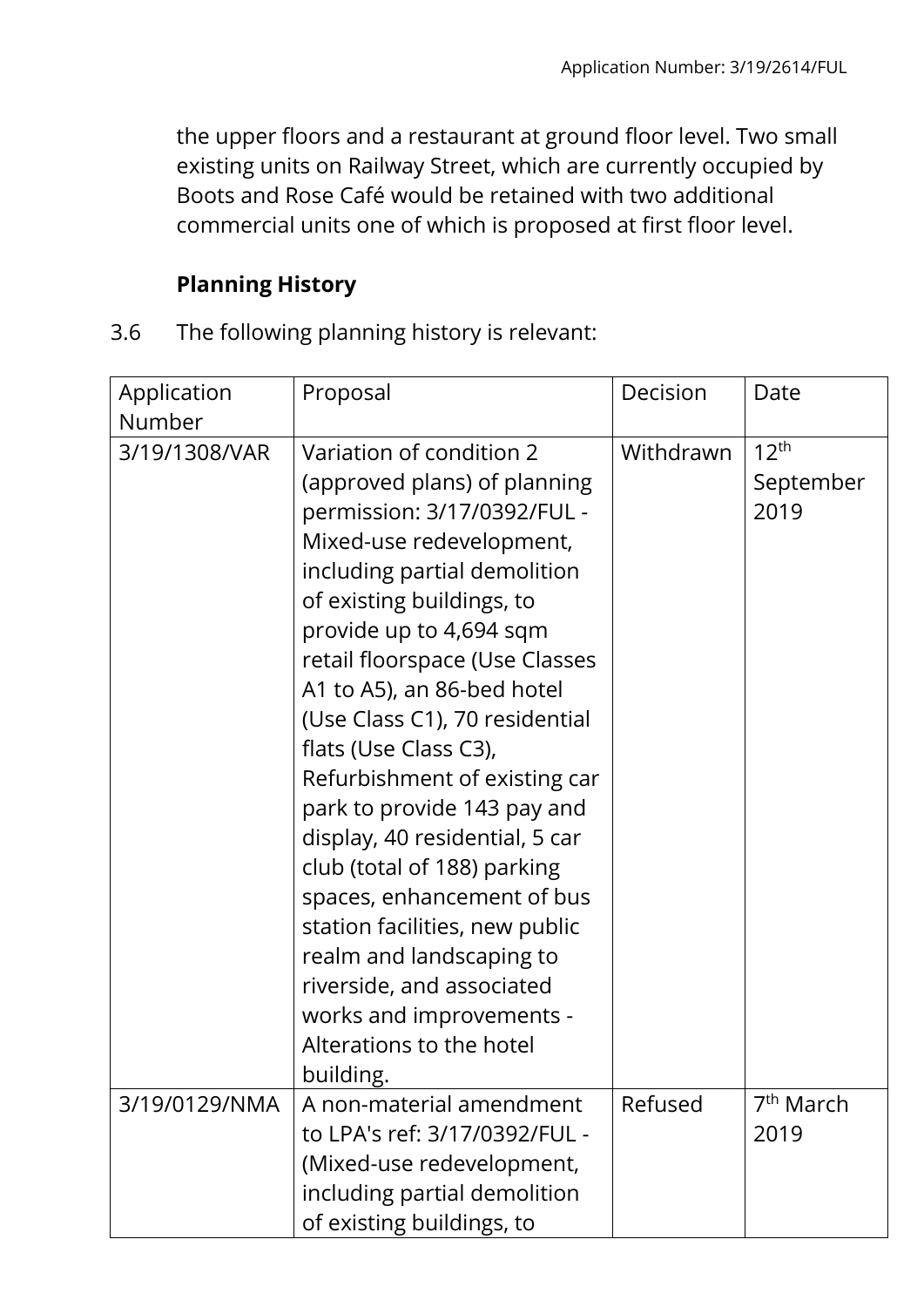|               | provide up to 4,694 sqm<br>retail floorspace (Use Classes<br>A1 to A5), an 86-bed hotel<br>(Use Class C1), 70 residential<br>flats (Use Class C3),<br>Refurbishment of existing car<br>park to provide 143 pay and<br>display, 40 residential, 5 car                                                                                                                                                                                                                                                                                                                |         |                                      |
|---------------|---------------------------------------------------------------------------------------------------------------------------------------------------------------------------------------------------------------------------------------------------------------------------------------------------------------------------------------------------------------------------------------------------------------------------------------------------------------------------------------------------------------------------------------------------------------------|---------|--------------------------------------|
|               | club (total of 188) parking<br>spaces, enhancement of bus<br>station facilities, new public<br>realm and landscaping to<br>riverside, and associated<br>works and improvements):                                                                                                                                                                                                                                                                                                                                                                                    |         |                                      |
|               | Minor design alterations to<br>the Phase 1 hotel building<br>including internal layout and<br>revisions to external<br>elevations.                                                                                                                                                                                                                                                                                                                                                                                                                                  |         |                                      |
| 3/19/0130/NMA | A non-material amendment<br>to LPA's ref: 3/17/0392/FUL -<br>(Mixed-use redevelopment,<br>including partial demolition<br>of existing buildings, to<br>provide up to 4,694 sqm<br>retail floorspace (Use Classes<br>A1 to A5), an 86-bed hotel<br>(Use Class C1), 70 residential<br>flats (Use Class C3),<br>Refurbishment of existing car<br>park to provide 143 pay and<br>display, 40 residential, 5 car<br>club (total of 188) parking<br>spaces, enhancement of bus<br>station facilities, new public<br>realm and landscaping to<br>riverside, and associated | Refused | 19 <sup>th</sup><br>February<br>2019 |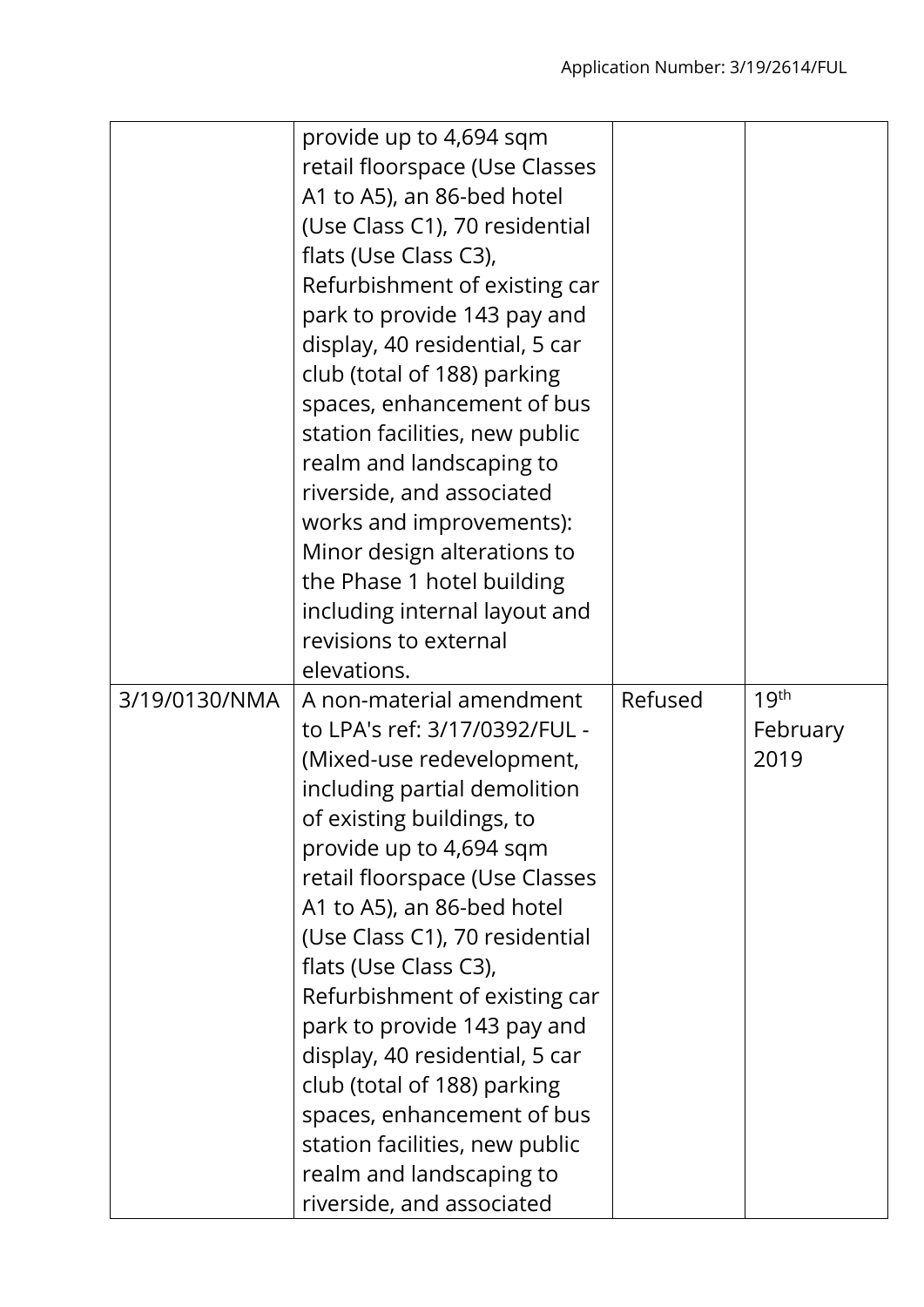|               | works and improvements):       |           |                  |
|---------------|--------------------------------|-----------|------------------|
|               | Condition 3: Amendment to      |           |                  |
|               | the wording to remove          |           |                  |
|               | reference to "Flemish Bond"    |           |                  |
|               | to allow for the use of        |           |                  |
|               | stretcher bond.                |           |                  |
| 3/18/2317/NMA | A non-material minor           | Refused   | 16 <sup>th</sup> |
|               | amendment to                   |           | November         |
|               | 3/17/0392/FUL - Alterations    |           | 2018             |
|               | to the phase 1 hotel building, |           |                  |
|               | including internal layout      |           |                  |
|               | changes and revisions to       |           |                  |
|               | external elevations.           |           |                  |
| 3/18/2210/FUL | Mixed-use redevelopment,       | Withdrawn | $10th$ June      |
|               | including partial demolition   |           | 2019             |
|               | of existing buildings, to      |           |                  |
|               | provide up to 4,602.5 sqm      |           |                  |
|               | retail floorspace (Use Classes |           |                  |
|               | A1 to A5), an 86-bed hotel     |           |                  |
|               | (Use Class C1), 56 residential |           |                  |
|               | flats (Use Class C3), 1,471    |           |                  |
|               | sqm office floorspace (Use     |           |                  |
|               | Class B1a), alterations and    |           |                  |
|               | refurbishment to an existing   |           |                  |
|               | car park to provide 143 pay    |           |                  |
|               | and display, 14 office, 26     |           |                  |
|               | residential and 5 car club     |           |                  |
|               | (total of 188) parking spaces, |           |                  |
|               | enhancement of bus station     |           |                  |
|               | facilities, new public realm   |           |                  |
|               | and landscaping to riverside,  |           |                  |
|               | and associated works and       |           |                  |
|               | improvements - Amendment       |           |                  |
|               | to Planning Permission Ref     |           |                  |
|               | 3/17/0392/FUL approved on      |           |                  |
|               | 5th January 2018 (Revisions    |           |                  |
|               | to Building B).                |           |                  |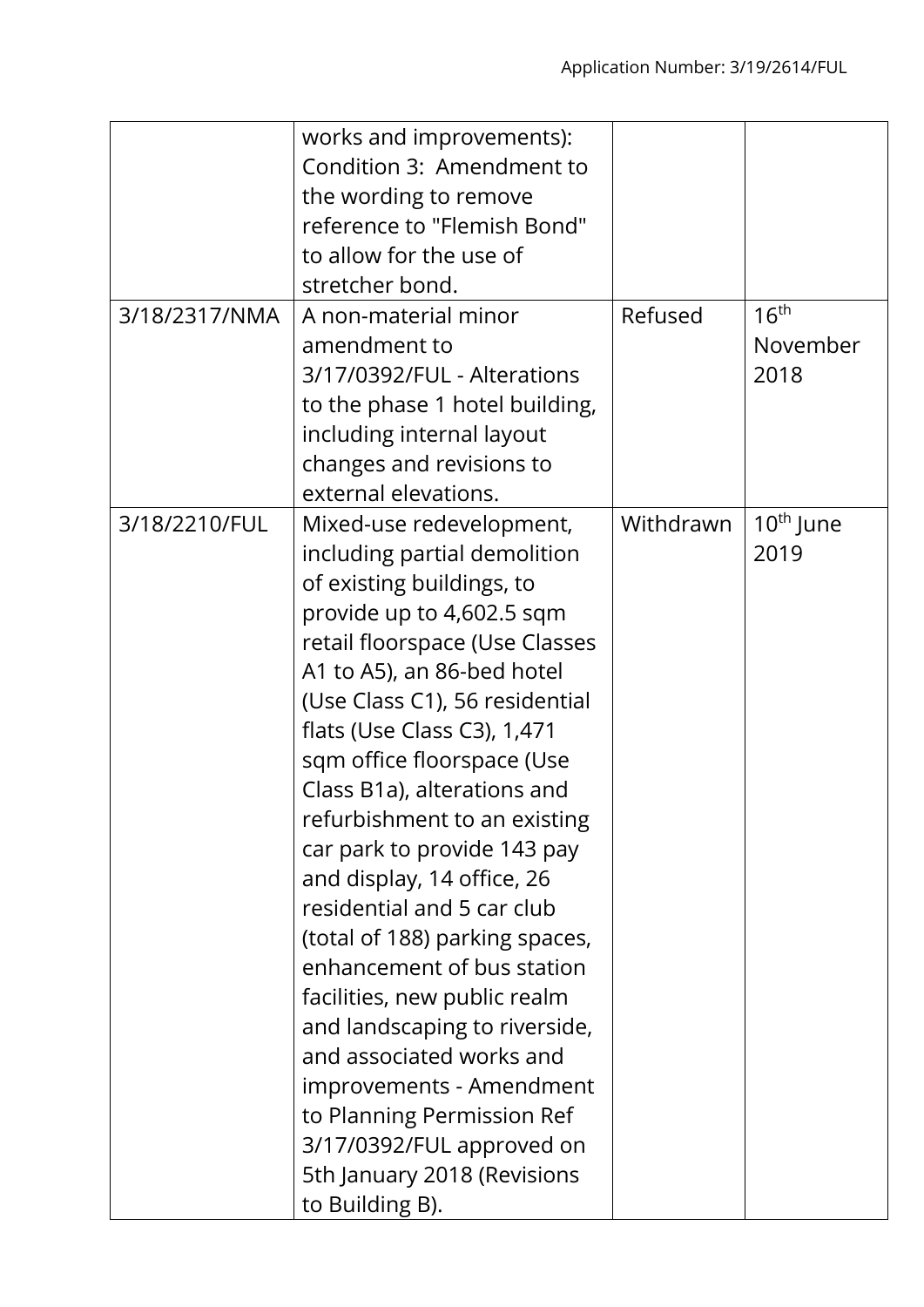| 3/17/0392/FUL | Mixed-use redevelopment,<br>including partial demolition<br>of existing buildings, to<br>provide up to 4,694 sqm<br>retail floorspace (Use Classes<br>A1 to A5), an 86-bed hotel<br>(Use Class C1), 70 residential<br>flats (Use Class C3),<br>Refurbishment of existing car<br>park to provide 143 pay and<br>display, 40 residential, 5 car<br>club (total of 188) parking<br>spaces, enhancement of bus<br>station facilities, new public<br>realm and landscaping to<br>riverside, and associated<br>works and improvements. | Granted<br>with<br>Conditions<br>And S106<br>Agreement | 5th January<br>2018 |
|---------------|----------------------------------------------------------------------------------------------------------------------------------------------------------------------------------------------------------------------------------------------------------------------------------------------------------------------------------------------------------------------------------------------------------------------------------------------------------------------------------------------------------------------------------|--------------------------------------------------------|---------------------|
| 3/79/0377/FP  | Shopping facilities, multi-                                                                                                                                                                                                                                                                                                                                                                                                                                                                                                      | Granted                                                | 26th July           |
|               | storey car park, bus station,                                                                                                                                                                                                                                                                                                                                                                                                                                                                                                    | with                                                   | 1979                |
|               | public house, restaurant and                                                                                                                                                                                                                                                                                                                                                                                                                                                                                                     | conditions                                             |                     |
|               | public toilets                                                                                                                                                                                                                                                                                                                                                                                                                                                                                                                   |                                                        |                     |

# **4.0 Main Policy Issues**

4.1 These relate to the relevant policies in the East Herts District Plan and the National Planning Policy Framework 2018 (NPPF). There is no Neighbourhood Plan in place, or emerging, in relation to this site.

| <b>Key Issue</b>     | <b>District Plan</b>         | <b>NPPF</b> |
|----------------------|------------------------------|-------------|
| Principle of a mixed | DPS1, DPS2, DPS3,            | Chapter 2   |
| use re-development   | HERT1, HERT7, RTC1,          | Chapter 7   |
| within the Town      | RTC2, RTC3, DEL1, DEL2,      |             |
| Centre               | CC1, CC2                     |             |
|                      | <b>Hertford Town Centre</b>  |             |
|                      | <b>Urban Design Strategy</b> |             |
|                      | 2016 (HUDS)                  |             |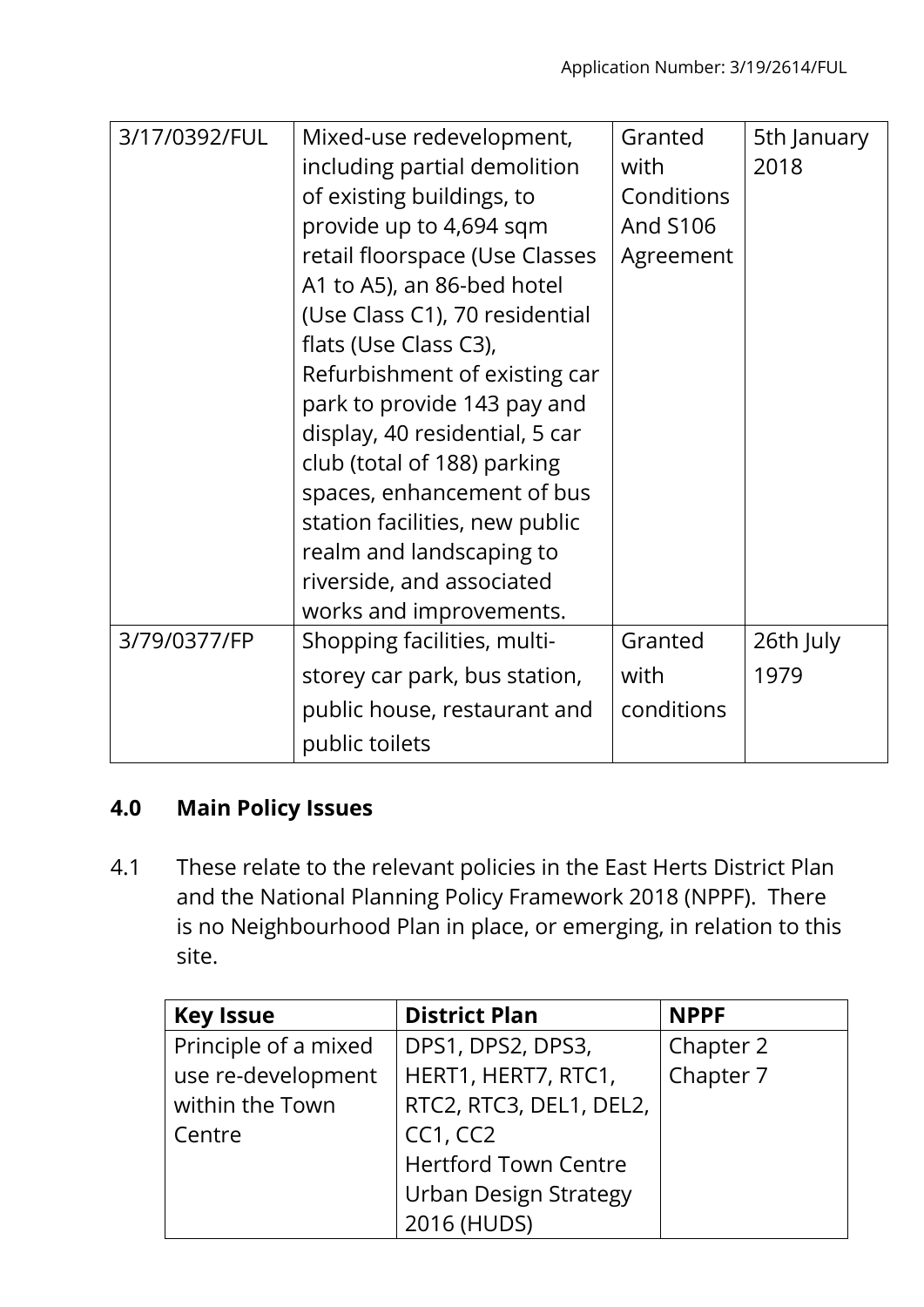| Delivery of Housing          | HOU1, HOU2, HOU3,<br>HOU7 | Chapter 5  |
|------------------------------|---------------------------|------------|
| Vitality of Town             | RTC1, RTC2, RTC3,         | Chapter 7  |
| Centre                       | HERT7                     |            |
| Design Quality and           | DES2, DES3, DES4,         | Chapter 12 |
| Impact on the                | DES5, HA1, HA2, HA3,      | Chapter 16 |
| Conservation                 | <b>HA4, HA7, EQ1, NE3</b> |            |
| <b>Area/Listed Buildings</b> |                           |            |
| Impacts on                   | DES3, DES4, EQ2, EQ3,     | Chapter 12 |
| neighbour amenity            | EQ4                       |            |
| and occupiers                |                           |            |
| Highway, parking             | TRA1, TRA2, TRA3          | Chapter 9  |
| and transport                |                           |            |
| impacts                      |                           |            |
| Flood risk and               | WAT1, WAT3, WAT4,         | Chapter 14 |
| drainage, Climate            | WAT5, CC1, CC2            |            |
| Change                       |                           |            |
| Viability and delivery       | DEL1, DEL2                |            |
| of Infrastructure            |                           |            |

Other relevant issues are referred to in the 'Consideration of Relevant Issues' section below.

## **5.0 Summary of Consultee Responses**

- 5.1 Consultees as set out below have provided feedback received in relation to the proposals as follows.
- 5.2 HCC Highway Authority No objections subject to conditions.
- 5.3 HCC Planning Obligations No objections subject to financial contributions towards primary and secondary education and the youth service.
- 5.4 Lead Local Flood Authority No objection subject to conditions.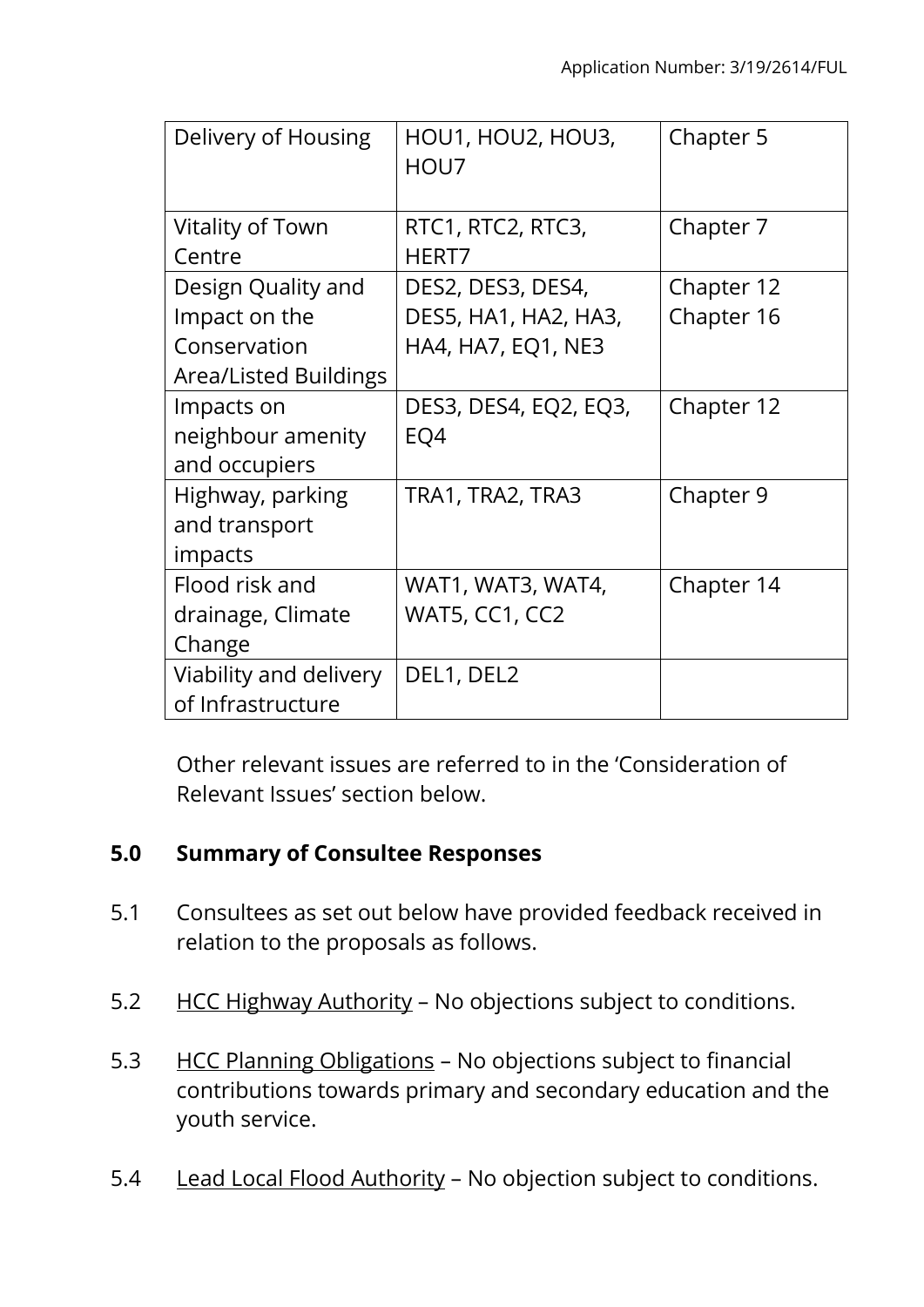- 5.5 EHDC Housing No comments.
- 5.6 EHDC Waste Services No objections.
- 5.7 HCC Minerals and Waste Encourages re-use of unavoidable waste where possible and the use of recycled materials where appropriate to the construction. Encourages opportunistic extraction of minerals for use on site prior to non-mineral development.
- 5.8 Hertfordshire Constabulary The Police Crime Prevention Design Service support this application.
- 5.9 HCC Historic Environment No objection subject to conditions.
- 5.10 Environment Agency Object to the application as there is an inadequate buffer zone to the watercourse. The proposals show that all new development is to be set back by 8 metres from the top of the bank of the River Lee. However, we require that the 8 metre buffer be provided between the development and the top of the bank is naturally managed to provide a green corridor for wildlife. There is a small section of soft landscape edging proposed, but this should be extended all the way along the top of the bank and be at least 8 metres wide. There should be no hardstanding or artificial lighting causing light spill within this buffer.
- 5.11 Thames Water Comment that the development is within 15m of underground waste water assets and an informative is requested. With regard to surface water drainage. They advise that the developer follows the sequential approach to the disposal of water. No objections are raised in regard to foul water.
- 5.12 HCC Public Health Comment that the development is in good location for residents to access local services, amenities and public transport. It has potential to provide a number of positive of health impacts. Some concerns are raised about potential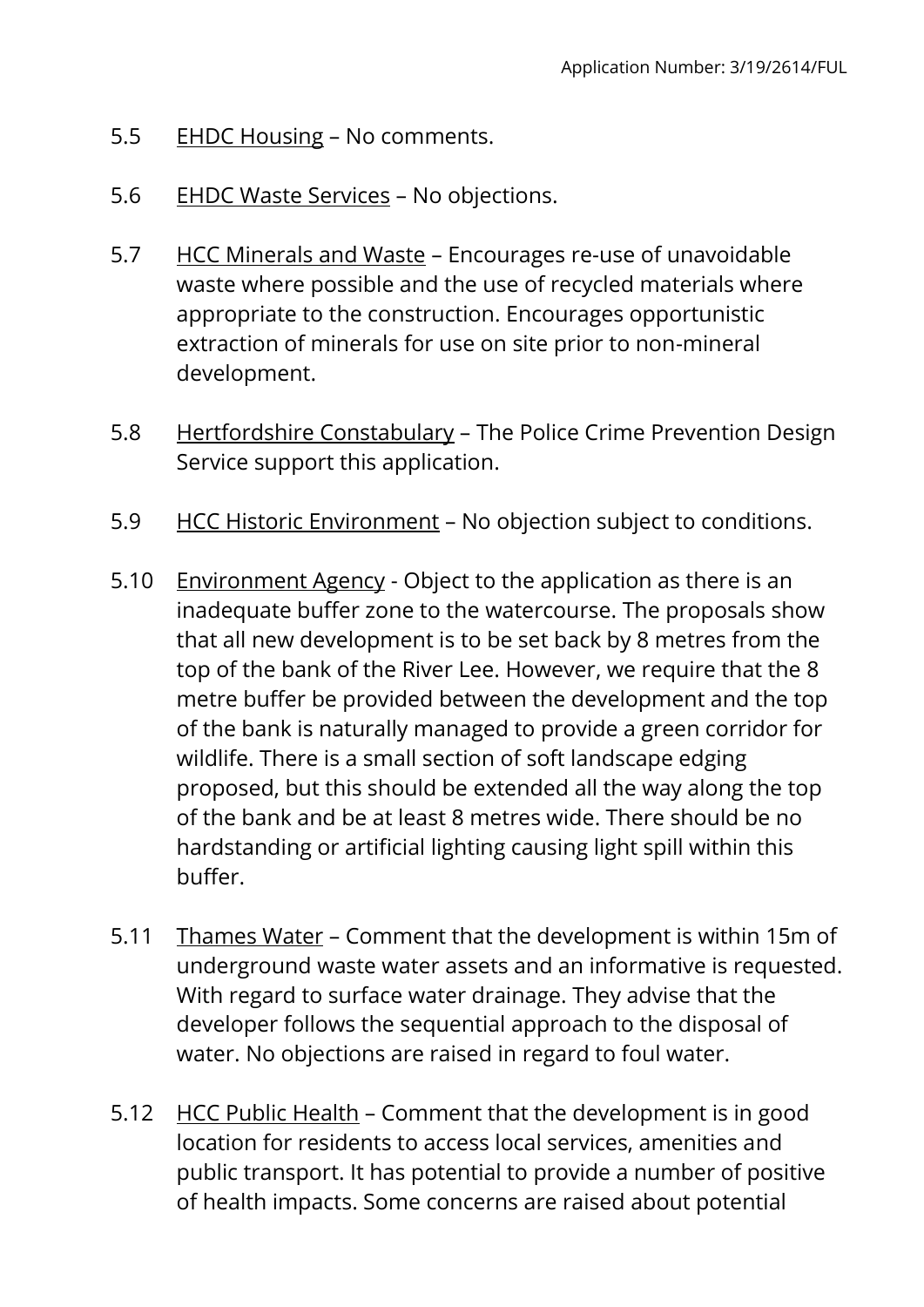negative health impacts of exposure to noise for the existing and new community and the lack of affordable housing.

- 5.13 HCC Obligations No objections subject to contributions towards education, library and youth provision.
- 5.14 Canal and River Trust Object to the application due to concerns of the design of the scheme and the waterside landscaping designed around the needs of servicing vehicles. It would also be difficult to introduce moorings.
- 5.15 Affinity Water No objections subject to conditions.
- 5.16 Cadent Gas Identify apparatus in the vicinity of your proposed works.
- 5.17 Historic England Do not wish to offer any comments.
- 5.18 UK Power Network Comment that all works are notifiable under the Party Wall etc. Act 1996. The applicant should provide details of the proposed works and liaise with the Company to ensure the appropriate protective measures and mitigation solutions are agreed in accordance with the Act.
- 5.19 East and North Herts CCG No objections subject to contributions towards GP Provision, Mental Health. Community Healthcare and Acute Costs.
- 5.20 Hertfordshire Ecology No objections to the application.
- 5.21 EHDC Environmental Health –No objections subject to conditions.
- 5.22 EHDC Landscape Officer No objections subject to conditions.
- 5.23 EHDC Conservation No objection subject to conditions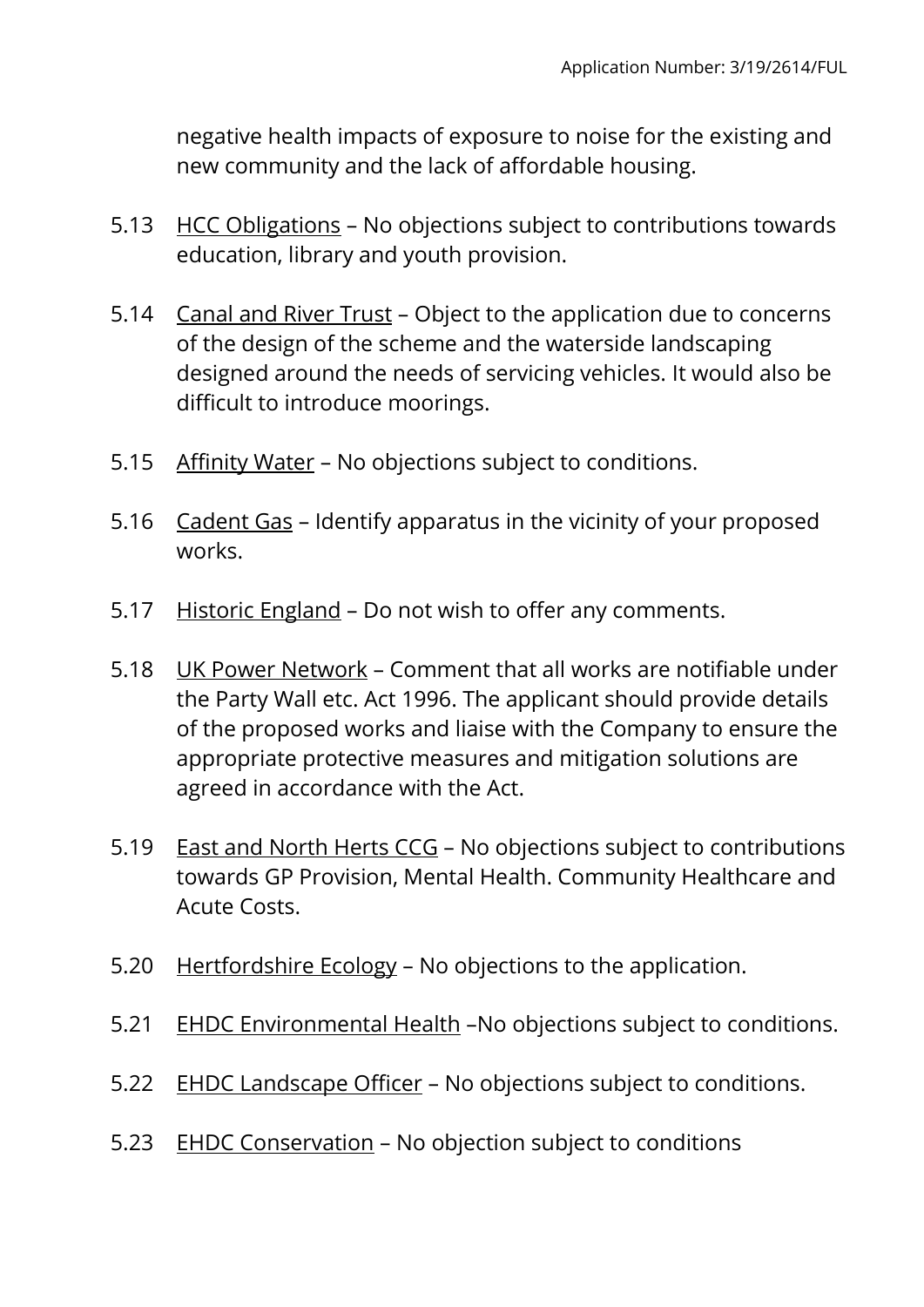- 5.24 Hertford Civic Society comment that the proposal falls short of what is needed to regenerate the heart of Hertford. However, the Society recognise that one developer has already walked away because they could not be confident of an acceptable return, therefore the scope for the Council to negotiate significant changes is very limited.
- 5.25 Bengeo Steering Group Welcome the proposal to regenerate this part of Hertford, if redevelopment is carried out in a sustainable and sympathetic way and viable businesses and community facilities are successfully integrated. The Group welcome the provision of cycle parking, car club provision and the proposed provision of GP/medical services. The redevelopment of Bircherley Green should increase footfall into the town centre.

# **6.0 Town Council Representations**

- 6.1 Hertford Town Council comment that there are still concerns about the height of the residential blocks, which are above the height of the existing car park and the creation of a tunnelling aspect of the view to the riverfront. There were additional concerns that this would create a wind tunnel effect. In addition the following comments are made:
	- There were concerns that there is insufficient parking capacity and that the 40 spaces allocated for 98 residential properties will lead to cars being parked on surrounding roads;
	- The Town Council wish to be assured that there will be a condition within each property lease not to own a car without an allocated space and that this would be enforced. This condition would also need to be extended to tenants that rent an apartment;
	- There is insufficient future proofing for the likely rapid growth in electric vehicles;
	- The provision of an NHS Health Centre is welcomed;
	- There is a missed opportunity to develop the bus station into a modern transport hub. The Council would like to see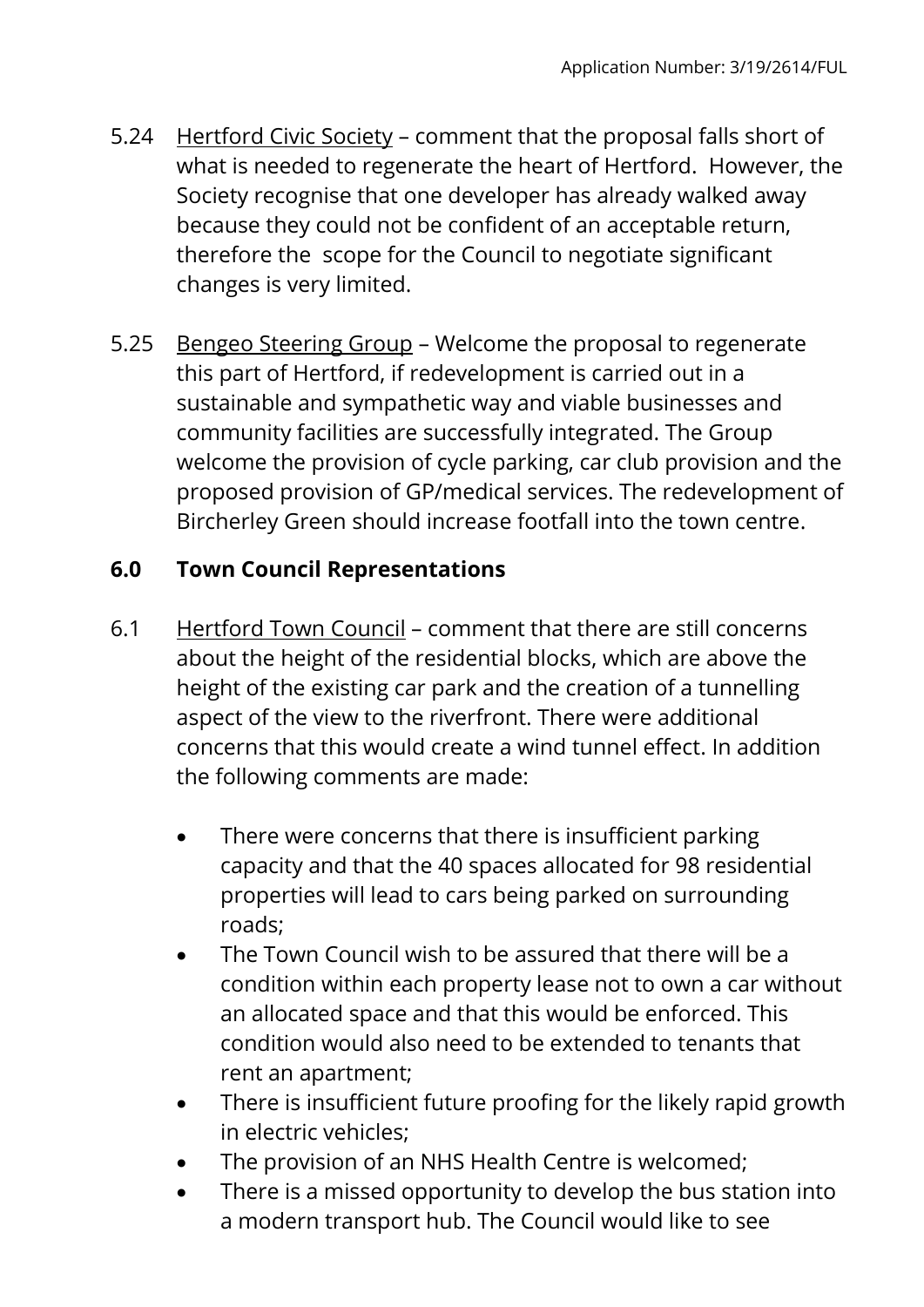Hertfordshire County Council take the lead and bring together interested parties including the developer and bus companies to develop a strategic plan for improvements to the bus station;

- The access corridor from the shops to the bus station is improved in these updated proposals. However, but the request for the provision of CCTV along this route for the safety of users is repeated;
- The increased number of solar panels and use of electric heating rather than fossil fuels to ensure sustainability of the development is welcomed;
- There are still some concerns over the access route for service and delivery vehicles. Time constraints should be put in place to avoid using pedestrian areas in peak periods. It is suggested that during opening hours goods could be wheeled in from the service area behind the bus station;
- The lack of social housing on this development is regrettable;
- The planned hotel is welcomed to bring people into the centre of the town;
- Clarification over the extent of the public space along the riverfront is requested.

# **7.0 Summary of Other Representations**

- 7.1 The application has been advertised by neighbour consultation to local residents and businesses and by site notices and a press notice. 82 responses have been received with a mixture of comments objecting and supporting the proposal, these are summarised as follows:
	- The scheme in general is supported as there is no doubt this part of Hertford needs regeneration.
	- Strongly object to the proposed commercial usage applied for, specifically D2;
	- Has consideration been given for the inclusion of a living wall. This beneficial environmentally and for the wellbeing of humans and wildlife alike, I think it would provide an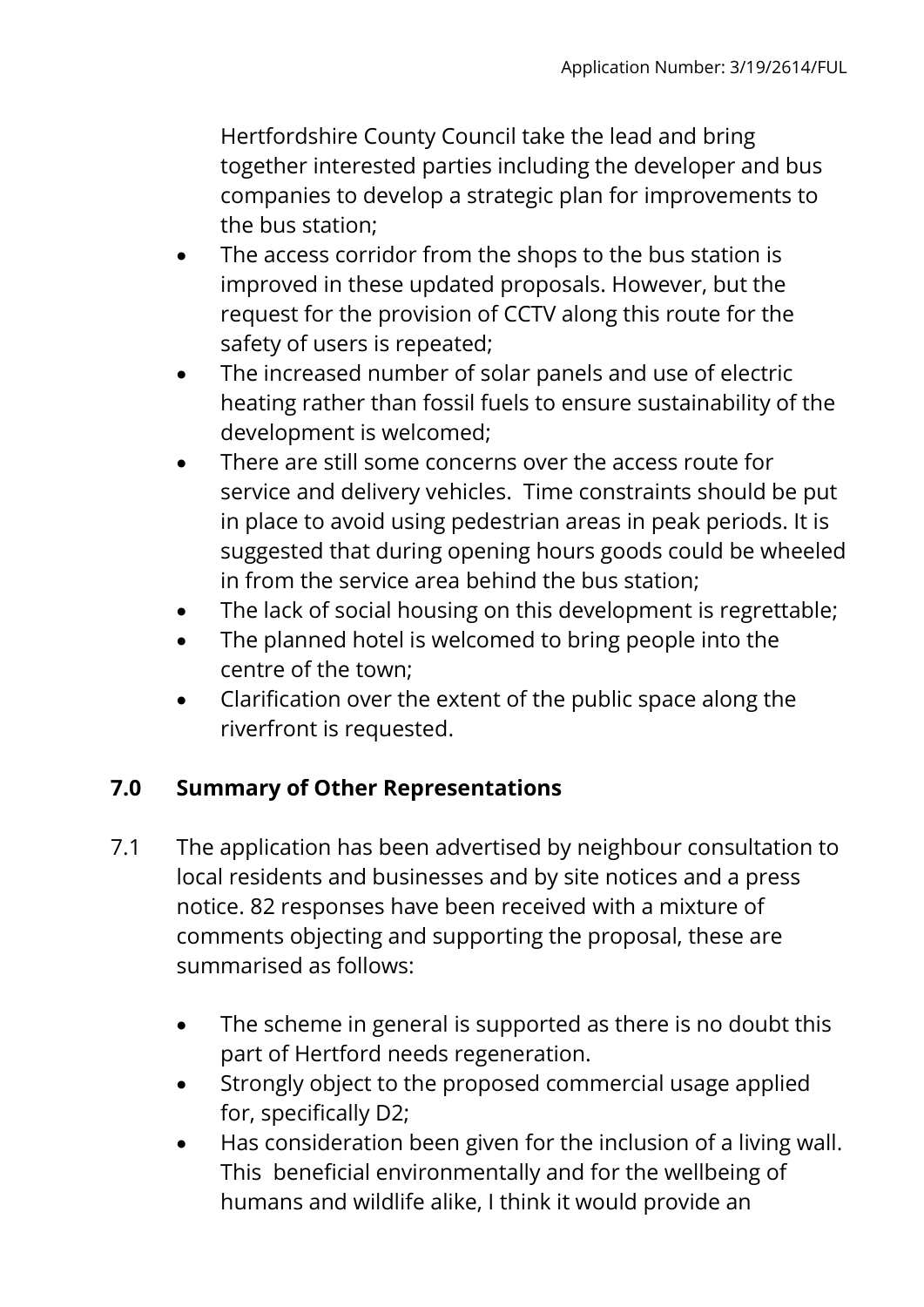additional attraction and draw people to the tow to see the wall if done correctly;

- There are only 40 parking spaces dedicated to residents, it is essential that the applicant is not proposing to offer residents a discounted P and D service which would come out of the 100 P and D to the detriment of traders on this site and across the town;
- Concerned regarding the safety where large vehicles are moving through the shopping centre area especially as residents. In the pedestrian area before Railway Street the streetlights are quite central;
- The proposed scheme is poor and would be detrimental to Hertford as a whole;
- The proposal does not respond or recognise current and future trends. Town centres need different drivers with combination of leisure, F and B and community offers to engage with the public and create an exciting urban environment;
- All servicing of units will be done through the frontage into the public realm? No back of house areas have been provided;
- Little thought has been given to access to and from the bus station. Approach from the bus stops is visually narrow (3m wide tunnel) has no activation (flanked by medical centre, resident's bike store and music studio);
- Access from pedestrianised walkway is uninviting. This is one of the main access routes to the town centre with high footfall, it should be alive and active;
- Set back shopfronts with overhands will be permanently shaded, reduces visibility and creates an additional barrier. Little thought has been given to signage zones or wayfinding;
- The 'mock warehouse' design lacks authenticity. Elevation design is diluted without the architectural detailing quality. Designs are bulky blocks with little thought given to architectural quality and proportions. Little detail to show how proposal will sit within the town. Elevations do not show adjacent buildings and their visual relationship;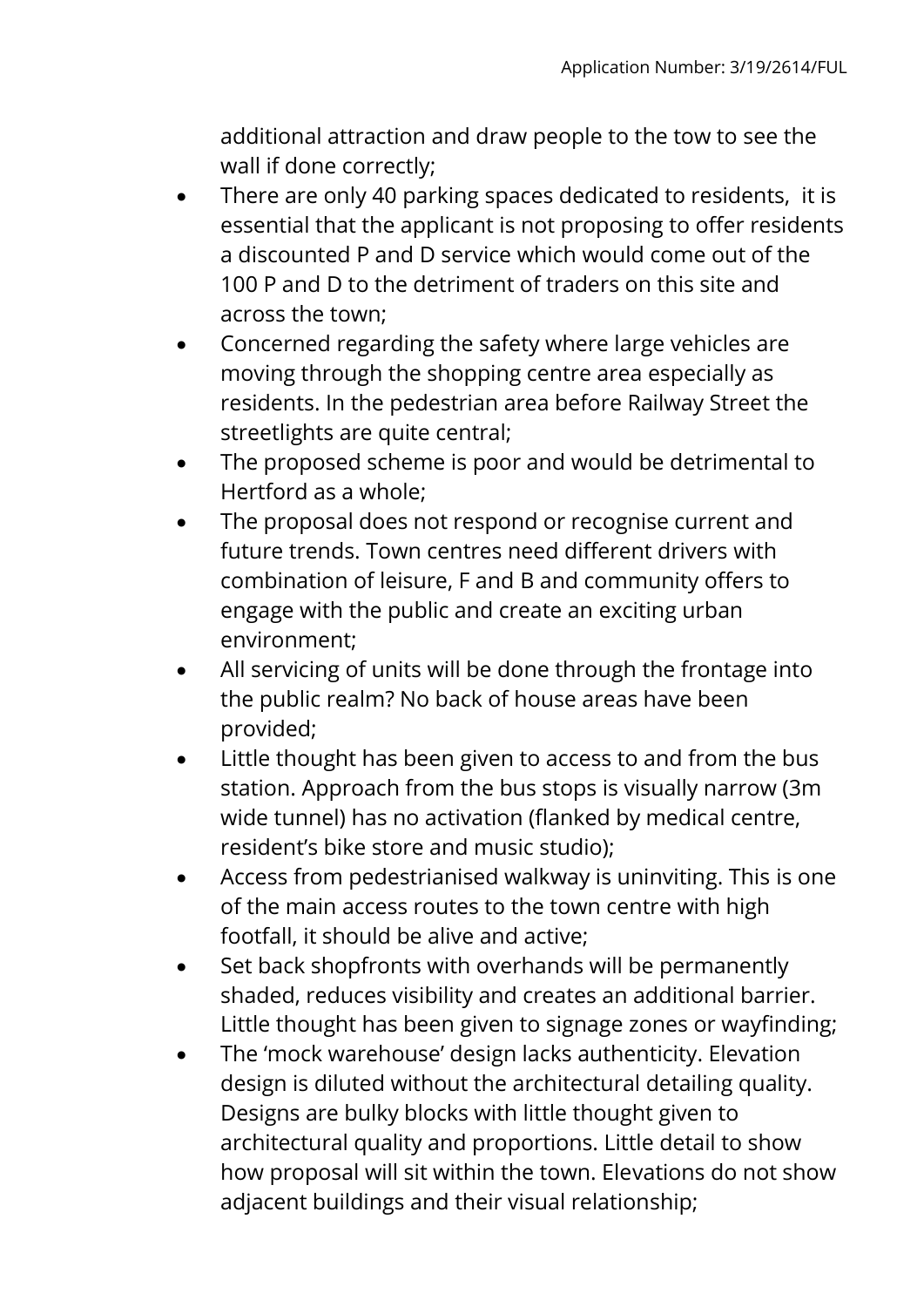- The hotel is in prominent corner when people are approaching the town centre by bus or train. It is disappointing to see such poor architectural design. The tower detailing and materiality appear dated with awkward proportions. There is little indication of its relationship to adjacent buildings;
- The provision of just 5 charging points for electric cars seems wholly inadequate given that fossil fuelled cars is to be banned in the next 15 years;
- Parking provision is limited.
- The proposed buildings are at least one storey too high and will dwarf the surrounding older buildings. This sets a precedent for the next development to be one storey higher again as has already been seen elsewhere in the town with subsequent developments;
- There are too many corridor type walkways, the main one will be quite oppressive to walk down between the high buildings, especially at night. There appear to be lots of recesses, covered canopies near the shops which may encourage antisocial behaviour and do not conform to 'Secure by Design' ;
- There are not enough shops. We do not need things like low footfall 'recording studios' in the town centre. We need shops to encourage people to come;
- There are not enough trees. Planters are pointless as the one recently put in the town centre shows. They need a lot of maintenance and watering and become rubbish receptacles;
- The car park entry height has to be at least 200cm, as it is all over Europe. Car manufacturers design people carriers for this reason;
- There does not seem to be adequate parking for residents, hotel guests, shoppers, shop workers, hotel staff etc. Hertford needs all the help it can get to re-energise the failing town centre. No more traffic jams and a disincentive for shoppers to visit the town;
- Buildings A and B when completed will be significantly higher than all buildings nearby. The site as planned will dominate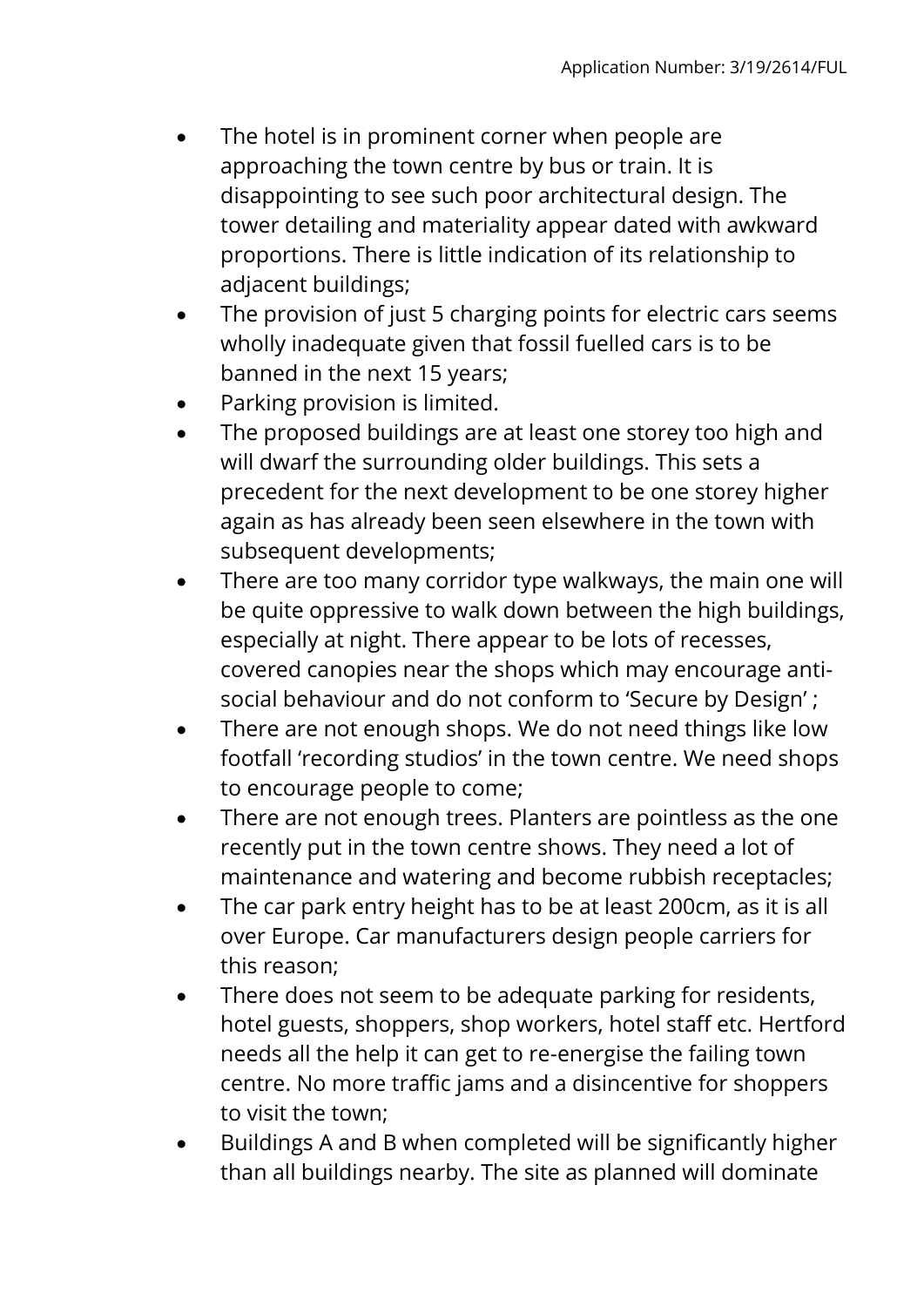the town centre skyline, buildings will dominate that section of the River Lea;

- The design appears to be dated and it has been a lost opportunity to a more innovative design;
- The design is lacking in sympathy for its surroundings;
- No provision is made for separate service roads, meaning that all supplies to shops and businesses in the centre will be lorries driven down the pedestrianised central avenue;
- No soft planting is proposed;
- Developers want to build to maximise profit. The proposal adds another 100 flats and not a single house;
- Too many flats;
- The development does nothing to preserve or enhance the area. Five storey flat roofed residential blocks are not sympathetic to the surrounding buildings. The blocks will be overbearing and will be clearly visible from many points around the town including Mill Bridge and Fore Street;
- No affordable dwellings are proposed;
- There is a loss of privacy due to riverfront balconies large enough for seating on elevated levels enabling direct views towards bedrooms of residents on Riverside;
- The proposed height of buildings along the riverfront will cause significant overshadowing and loss of light not only to the properties on the opposite bank but also the river itself especially during winter months;
- Trains get more and more crowded as developments have sprung up, there has been no consideration of this impact on the town. Housing development in the town centre is not needed;
- Concerns over number of female toilet facilities;
- Essential that all materials are of a high standard;
- The revisions have been minimal and not do anything to enhance or improve this scheme;
- Lea Wharf, shows very little thought or research into the local area. 'Ghost Write' signs is an attempt to create history;
- More toilet facilities should be provided;
- Improvements to the façade of the planned hotel;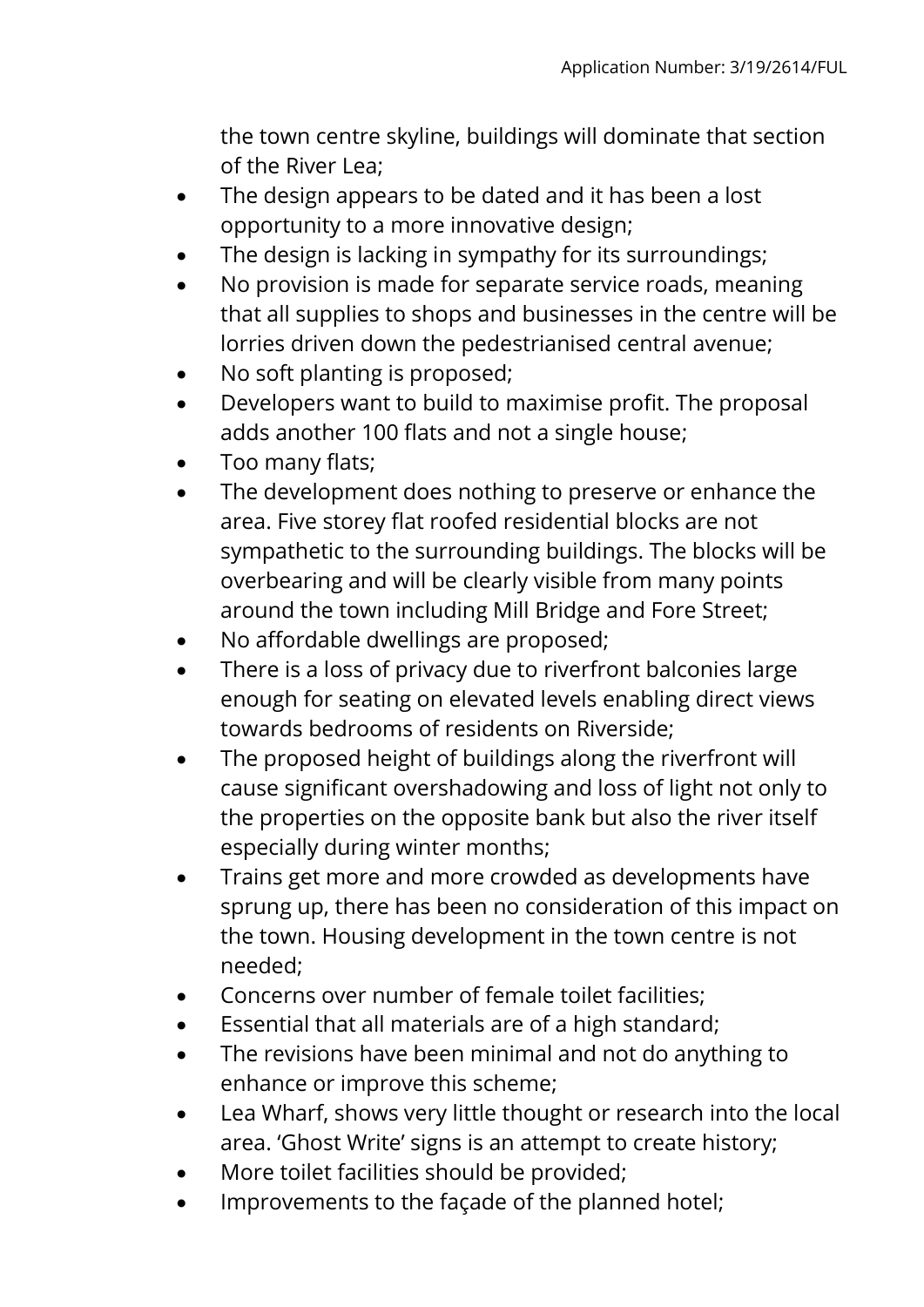- Would like to see improvements to the provision of storage for visitors bicycles;
- No meaningful improvement to the open space or riverside set back.

### **8.0 Consideration of Relevant Issues**

### Principle of Development

- 8.1 New development for key town centre uses, including retail, residential, hotel and other employment uses are encouraged within Hertford, in accordance with policies DPS2, RTC1, HERT1 and HERT7 of the East Herts District Plan 2018. These policies seek to concentrate development within built up areas and to strengthen town centres to ensure they retain a vital role in supporting the community. The NPPF seeks to ensure the vitality of town centres; setting out that planning policy should be positive and promote competitive town centre environments.
- 8.2 The Council commissioned and developed, in partnership with Hertford Town Council and Herts County Council, the Hertford Town Centre Urban Design Strategy (HUDS) which focuses on issues of movement, public realm and key sites within the town centre. This document was approved in 2016 for Development Management purposes and provides a framework for the development of this site. Policy HERT7 is relevant and states *'development proposals in Hertford Town Centre will be expected to take account of, and positively contribute to, proposals contained within the Hertford Town Centre Urban Design Strategy, as appropriate'.* The degree, to which the current proposals accord with this approach, is therefore a key planning consideration of the application.
- 8.3 Members will be aware that Policy DES1 'masterplanning' would usually apply in respect of this application due to its size and nature. However, the Hertford Town Centre Urban Design Strategy 2016, sets out a framework which fulfils this role.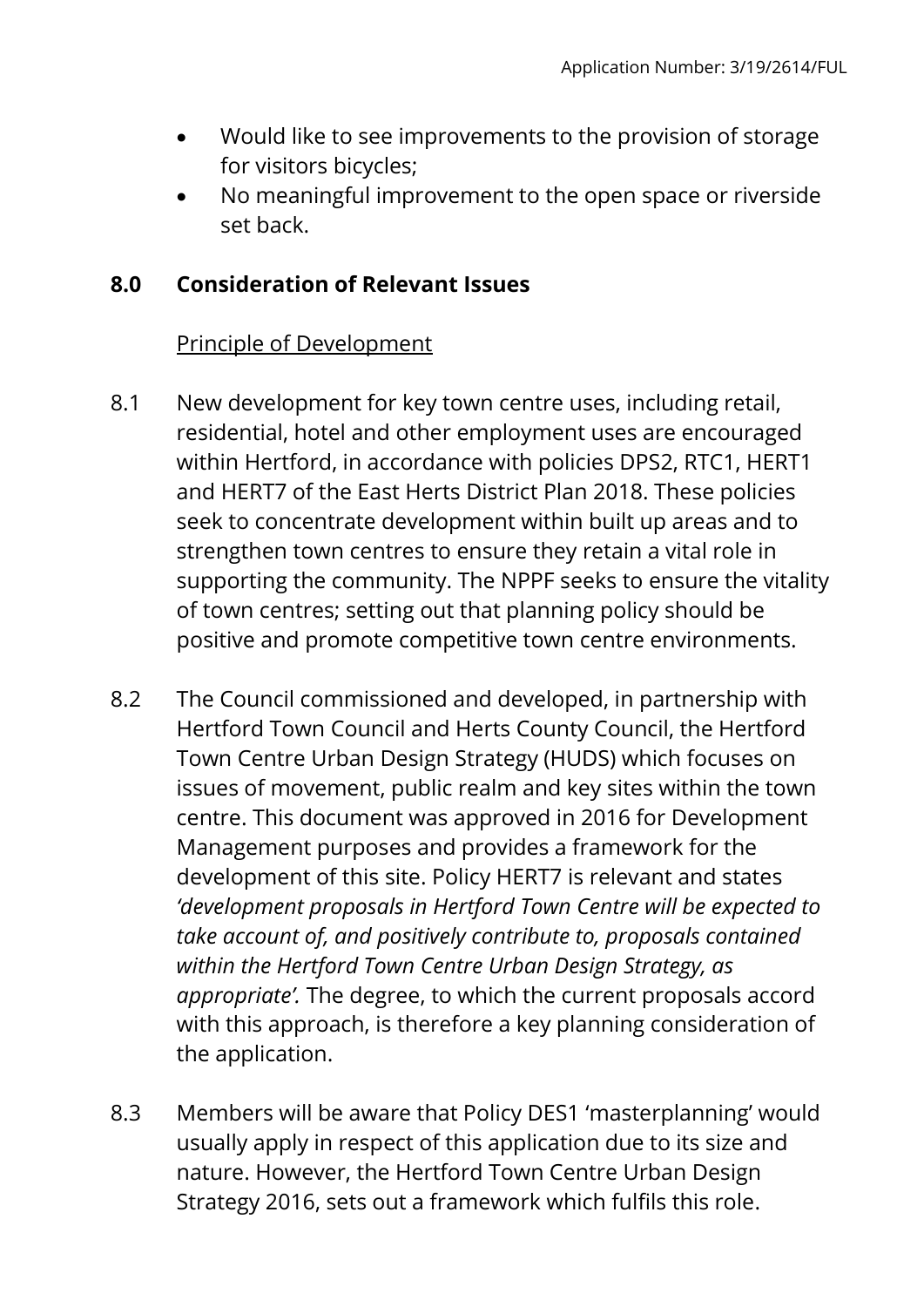Therefore it is not considered reasonable or necessary for a further masterplan framework to be produced.

- 8.4 The site lies within Hertford Town Centre and the Hertford Conservation Area. The principle of a mixed use scheme for town centre uses and residential uses accords with the District Plan policies. The principle of the mixed use re-development of the site is therefore strongly supported in planning terms and is to be attributed significant positive weight in the determination of the application.
- 8.5 It is acknowledged that the retail market has changed significantly since the HUDS work was originally undertaken and therefore following the withdrawal of Wrenbridge from Bircherley Green, the Council commissioned Aspinal Verdi 'Bircherley Green Property Market Report, October 2019' and The Retail Group 'Hertford Town Centre Retail Health Check, October 2019' to undertake a review of Hertford Town Centre and provide an updated assessment. This work is examined in more detail later in this report.

### Delivery of Housing

- 8.6 The proposal will provide 98 residential dwellings, an increase from the 70 previously granted under the planning permission ref: 3/17/0392/FUL. The site is located in the town centre with access to many services and sustainable modes of transport. The residential provision helps to meet the identified housing need within the district and attracts positive weight in the consideration of this application.
- 8.7 Policy HOU3 sets out the Council's Affordable Housing policy and seeks the provision of up to 40% of residential units as affordable. Where a lower provision is proposed a financial viability assessment is required to demonstrate and justify this position. A viability report accompanies the application to justify the applicant's position in relation to affordable housing. The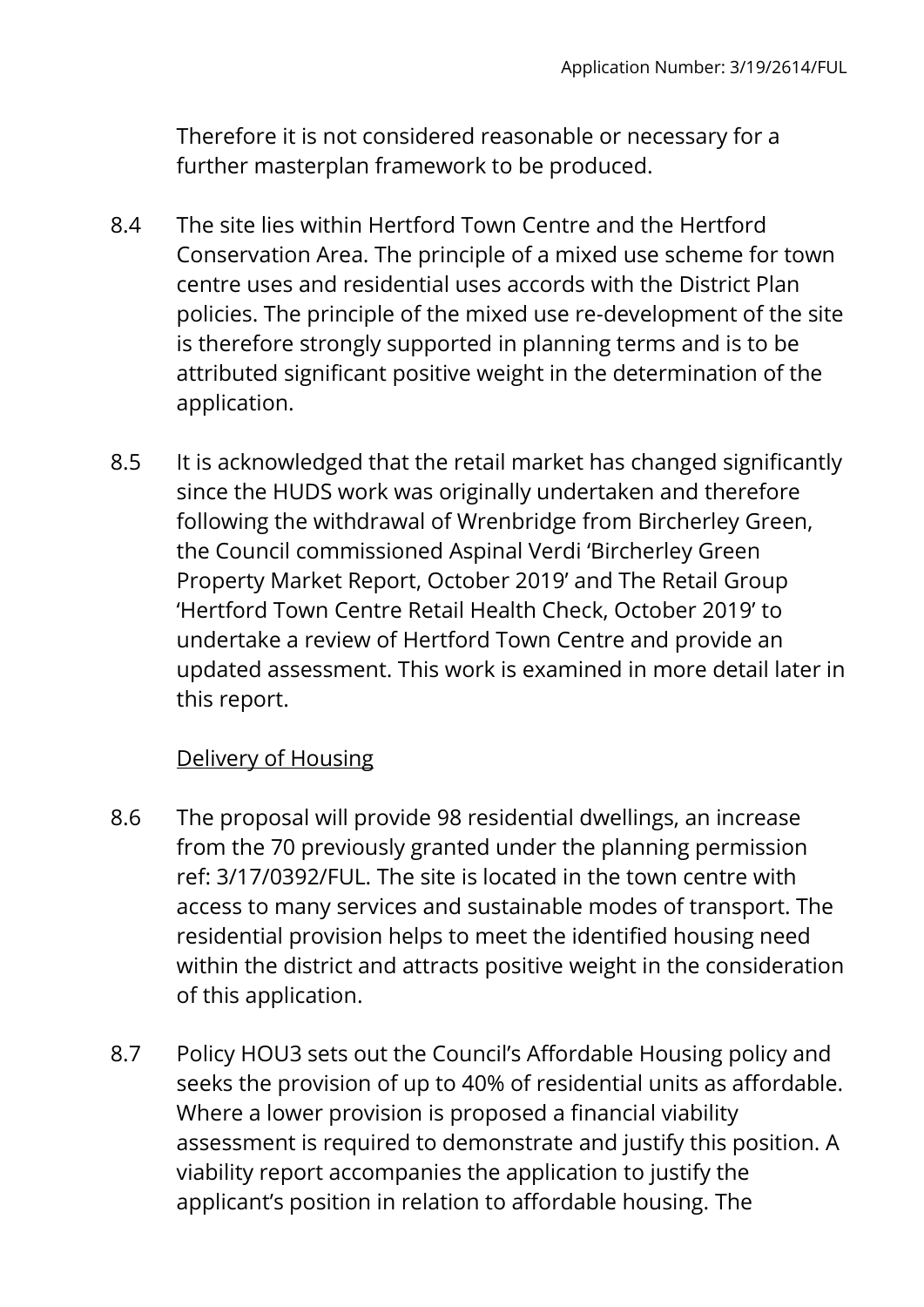applicant has confirmed that no affordable housing is proposed. The Council have engaged an independent viability consultant to scrutinise that submission.

8.8 The conclusion of the Council's assessment is that the scheme is not sufficiently viable to deliver an affordable housing contribution. The viability of the current proposal compared to the previously approved scheme, which was going to provide 10% affordable housing equating to 6 units, has been affected by increasing development costs and the downturn in the retail market in the intervening period, which has had a negative impact. Whilst it is disappointing that the proposal would not provide any affordable housing, due to the circumstances and based on the viability work undertaken it is considered to be in compliance with Policy HOU3. A more detailed discussion regarding viability is set out in the 'Viability' section of this report.

#### Impact on vitality and viability of the town centre

- 8.9 As with the previously approved scheme the proposed development will provide commercial floor space with a range of town centre uses; these uses include, A1 (Retail), A2 (Financial and professional services), A3 (sale of food and drink for consumption on the premises –restaurants, snack bars and cafes) A4 (public house, wine-bar or other drinking establishment), D1 (Health centres; Clinics; Schools; Day nurseries; Crèches; Day centres; Art galleries; Libraries; Museums; Law courts; Village halls; Church halls; Places of worship) and a recording studio totalling a floor space of 3,419m² which is a reduction of 1,275m² from the floor space originally granted in 2018.
- 8.10 As per the previous permission, an 86 bed hotel and ground floor restaurant is proposed on the corner of Railway Street and Bircherley Street, of which the land has already been cleared.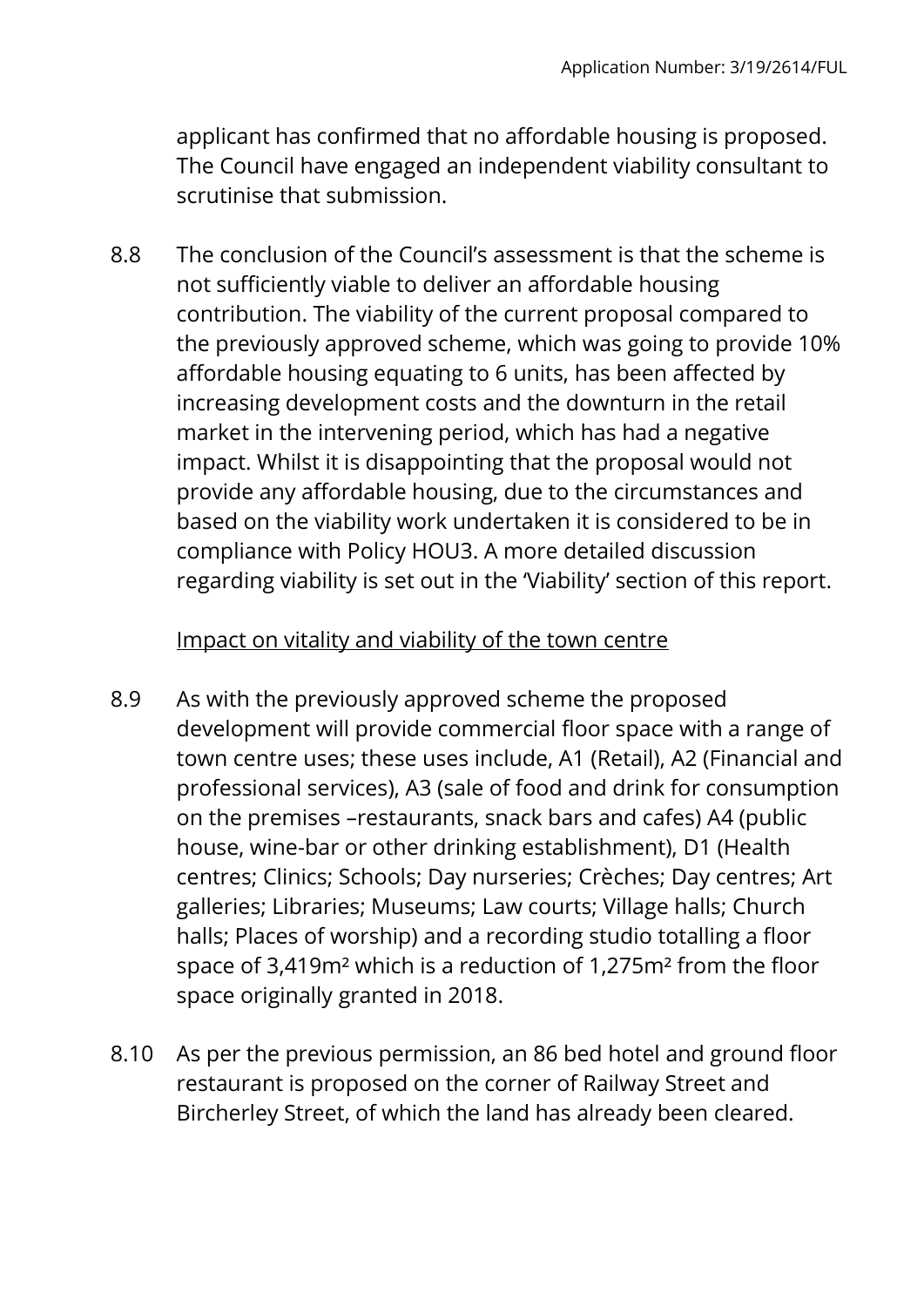- 8.11 Advice which informed the original Hertford Town Centre Urban Design Strategy (HUDS) concluded that the development must contribute to the overall objectives by:
	- Delivering more recognisable multiple operators;
	- The delivery of a cluster of larger modern units, between 1000 and 4000 sqft which would be able to attract retailers to the town who may otherwise be here but have been unable to find the right kinds of letting space;
	- More recognisable and effective anchors were also identified, along with more external retail and food and beverage activity.
- 8.12 In combination this would provide a complementary provision to the other types of retailing and leisure uses already within the town centre, likely bringing more people into the town centre and enhancing its vitality. However, since the HUDS work was formally adopted in 2016, and the intervening period, the retail sector has changed considerably.
- 8.13 Therefore following the withdrawal of the previous developer from the site, the Council commissioned two additional studies from consultants who had previously been part of the team that carried out the HUDS work. These comprised the Aspinal Verdi 'Bircherley Green Property Market Report, October 2019' and The Retail Group 'Hertford Town Centre Retail Health Check, October 2019' which were commissioned in order to provide an updated position on the Hertford retail sector. The findings of these reports were reported to Executive on 21 January 2020. Subsequent to that, further advice was sought from The Retail Group specifically in respect of the current application, in particular seeking to consider appropriateness of the proposals and how it could potentially help Hertford Town Centre achieve its aims and objectives as a retail centre and improve its destination appeal going forward. In respect of general emerging consumer and retail trends across both Retail Group reports, these cite that consumers demand is ever increasing towards the 'convenience'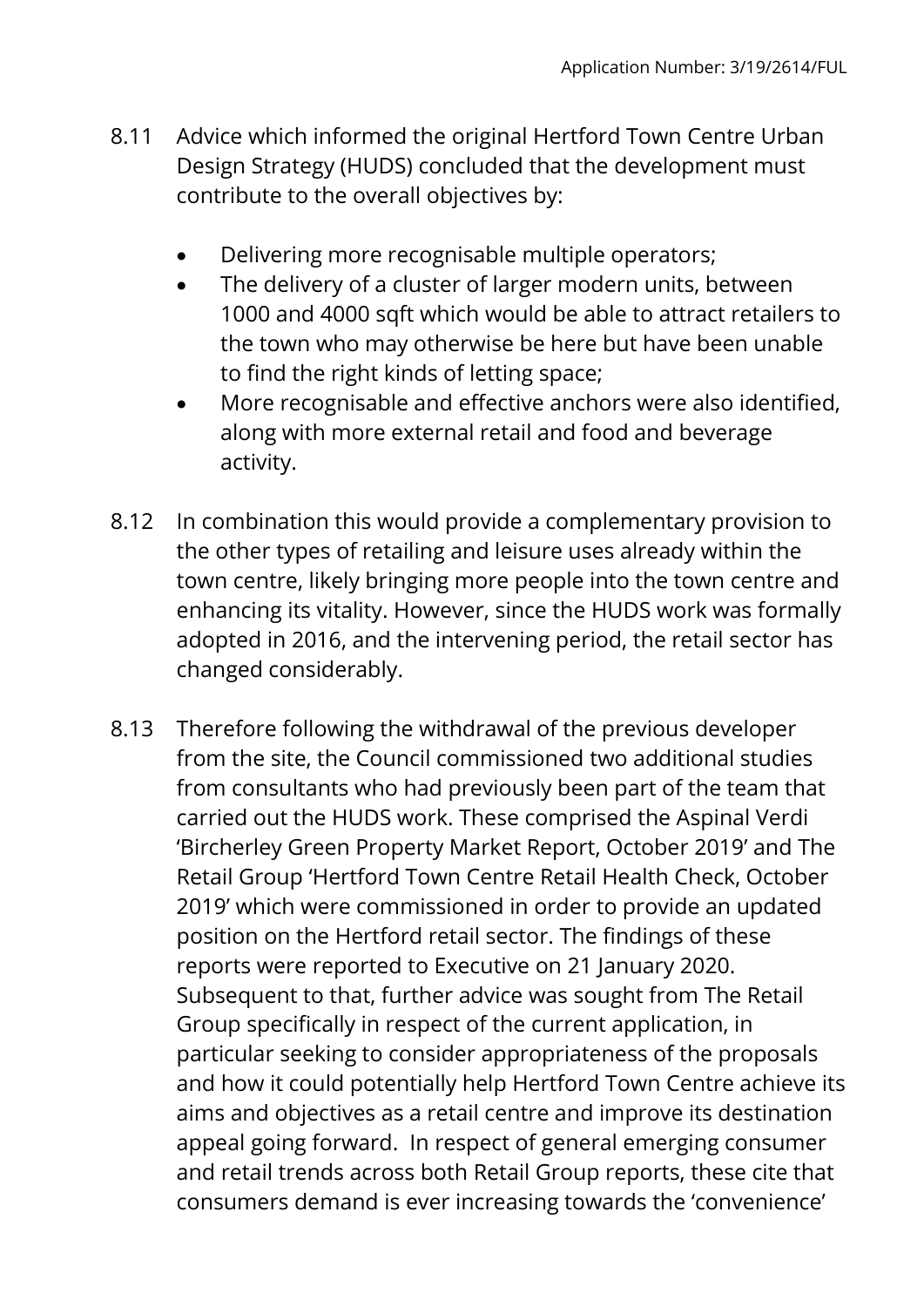market where physical shopping occurs in town centres. Customers are increasingly choosing to visit a location, for wider activities rather than just the traditional shopping only experience of solely retailer brands and the size of stores they trade from. Opportunities to combine leisure, eating and drinking add to the appeal of destinations and therefore increase the viability and vitality potential of those town centres. The right type of catering, food and beverage, and associated leisure offers is therefore seen as being key to healthy town centres. A key outcome of the retail advice therefore is the need to be flexible and adaptable, with town centre developments in 2020 becoming more mixed use in terms of components that are driven by non-retail elements, which drive the vitality such as residential, leisure or offices.

- 8.14 On the basis of the recent retail advice and acknowledging that the retail landscape has and is changing, flexibility is important in ensuring a town centre that is vibrant and adaptable moving forward.
- 8.15 The proposal seeks to provide a number of units at ground floor that range in size. The advice suggests that the sizes of the units have the potential to be attractive to end users, with the suggestion that convenience goods stores or a pharmacy (or both) could provide mini-anchors and footfall generators. In addition it is advised that the river fronting units should be for a selection of food and beverage operators taking advantage of the setting to improve the overall aspiration and experience of the town centre. Whilst the proposal does not provide any certainty in terms of the operators choosing to be located at the site, it is considered that overall the size and type of units would be attractive and it may be the case that should operators be interested, units could be made larger or smaller if necessary, although this is dependent on those changes, which may require further applications. Due to the uses proposed and shown on the ground floor layout plan, the potential for these units to be occupied by a number of uses has the prospect to broaden its appeal and are considered to be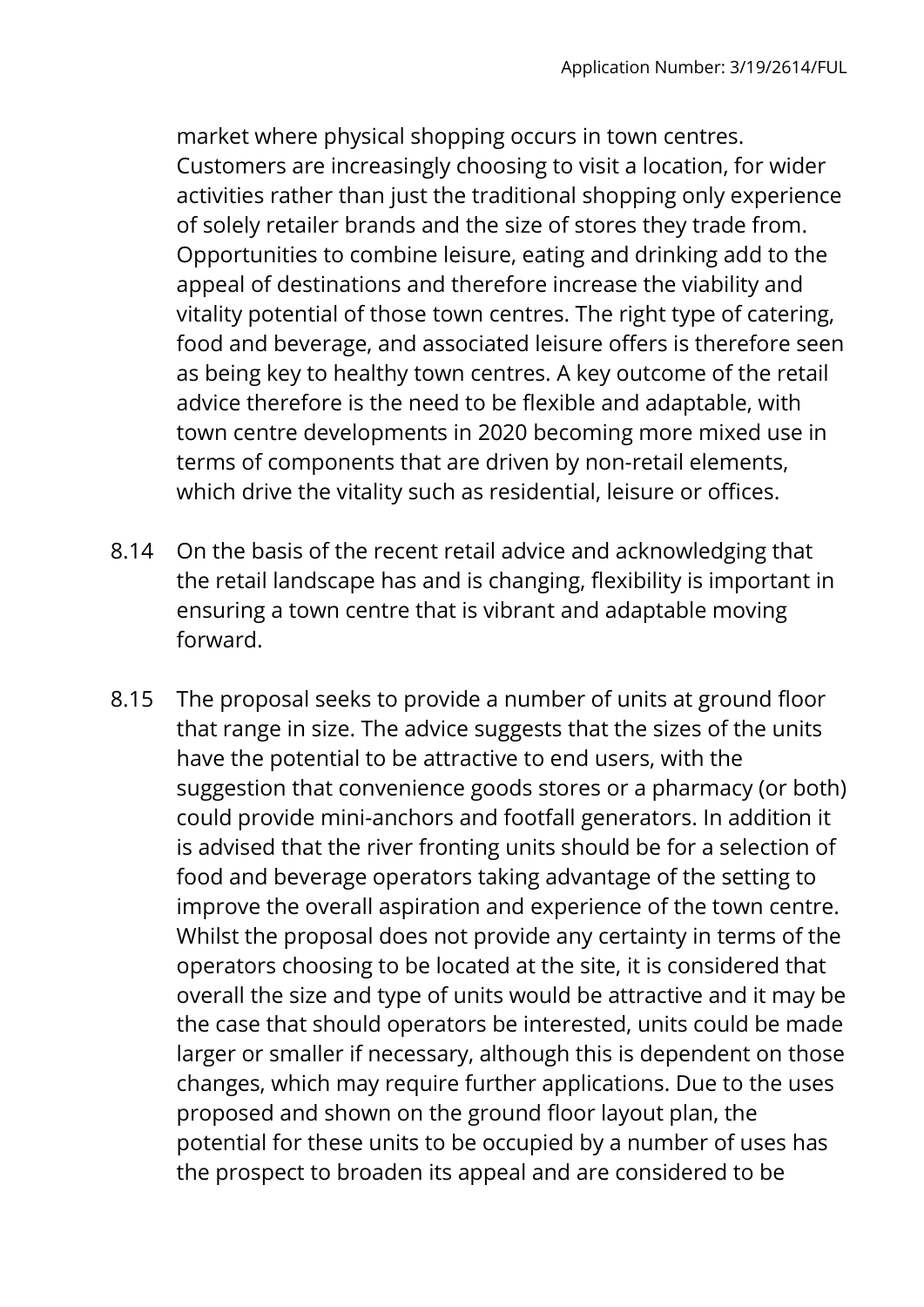suitable town centre uses in compliance with Policy RTC1 and RTC3 (primary shopping frontages).

- 8.16 The only exception to the above and as with the previous scheme are the units along the riverside (north sides of blocks A and B) as these should be for a selection of food and beverage operators to exploit the riverside location and to enhance its attractiveness as a destination in its own right, as well as improving the overall town centre experience, which is an aim contained within the original HUDS report and confirmed by recent work undertaken on behalf of the Council by The Retail Group. As such the floorplans show these units limited to an A3/A4 uses, a condition would also be imposed to this effect. In addition, the ground floor plan has identified bus station waiting room facilities and the applicant has confirmed via email that the toilet facilities will be refurbished. A condition is considered to be reasonable requiring details of the waiting room facilities and its opening times. In addition a condition is recommended requiring details of the toilets and their maintenance and management to be agreed.
- 8.17 A large unit of approximately 940m² is highlighted to be used for general medical services; the Hertford Town Centre Urban Design Strategy discusses the potential for a purpose built health care facility to be provided at the site. At the time of writing this report; there are ongoing negotiations between the applicant and the Clinical Commissioning Group (CCG) and therefore, in order to allow flexibility should these proposals not come to fruition, the unit could be used for other uses that fall within the use classes identified on the layout plan. Notwithstanding this a clause within the Section 106 is considered reasonable to require the developer to continue to engage have with the CCG.
- 8.18 It is considered that, in combination, the proposed mix of uses consisting of residential, commercial and a hotel use would not jeopardise the vitality of the town centre with the changing nature of town centres being driven by non-retail uses and would allow flexibility to enable the scheme to adapt to changing commercial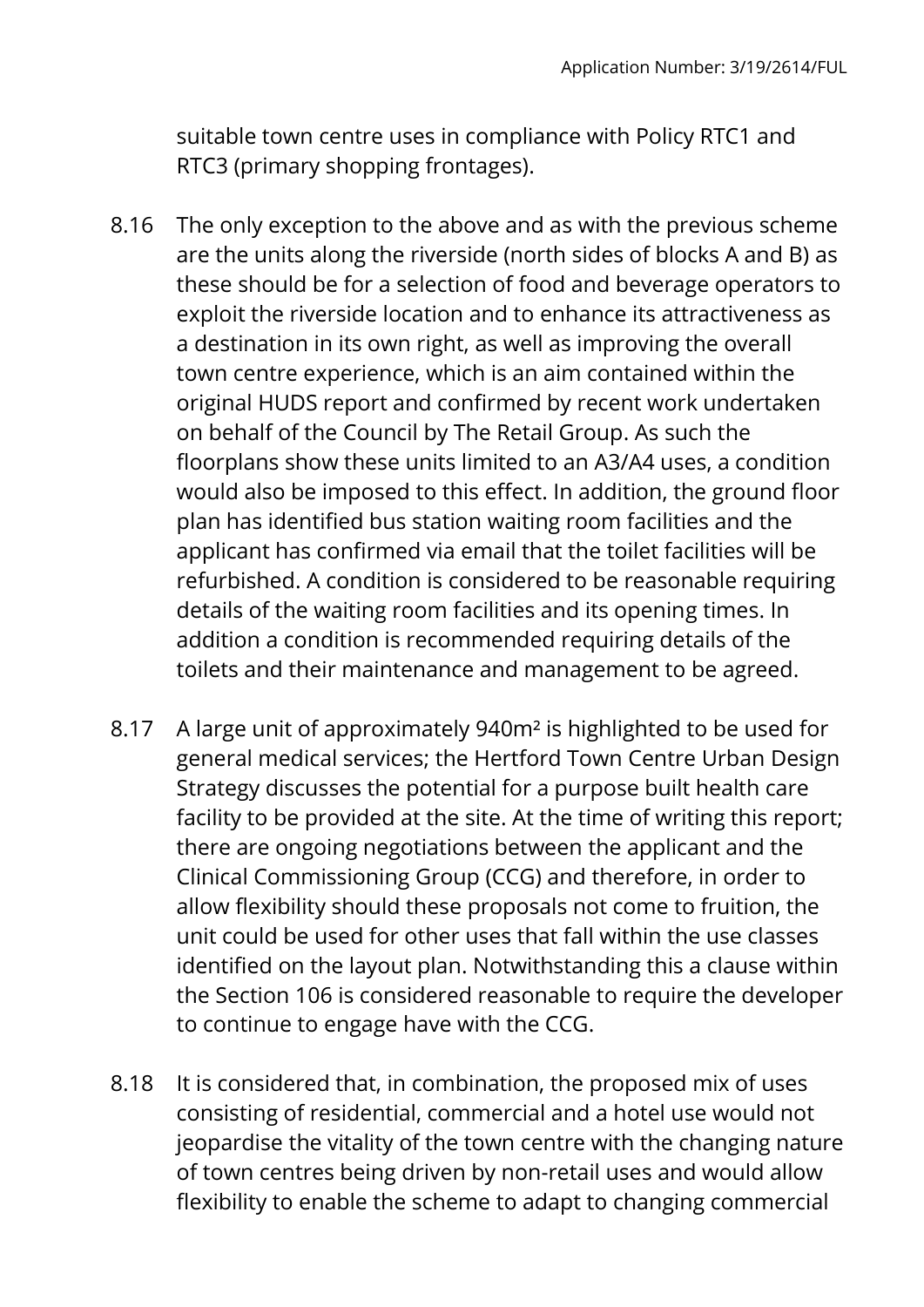circumstances going forward. Overall, the proposal is considered to add to the vitality and viability to which substantial positive weight can be assigned in the determination of the application.

#### Design quality and visual appearance

- 8.19 Policies DES3 and DES4 seek design quality that respects the constraints of a site and integrates landscaping into the design. In addition Policy HERT7 expects development proposals to take account of and positively contribute to proposals contained within the Hertford Town Centre Urban Strategy (HUDS).
- 8.20 The HUDS work sets out a framework of urban design principles for the redevelopment of Bircherley Green but was not prescriptive of architectural form. This in part reflects the policy approach of the NPPF, which emphasises that good design *'is a key aspect of sustainable development creates better places in which to live and work and helps make development acceptable to communities.'*
- 8.21 The treatment of spaces around and between buildings is as important as the architecture itself. The existing Bircherley Green site provides a pleasant internal street and a central courtyard space, but its relationship with the river is very poor, turning its back on the river and leaving this as a blank façade and a service road. The bus station environment and the east façade of the multi storey car park is also of poor design and visually unattractive. The existing roof skyline in longer views around the town is highlighted by the utilitarian feature of the lift overrun, the highest part of the complex.
- 8.22 The proposed layout is similar to that presented under the previously approved scheme, with the retention of the existing car park and three blocks proposed. The proposal creates a frontage with the riverside and frontages along the central pedestrian walkway to strengthen the visual link between Railway Street and the river Lea. In addition, the bus station and the pedestrian link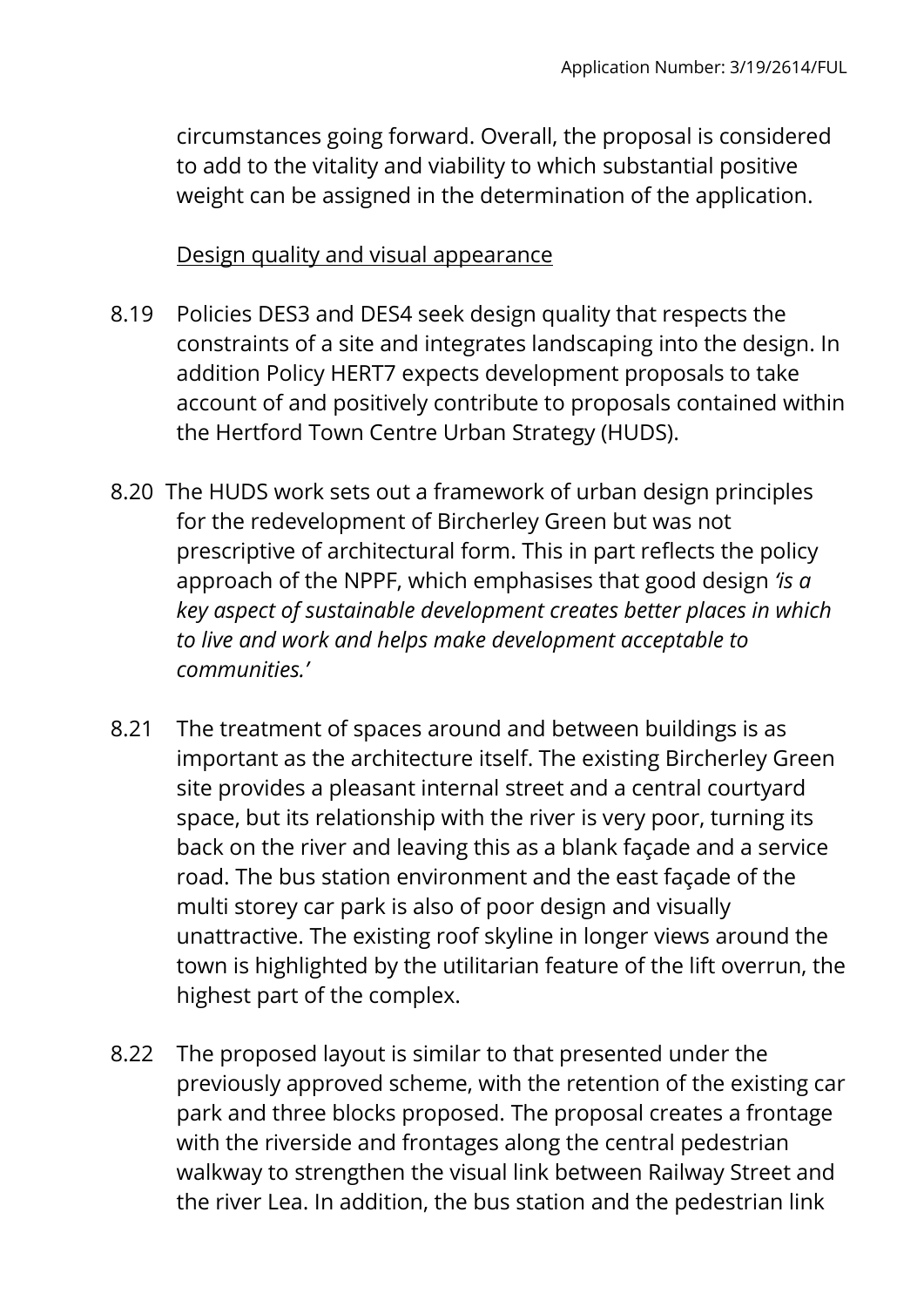from the bus station into the central area within the site are to be retained. The layout also maintains the link between Railway Street and the River Lea, which improves the physical and visual link between the bus station, the centre of the site and Bull Plain; and provides for attractive pedestrian routes through the development. These aspects of the scheme are considered to conform to the design principals within the Urban Design Strategy.

- 8.23 Members will note that when Bircherley Green was in operation, various pedestrian accesses through the site could be used. However, at night when the centre was closed those access points, with the exception of the access along the riverfront were not publically accessible due to the use of gates and roller shutters for security purposes. The applicant has not confirmed the position in respect of this matter but it is likely the area would remain open at night given the proposed uses on the site and the need for residents to get from the car park to the apartments
- 8.24 A number of objections have been received in relation to the application, citing concerns over the general design approach sought along with the overall scale of the development. However, in accordance with the urban design principles set out within the HUDS document, the site could accommodate buildings that are up to five storeys in scale in relation to the development on the eastern side of the central walkway through the site and along the northern side of Block B. Additionally development should be 4 storeys along Railway Street, adjacent to the bus station and a maximum of 3-4 storeys on the other side of the central walkway and the northern frontage of Block A closest to Bull Plain. HUDS also states that any development adjacent to Lombard House should be limited to 2 storeys
- 8.25 The proposal differs to the consented scheme in terms of its design approach, the two blocks fronting the river appear as wharf style buildings to relate to the riverside with recessed balconies, stone detailing and canopies to provide covered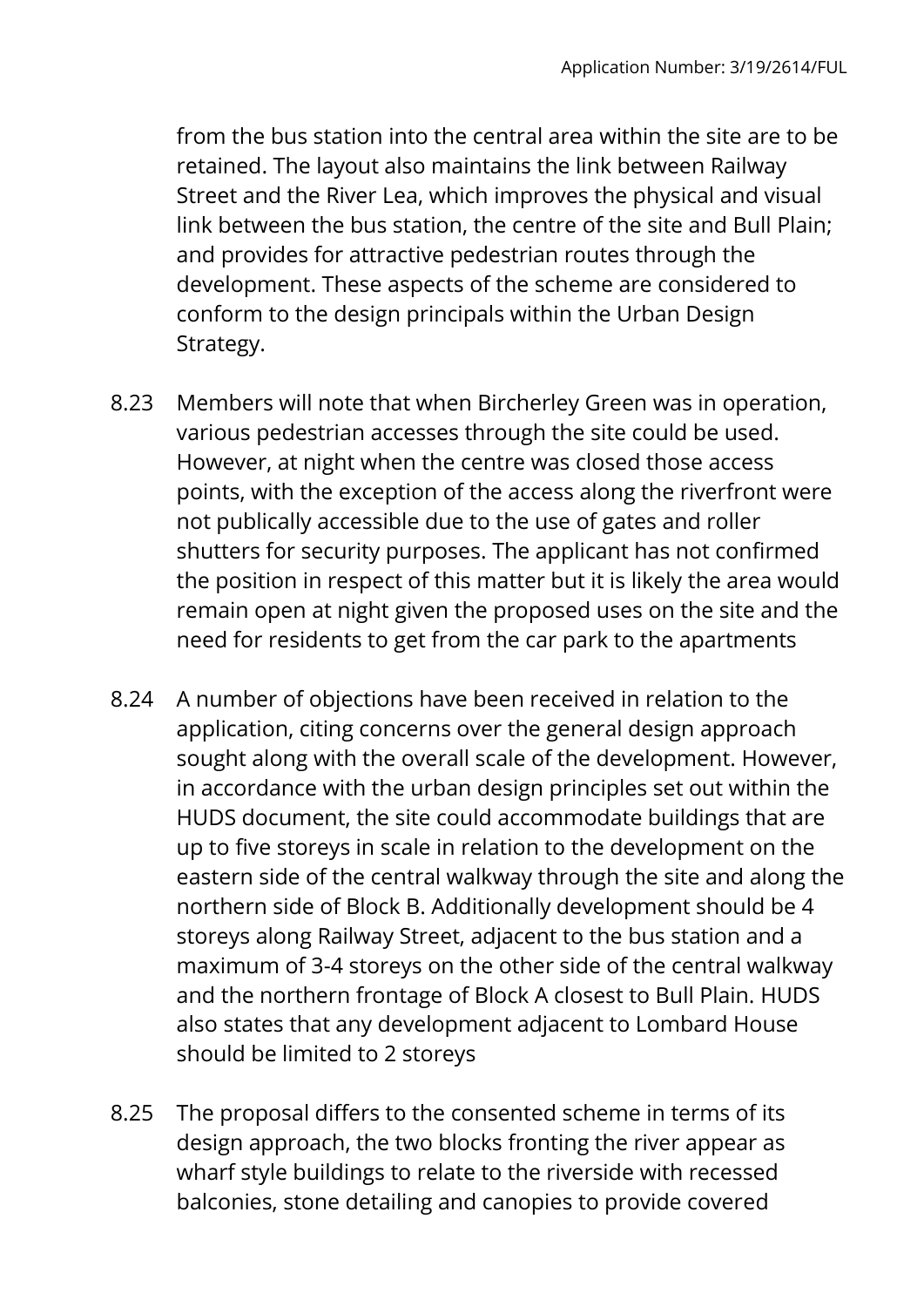entrances in inclement weather. Blocks A and B are similar in design, however the upper floor windows in Block B have been reduced in size. Plans show that Blocks A and B are 5 storey's in scale, whilst the hotel building on the corner of Railway Street would be 4 storeys. Whilst Block B is considered to be consistent with the urban design principles set within the HUDS document, Block A would be larger in scale and is a breach in this regard.

- 8.26 Following amendments to the scheme, Building A has been moved back from the river edge providing additional useable public space. A bridge feature has been added and the flank elevation of Block A has additional detailing which includes the sack hoist and door detailing to add interest.
- 8.27 In comparison to the consented scheme the overall heights of these buildings have increased and this is particularly noticeable in relation to Building A. Whilst Building B would be no closer to the riverside edge than the previous scheme it would have a wider frontage facing the riverside. Whilst, Building A would be sited closer to the river frontage than the previous scheme, with a 3m deep single storey element projecting adjacent to Lombard House.
- 8.28 Overall, it is clear that the increased scale of development has resulted in buildings that are larger in size, particularly in terms of the relationship of Block A. However, on balance, the development is considered to broadly adhere to the HUDS work.
- 8.29 In relation to the hotel building, this is considered to be similar to the design of the hotel previously approved; a matching material palate to the remainder of the site would be seen and a condition will be imposed requiring details to be submitted. The building is four storeys in height and would be flat roofed, it is noted that the fourth floor on Railway Street is recessed and therefore the building from street level would not be read as a four storey building. The tower feature on the corner would be retained, although unlike the consented scheme which saw a large glazed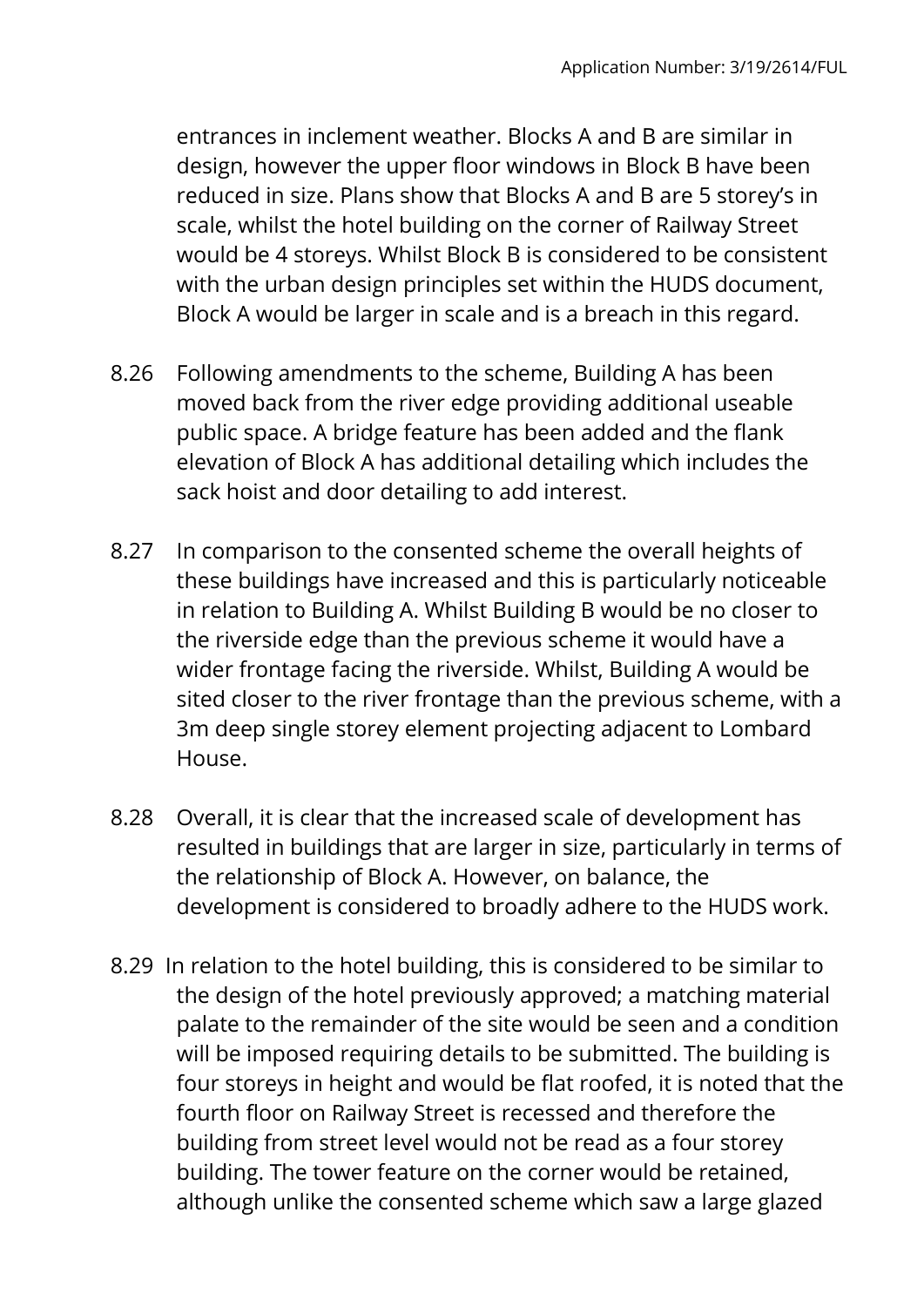section, different fenestration and brick detailing would be seen. Following concerns over the visibility of the solar panels on this prominent corner building, these are to be lain flat so not to disrupt views on approach within the conservation area, elevation plans have been updated accordingly.

- 8.30 In accordance with policy HOU7, all new residential development should meet the Building Regulations Requirement M4(2) (Accessible and Adaptable Dwellings), all residential units would meet this requirement. In addition a proportion of dwellings would be expected to meet Building Regulations Requirement M4(3) (Wheelchair users). As part of the amendments a single unit would be M4(3) compliant and is considered to be acceptable. In this instance it is reasonable for a clause to be included within a Section 106 agreement requiring the wheelchair accessible unit to be marketed for a period of time with the specific intention of attracting a purchaser who needs it for its requirement before being put on the open market.
- 8.31 Concerns have been raised regarding the security of the site and the provision of CCTV. In this respect, Policy DES5 requires developments to be designed to reduce the opportunity for crime encouraging the surveillance of streets, footpaths and communal areas. It is considered that the design/layout together with the mix of uses achieves this. The Crime Prevention Officer has been consulted on the application and does not wish to object. Furthermore, CCTV is a detailed matter that would not ordinarily be shown at this stage. However, a condition is considered to be reasonable requiring details to be submitted, and the applicant has agreed to this.
- 8.32 Signage, does not form part of the application or the planning permission should it be granted, as separate advert consent will be required. The signage proposed is to be 'ghost written' which would be painted directly onto the building and is considered that the signage proposed will aide in the creation of a memorable character for the development.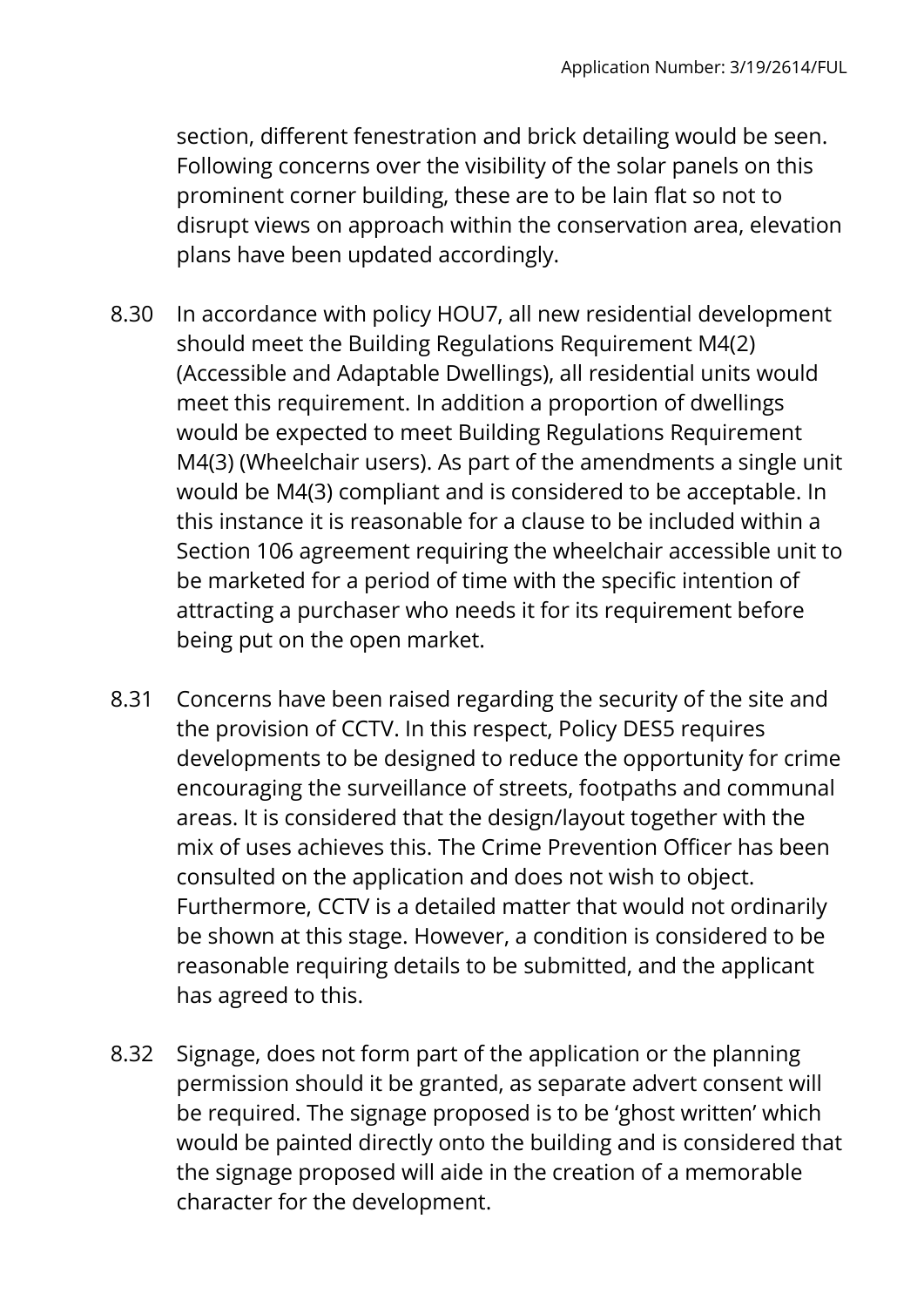- 8.33 The use and quality of materials is important to provide definition and visual interest to the building and is considered to be an important part of the scheme. The range of materials being proposed are brickwork with a variety of brick providing definition and detail to the building. Stone detailing and girder effect details are also proposed. The bus station façade would be louvered cladding. A condition is recommended requiring samples of materials to be submitted.
- 8.34 Landscaping is an important part of any development as it can help to soften the built form and provide a pleasant public realm. Policy DES3 requires proposals to demonstrate how they will retain, protect and enhance existing landscape features, and also states that, where losses are unavoidable, compensatory planting or habitat creation will be sought. Firstly it is noted that the existing Horse Chestnut tree located adjacent to the site and Lombard House is to be retained and the proposals show the frontage with the River Lea to provide useable open space.
- 8.35 The riverside frontage is to be redefined with high quality hard landscape materials and existing kerbs removed to eradicate level changes as this is to be a shared space between pedestrians and servicing vehicles. Six replacement trees are proposed along the river frontage with some planting areas to soften this aspect of the development. The Landscape Officer raises no objections, but notes that subsoil conditions are difficult due to waterlogging. Careful consideration is required regarding the types of plants to be planted in this location in order to be successful, it is considered reasonable for a condition to be imposed requiring full landscaping details to be provided.
- 8.36 The proposal is considered to represent a design that, takes advantage of the characteristics of the site and area. The layout of buildings, scale and orientation of active facades and the increased permeability of the scheme enhances the riverside setting. Improvements to the bus station and the façade to the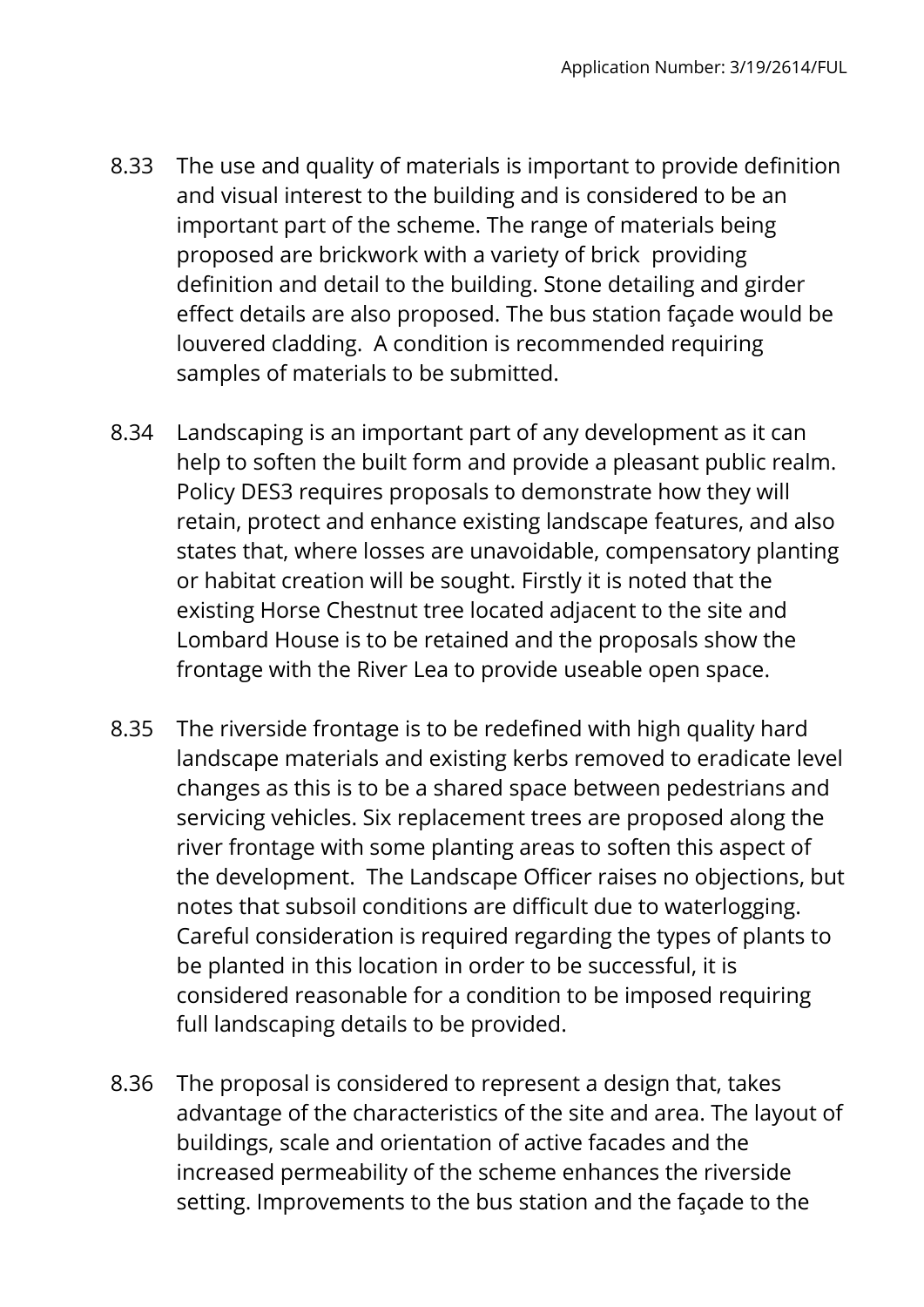existing public car park result in a more contemporary approach to design.

8.37 Overall, the layout, design and appearance of the development is considered to be in general conformity with the design principles and criteria of the approved HUDS strategy for the site. The development results in a modern retail centre that responds positively to the riverside, new public spaces are created and in general streets around the site will be retained alongside the bus station.

#### Heritage impact

- 8.38 The site is located within the Hertford Conservation Area and an Area of Archaeological Significance. Due to its location within the historic core of Hertford there are a number of listed buildings within close proximity to the site on Railway Street and Bull Plain. Folly Island is also a distinctive area in the Conservation Area on the opposite side of the river.
- 8.39 Policy HA4 requires new development to preserve or enhance the special interest, character and appearance of the area and Policy HA7 requires that the setting of a Listed Buildings be preserved. The NPPF requires identification and assessment of the significance of any heritage asset that may be affected by a proposal including any contribution made by their setting.
- 8.40 When considering the impact of a proposed development on the significance of a designated heritage asset, great weight should be given to the asset's conservation. The more important the asset, the greater the weight should be. Significance can be harmed or lost through alteration or destruction of the heritage asset or development within its setting.
- 8.41 The impact upon the setting of listed buildings has been assessed, and the applicant has submitted a Heritage Impact Assessment. There are two Grade II group listings for No's 23-25 and 27 and 29,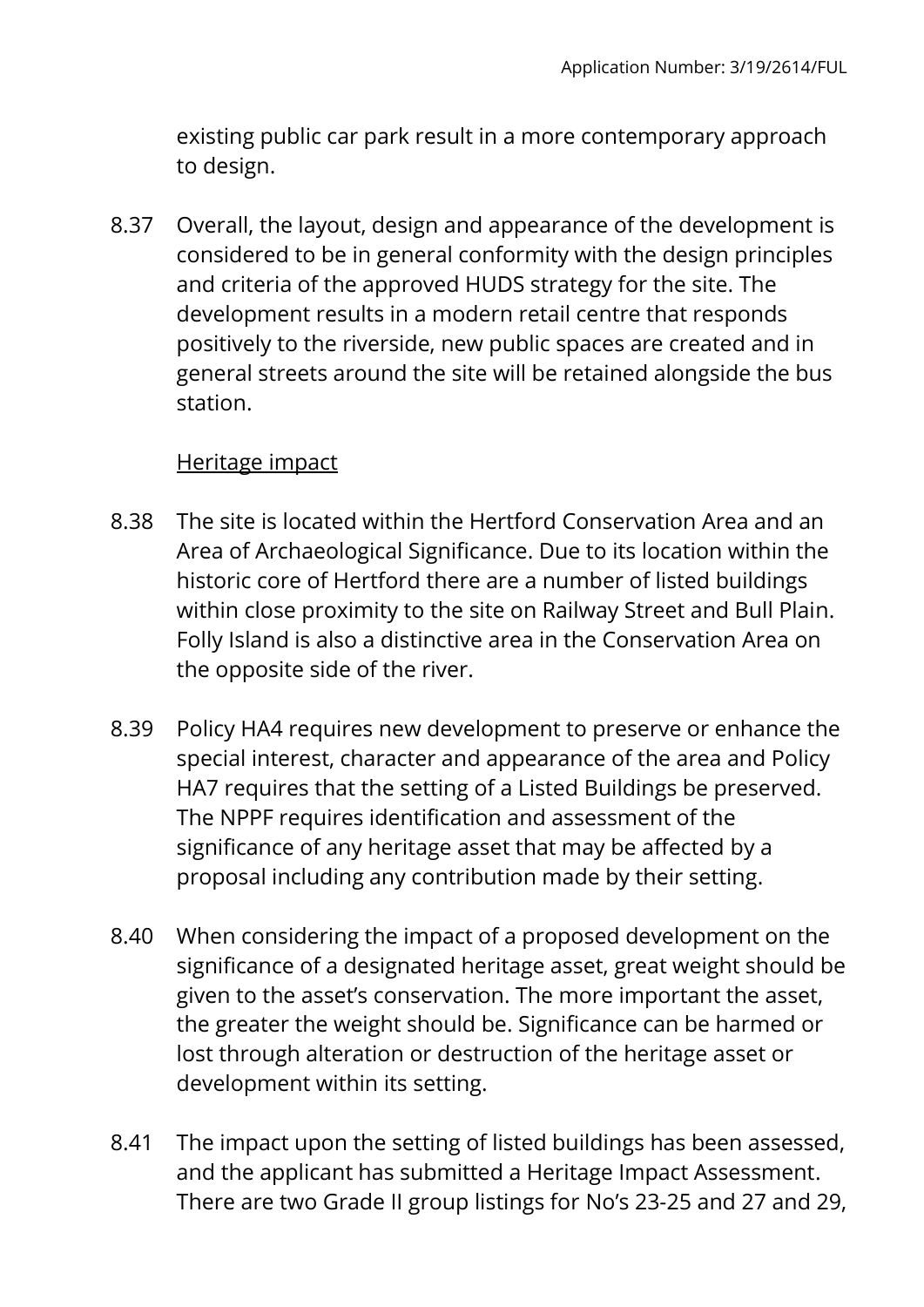which are at the crossroads with Market Street and the main entrance to the Bircherley Green site. A further two, Grade II group listings for numbers 28 and 30, and for 32,-36, which lie to the west opposite the proposed hotel development on Railway Street, and the entrance to Bircherley Street. Also on Railway Street is the Grade I listed Friends Meeting House, and the neighbouring Priory Rooms, which is Grade II listed, both of which lie to the east opposite the proposed hotel development on Railway Street, and the entrance to Bircherley Street.

- 8.42 On Bull Plan, and immediately adjacent to the site lie two listed Buildings, those being the Grade II\* Listed Beadle House and the Grade II listed Tooke House and Hertford Museum. The Grade II\* Lombard House lies at the top of Bull Plain, alongside its Grade II listed gateway. Lombard House is situated hard up against the canal and appears in various views along the canal.
- 8.43 The Conservation and Urban Design Officer was consulted on the original proposals and highlighted various concerns. Of those concerns relating to heritage matters, comments were made regarding the proximity of Building A to the river edge and the lack of public space which also exacerbated the impact of the development on the setting of the Grade II\* Listed Lombard House and the impact of the built form on the Hertford Museum garden.
- 8.44 As a result, amendments to the scheme have resulted in the pulling back of Building A from the river edge, which has provided more useable public riverside, which in turn reduces the impact of the scheme on Lombard House. A roof terrace has been created at the fourth floor of Block A to step the built form away from the museum garden creating a further degree of separation.
- 8.45 The Conservation and Urban Design Officer has been consulted on the amendments and raises no objections to the application subject to conditions, which include samples of materials to be submitted, as this is an important aspect to ensure that the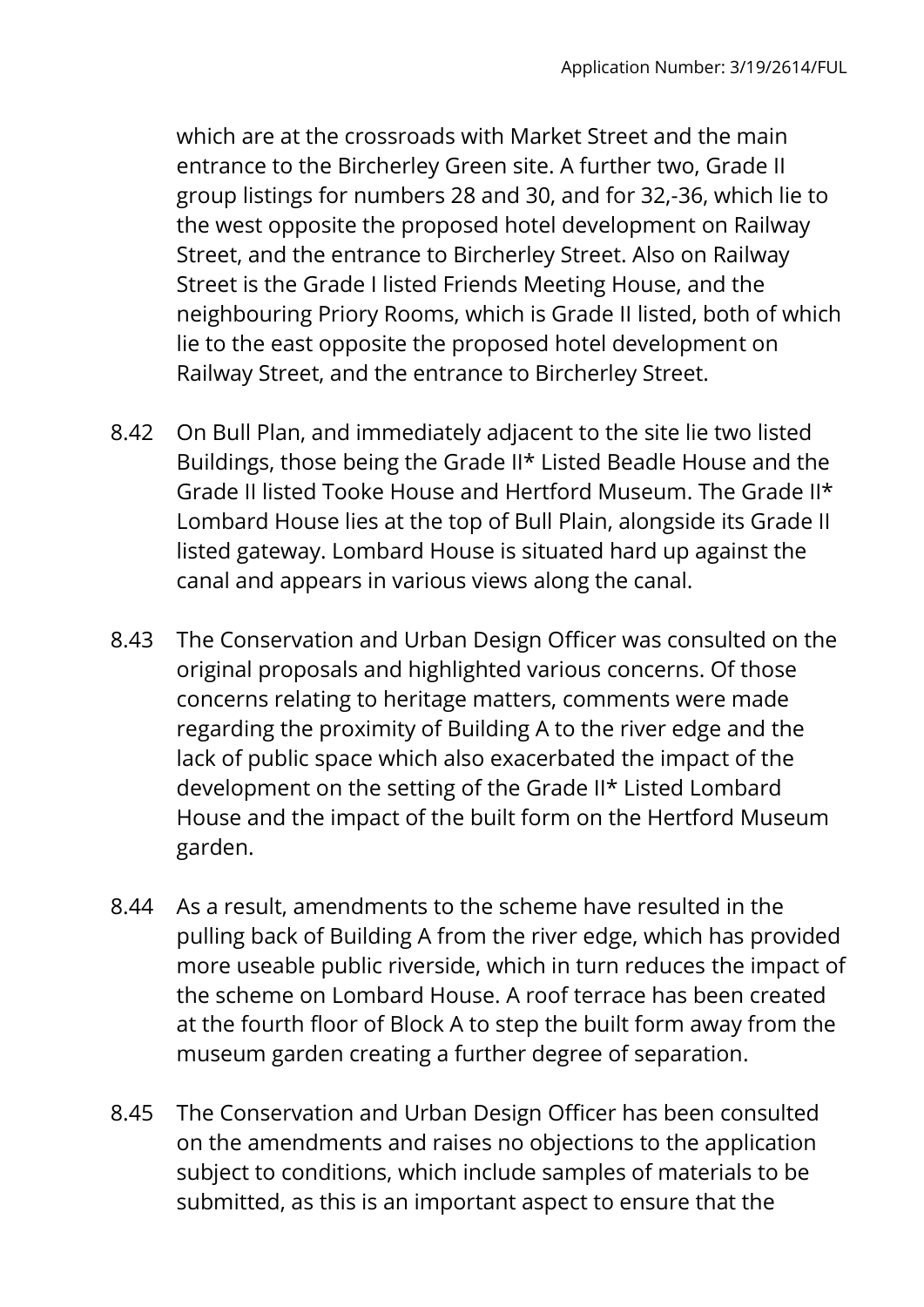materials respect the Conservation Area. Further details relating to hard surfacing materials, balustrade detailing and the louvered screen to the car park are also required. Details of the decorative brickwork are also sought to ensure that a high quality finish is provided. These conditions are considered to be reasonable and necessary as the application lacks these more detailed matters.

- 8.46 Notwithstanding the above, whilst it is acknowledged that the scheme is five storeys in scale across the site with the exception of the hotel building, which is a considerable increase in scale from the existing situation. It is considered that the development would result in less than substantial harm to the significance of the Grade II\* Listed Lombard House. The harm that is identified is due to the scale of Block A when seen in views of Lombard House, however this impact is limited to oblique views. In terms of the other listed buildings surrounding the site, these remain within their town centre setting but it is acknowledged that the scheme would result in less than substantial harm to the Hertford Conservation Area as a whole of which those building contribute to its character and appearance. This is due to the built form in relation to the surrounding built environment but this harm is considered to be highly localised and it is considered that the impact on the wider town centre would be limited.
- 8.47 Whilst less than substantial harm has been identified, the benefits to the Hertford Conservation Area should be weighed against the harm. The benefits include the visual and architectural improvements over the existing shopping centre and the improved riverside frontage with units fronting this prime location. In addition the provision of a vibrant, permeable and improved riverside public space with complementary town centre uses is positive. Therefore on balance these benefits are considered to be significant and outweigh the less than substantial harm that is identified.
- 8.48 As the site is located within an area of Archaeological Significance, Policy HA3 is relevant in the determination of the application. In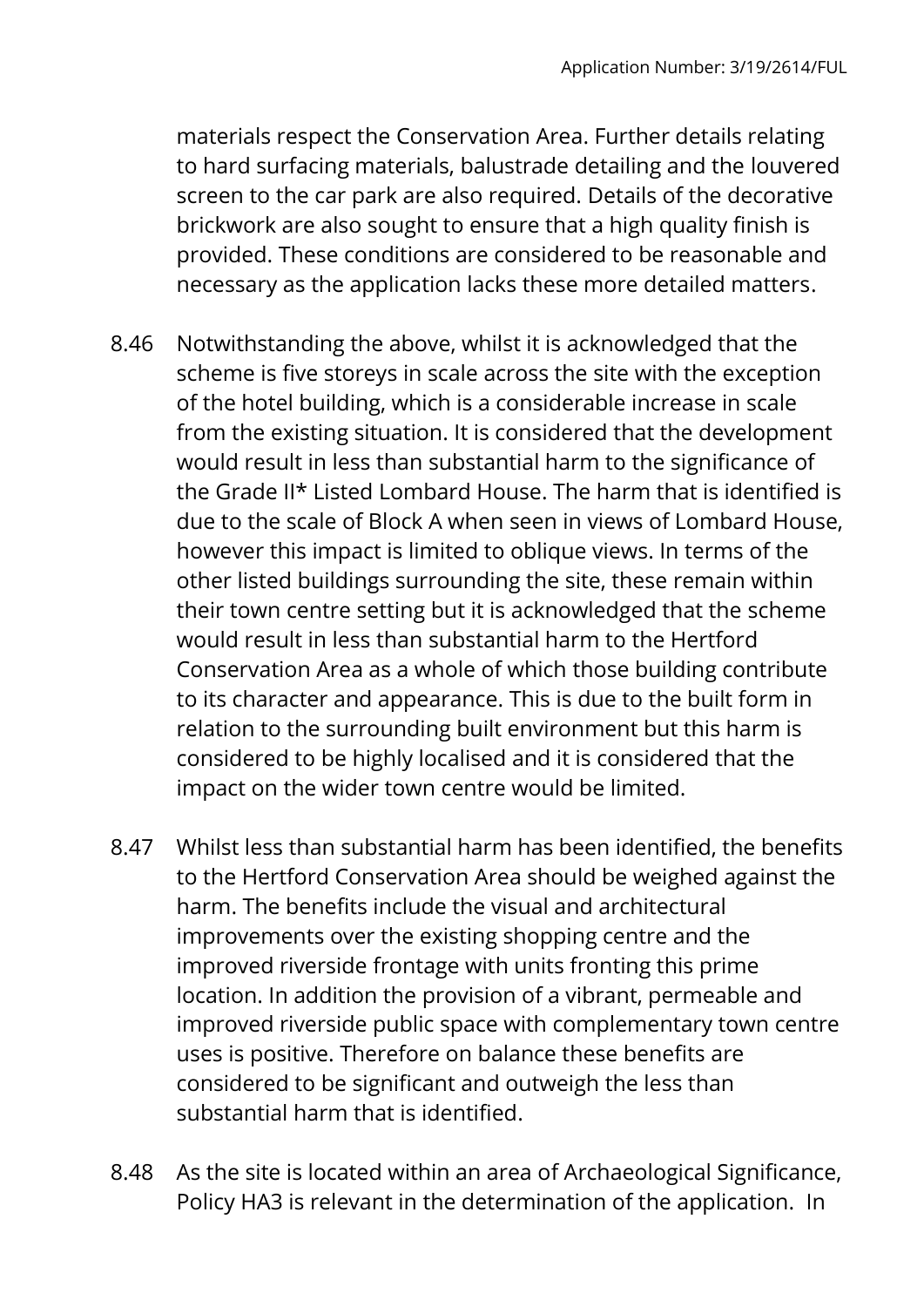relation to archaeological interest, the application is accompanied by an Archaeological Assessment and Hertfordshire County Council's archaeologist has been notified of the application. Their comments note that the development site has *'considerable archaeological potential, specifically for remains of Saxon or medieval date but queries remained over whether such remains would have survived modern construction impacts on site.'*

- 8.49 A recent archaeological evaluation of where the hotel would be located, has been carried out in response to an archaeological condition placed on the original consent 3/17/0392/FUL, which has identified numerous archaeological features. This investigation revealed additional features of medieval date. Therefore it is considered that archaeological investigations should take place across the remainder of the site to be developed. This will comprise primarily the area of the proposed buildings A and B but also other areas where ground disturbance will occur.
- 8.50 The historic advisor has recommended a condition. However, as archaeological fieldwork has already been undertaken on the area proposed for the hotel, it is not necessary for this to be repeated, but as post excavation reporting has not been completed it is necessary for conditions to be imposed to cover all parts of the site.

## Climate Change and Water Efficiency

- 8.51 It is expected that all new development demonstrates how the design, materials, construction and operation of the development will minimise overheating in summer and reduce the need for heating in the winter, while integrating green infrastructure as well as demonstrating how carbon dioxide emissions will be minimised across the development site.
- 8.52 Having regard to climate change adaptation and mitigation (Policies CC1 and CC2) and the building design requirements of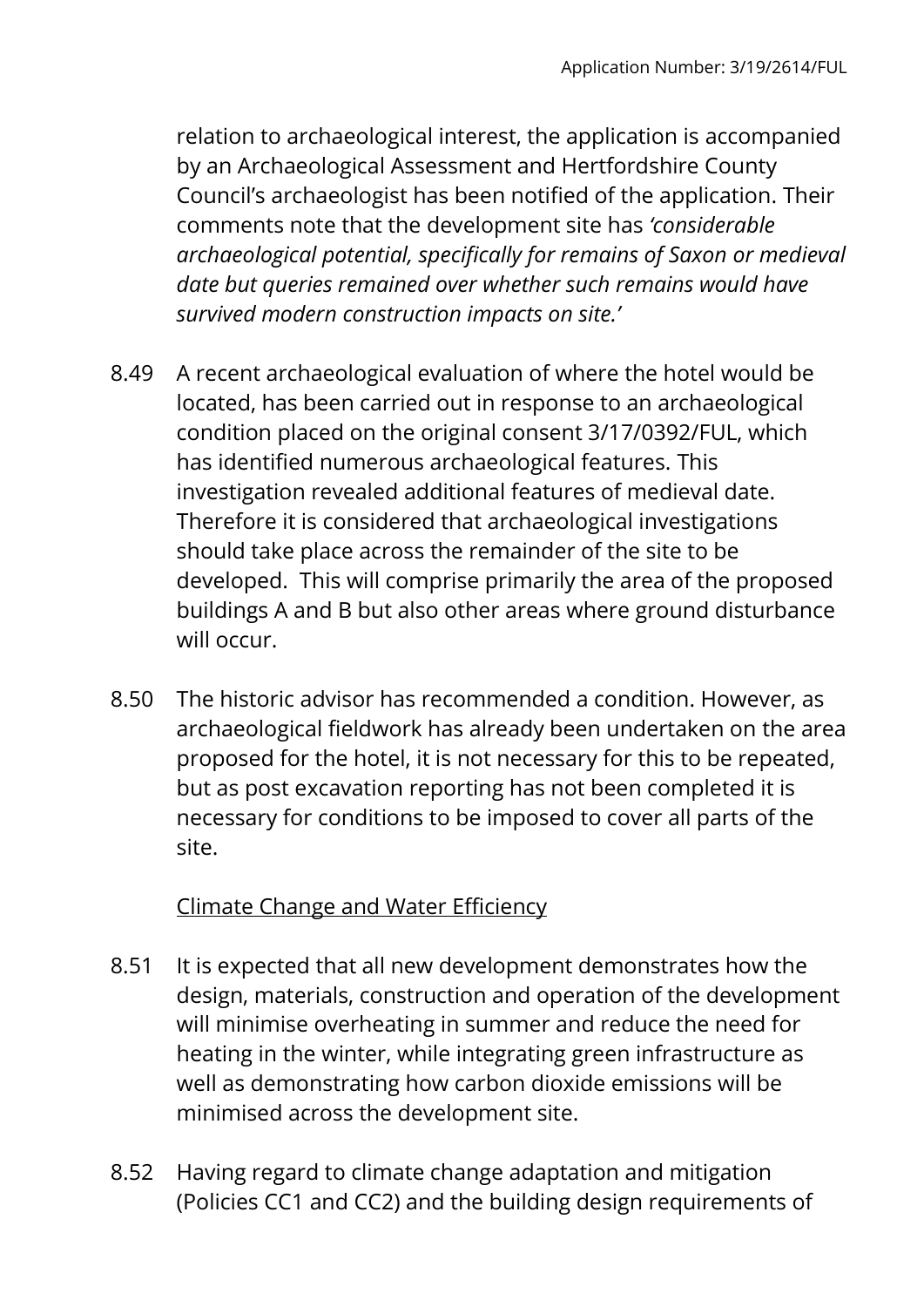Policy DES4, all developments should demonstrate how carbon dioxide emissions will be minimised and how the design, materials, construction and operation of development will minimise heating and cooling requirements. The application is supported by a Sustainability Statement and Energy Strategy.

- 8.53 The statement sets out that the development will follow a fabric first approach which seeks to maximise performance of the materials that make up the building itself to achieve consistently high energy efficiency in order to achieve low CO2 emission rates. The proposal will improve building fabric specification to exceed that of the notional building; low permeability targets, thermal bridging details and a selection of energy efficient services. The fabric first approach is in accordance with the Council's policy approach within policy CC2 and energy hierarchy. In addition, the development would have photovoltaic panels on the roof of all buildings with a total of 125kWp to be installed contributing to a 37.14% carbon reduction. The development proposes the installation of electric heating in the residential units based on the forthcoming SAP10 carbon factors. The electrically heated schemes will be more carbon efficient than gas heated schemes. Air source heat pumps are proposed for the commercial space.
- 8.54 It is noted that alternative renewable energy sources were considered such as Combined Heat and Power (CHP), solar water heating, Ground Source Heat Pumps (GSHP), wind turbines and Biomass; however these were not feasible for the scale of development proposed.
- 8.55 Overall, the development will achieve a 10.83% improvement over Part L of the Building Regulations and therefore is in accordance with Policies CC1 and CC2.
- 8.56 In terms of water efficiency, policy WAT4 requires that residential developments achieve a target consumption rate of 110 litres per person per day. The applicant has confirmed that the development will specify environmentally efficient appliances,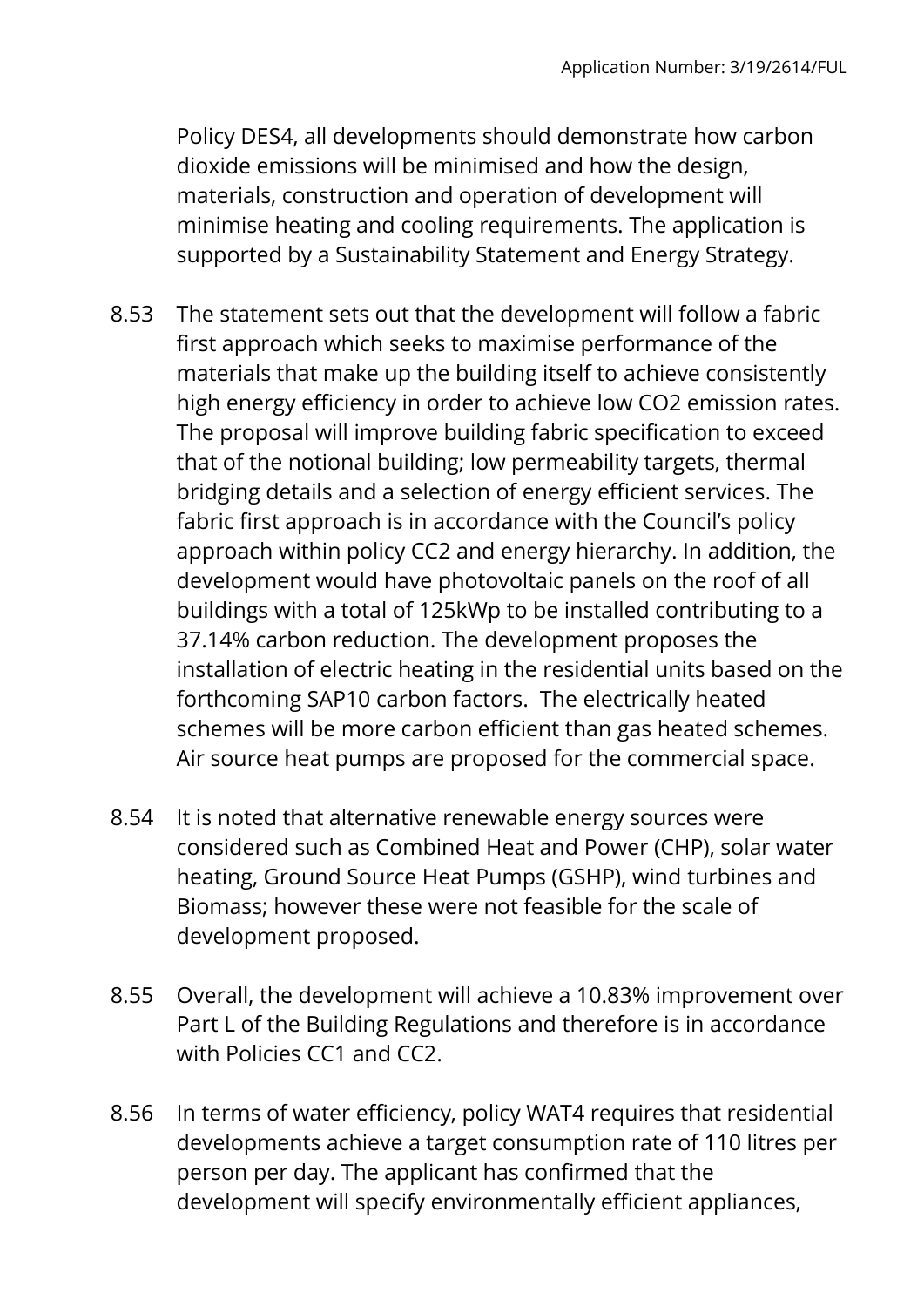brassware and dual flush toilet cisterns. As such it is predicted that a typical 2 bedroom apartment would have water usage of 108.4 litres per person per day, this is in compliance with the policy. It is considered reasonable to impose a condition requiring the development achieves at least the target consumption rate set out in policy.

#### Neighbour impact

- 8.57 Policy DES4 requires that significant detrimental impact on the amenity of neighbouring occupiers is avoided, by ensuring their environments are not harmed by noise and disturbance, or by inadequate daylight, privacy and overlooking. Noise and light pollution are also relevant matters and the subject of Policies EQ2 and EQ3 respectively. Good relationship between new and existing development is one of the themes underlying the welldesigned places guidance in the NPPF.
- 8.58 The 98 residential units on the upper floors of blocks A and B will be accessed via four stairwells, where the majority of the flats would be single aspect, although some units particularly those to the north would be dual aspect.
- 8.59 It is important to assess the impact the development will have in relation to neighbouring properties surrounding the site including those properties on Folly Island and within the site itself. A number of objections have been received raising concerns about the overall scale of the development resulting in loss of privacy, loss of light and overshadowing on nearby properties.
- 8.60 With regard to the residential units within the site, it is noted that the separation between blocks A and B changes throughout the development, at its narrowest point there is a separation distance of approximately 6.7m and therefore there are concerns regarding direct overlooking. It is noted that the side facing windows to units 16, 17, 41, 42, 53, 66, 67, 89 and 90 will be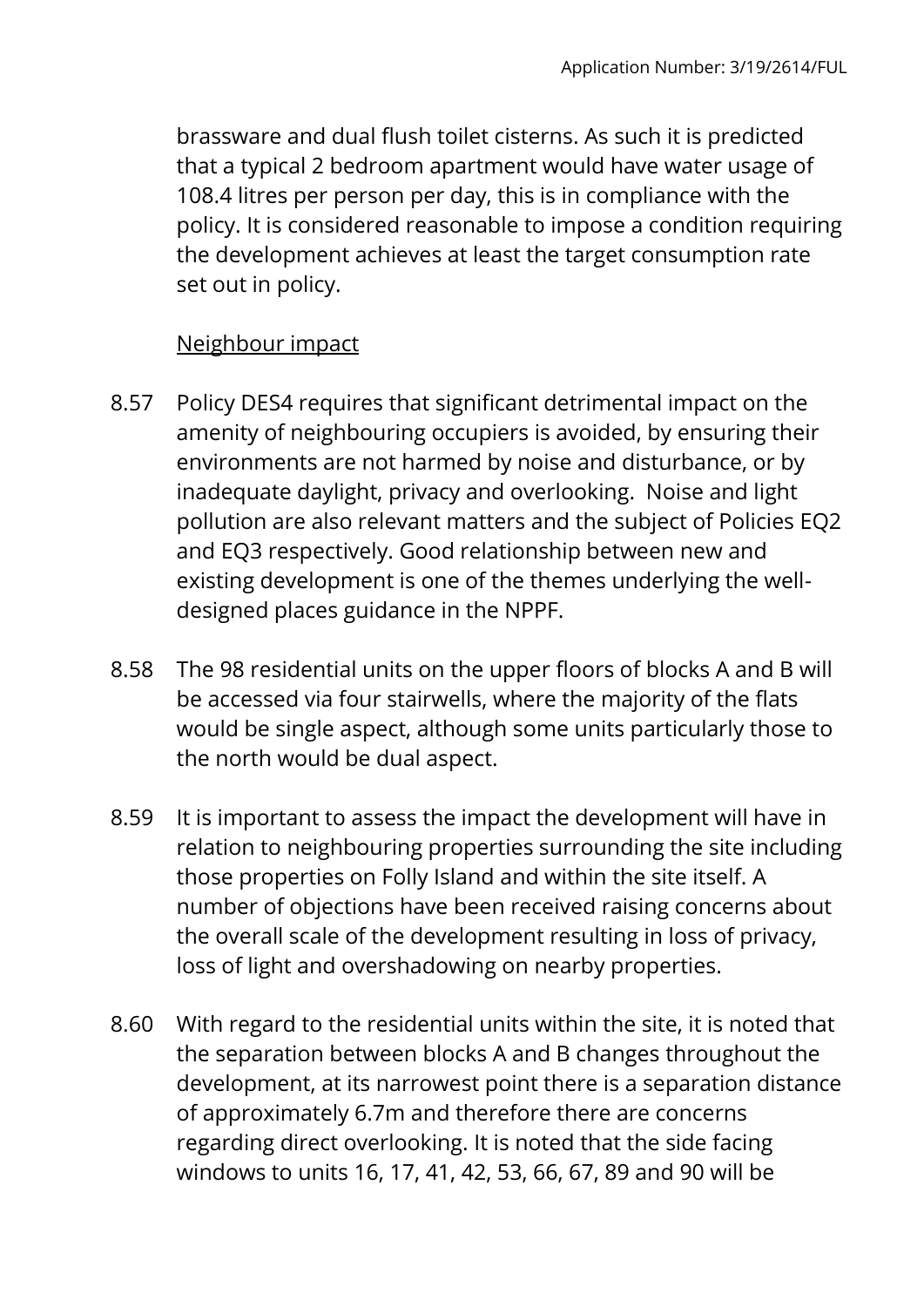obscure glazed as shown on plan and this is considered to be necessary.

- 8.61 In relation to those buildings located on Bull Plain, it is noted that these are predominantly commercial properties although a small collection of residential dwellings within Oddfellows Court can be seen. Block A would be closest to those properties. As no windows or gardens can be seen facing towards Bircherley Green, as properties within Oddfellows Court are centred around a courtyard, it is not considered the development would result in a detrimental impact to these properties. With regard to the commercial properties, concerns have been raised by occupiers and the impact the development would have on their outlook and light. It is noted that the single storey element would be located approximately 1.5m from the boundary and the upper floors would be set back between 9m-11m from the boundary with the exception of the closest part of Block A to the rear elevations of Oddfellows Court of approximately 2.5m. It is acknowledged that there would be a change in outlook and loss of light would occur to those windows, however it is not considered to justify a reason for refusal in this instance.
- 8.62 It is necessary to consider the impact the development will have on those properties opposite on Folly Island. Block A would face The Old Barge, whilst Block B would be closest to those Victorian properties facing the site. The distance maintained between the development and the frontage of these properties is a minimum of approximately 25m from the closest part. Much of the frontage adjacent to the Folly Island properties is similar in height due to the retention of the car park although the new façade would extend slightly above the height of this. Furthermore, the Daylight and Sunlight report indicates that any shadowing caused is generally within the accepted standards of the Building Research Establishment (BRE).
- 8.63 A number of concerns have been raised regarding loss of privacy as result of the development. Balconies are proposed, 16 units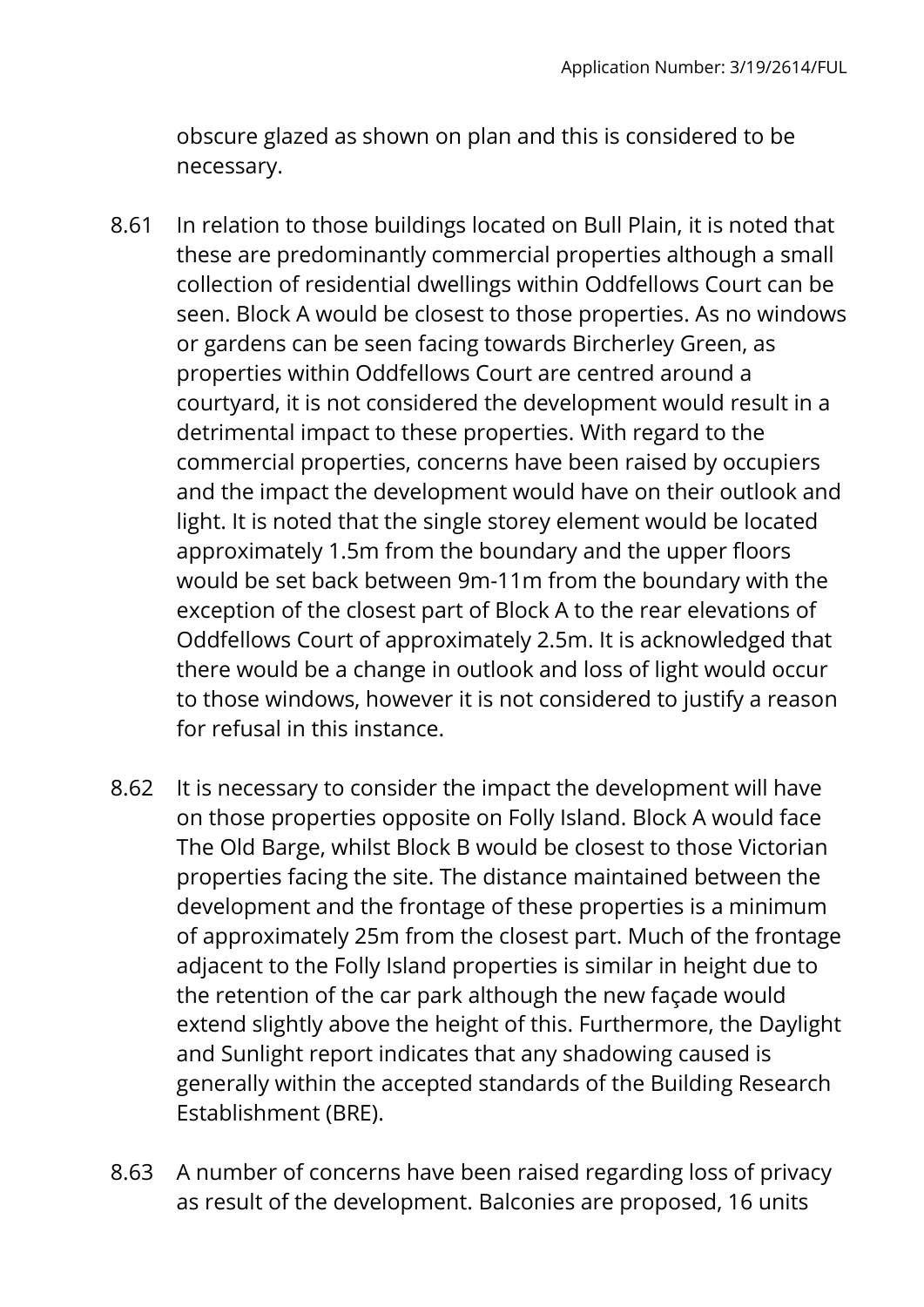across both blocks (northern elevation) would have access to a small balcony overlooking the river and Folly Island, a further 8 units would have balconies within Block A facing towards the rear elevations of properties on Bull Plain and residents of this Block would also have access to a roof garden. 8 further units within Block B would have balconies facing towards the service yard. It is also noted that this scheme presents more windows facing towards the river than the previous permission. With regard to privacy impacts, whilst views of the front elevations of the residential properties on Folly Island will be possible, it is considered that the proposed development is sufficiently separate from any existing residential uses and therefore would not be sufficient to justify a reason for refusal. This consideration is made against a back drop of the town centre location where it is accepted that property separation distances and residential amenity areas will be reduced when compared with more suburban and rural locations.

- 8.64 No concerns are raised regarding the impact of the hotel in relation to nearby buildings and the residential accommodation of Bircherley Court, this is due to the separation distances maintained. This element of the scheme is broadly the same as that granted under the previous planning permission.
- 8.65 The submitted noise assessment demonstrates that, subject to appropriate conditions, the proposed development could provide an acceptable noise environment for new residential units and hotel occupiers. In addition, it is considered that the development would not cause undue harm to other neighbouring properties from noise disturbance. The Council's Environmental Health Officer has commented on the application and does not raise any concerns subject to the conditions.
- 8.66 Overall, it is considered that a suitable residential environment can be created for new residential occupiers and maintained for the existing occupiers located close to the site.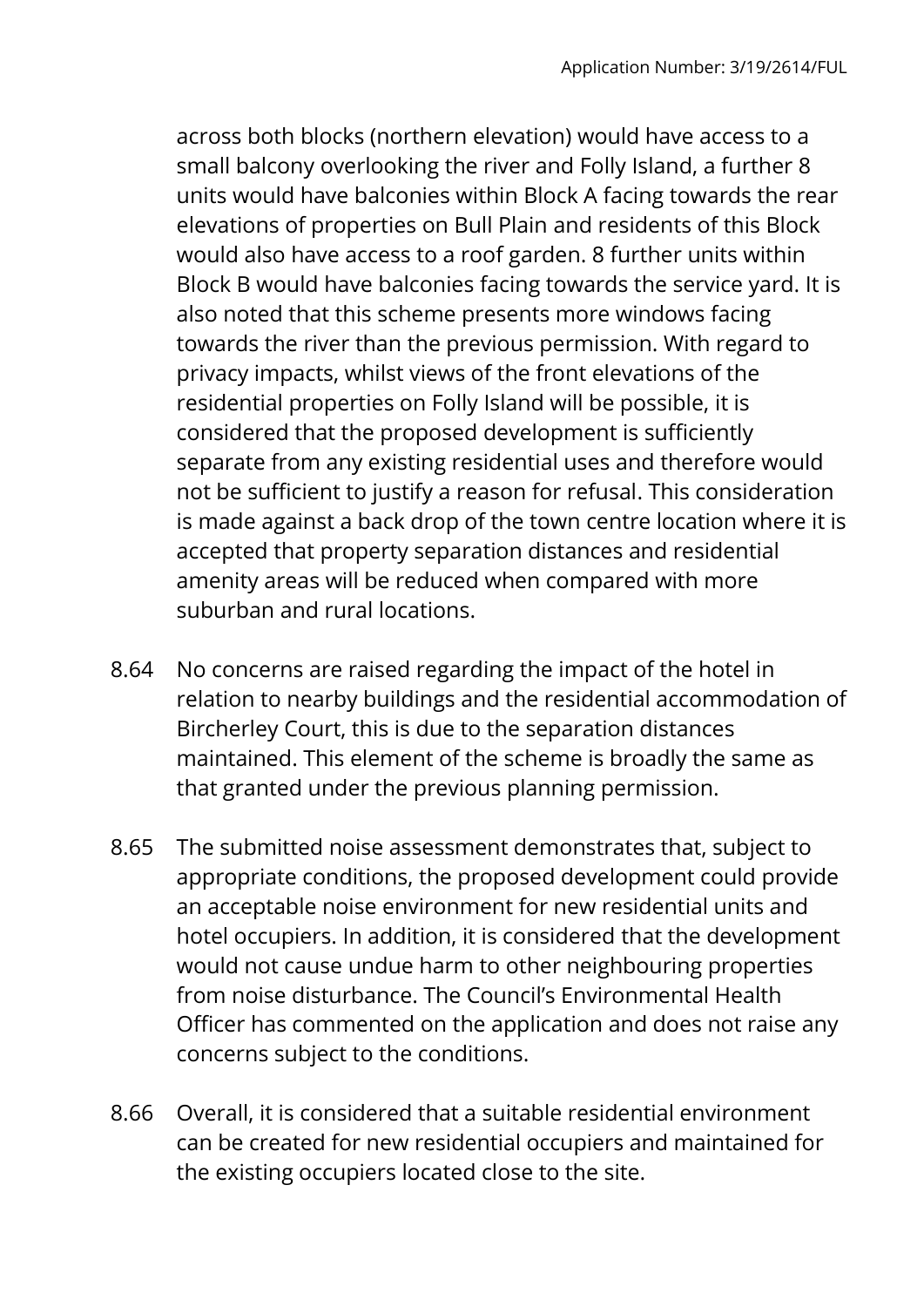#### Highway, parking and transport impacts

- 8.67 Policy TRA1 relates to sustainable transport measures, it sets out that development proposals should primarily be located in places which enable sustainable journeys to be made, ensure that a range of sustainable options are available, and ensure that site layouts prioritise the provision of modes of transport other than the car. Policy TRA2 requires all development proposals to have safe and suitable access, be acceptable in highway safety terms, not result in severe residual cumulative impact and not have a significant detrimental impact on the character of the area. The NPPF sets out that development should only be prevented or refused on highway grounds where there would be an unacceptable impact on highway safety or the residual cumulative impacts on the network would be severe.
- 8.68 The application is supported by an updated Transport Assessment (TA). The applicant proposes the development will utilise the existing car park access and egress points and proposes to downgrade the status of Bircherley Street and Bircherley Green to the north and south of the site to a shared surfaced area with access for servicing and deliveries.
- 8.69 In their submission the applicants have considered the traffic generation potential of the proposals. The Highway Authority has commented on the application and does not wish to raise any objections to the scheme subject to conditions. A Stage 1 Road Safety Audit (RSA) will be required for the proposed development for all new junctions and amendments and this can be dealt with through a condition. The TA provides a review of 5 years of collisions (2014-2019) within the vicinity of the site and there are no clusters, evident or evidence to suggest the highway arrangements contributed to collisions, therefore the development is not expected to impact the safety of the highway.
- 8.70 Whilst it is noted that there is a marginal increase of 10 two-way vehicle movements over the AM peak period and a decrease of 6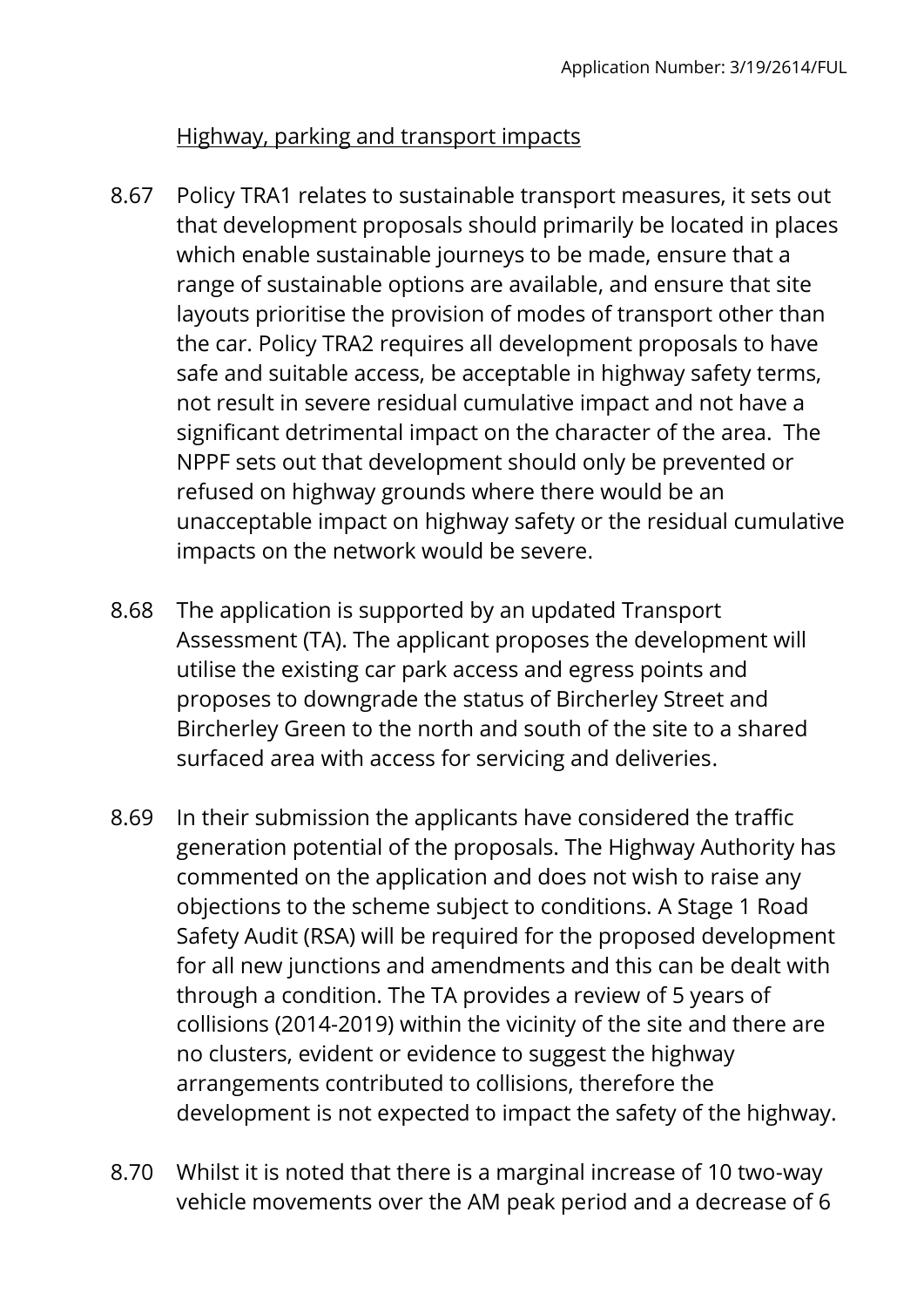two-way vehicle movements in the PM peak period, the Highway Authority is content that the development proposals do not represent a material change over and above the consented scheme. Therefore, it is not expected to result in a change in the performance of the network.

- 8.71 Details have been provided in relation to servicing and refuse arrangements. Plans show servicing vehicles entering the site from Railway Street, through the central area and the river front, exiting onto Railway Street although this could also happen in the reverse. The plans also show the existing servicing yard to the rear of the hotel will be retained and is considered to be used for the servicing of units fronting Railway Street and unit 9. Concerns have been raised regarding this; however this arrangement does not differ from the previously approved scheme. It is therefore considered necessary and reasonable to impose a condition limiting delivery times for the commercial units using this servicing route to avoid conflict with pedestrians.
- 8.72 Refuse vehicles will use the same route as the serving vehicles, bin stores are located across the site with doors opening out directly into the main thoroughfare or the service yard with designated bin stores for residential and commercial uses. The Waste Officer has confirmed that the plans submitted are acceptable and it has been agreed that some bins can be collected from the alleyway to Bull Plain.
- 8.73 As with the previous scheme there are no changes proposed to the existing taxi rank arrangements on Railway Street. It is anticipated that this will remain operational throughout construction.
- 8.74 With regard to car parking provision, Policy TRA3 is relevant. It is noted that a number of objections have been received raising concerns over the lack of parking available for the residential units and publically accessible spaces, citing that parking is an issue in Hertford and concerns that residents will choose to park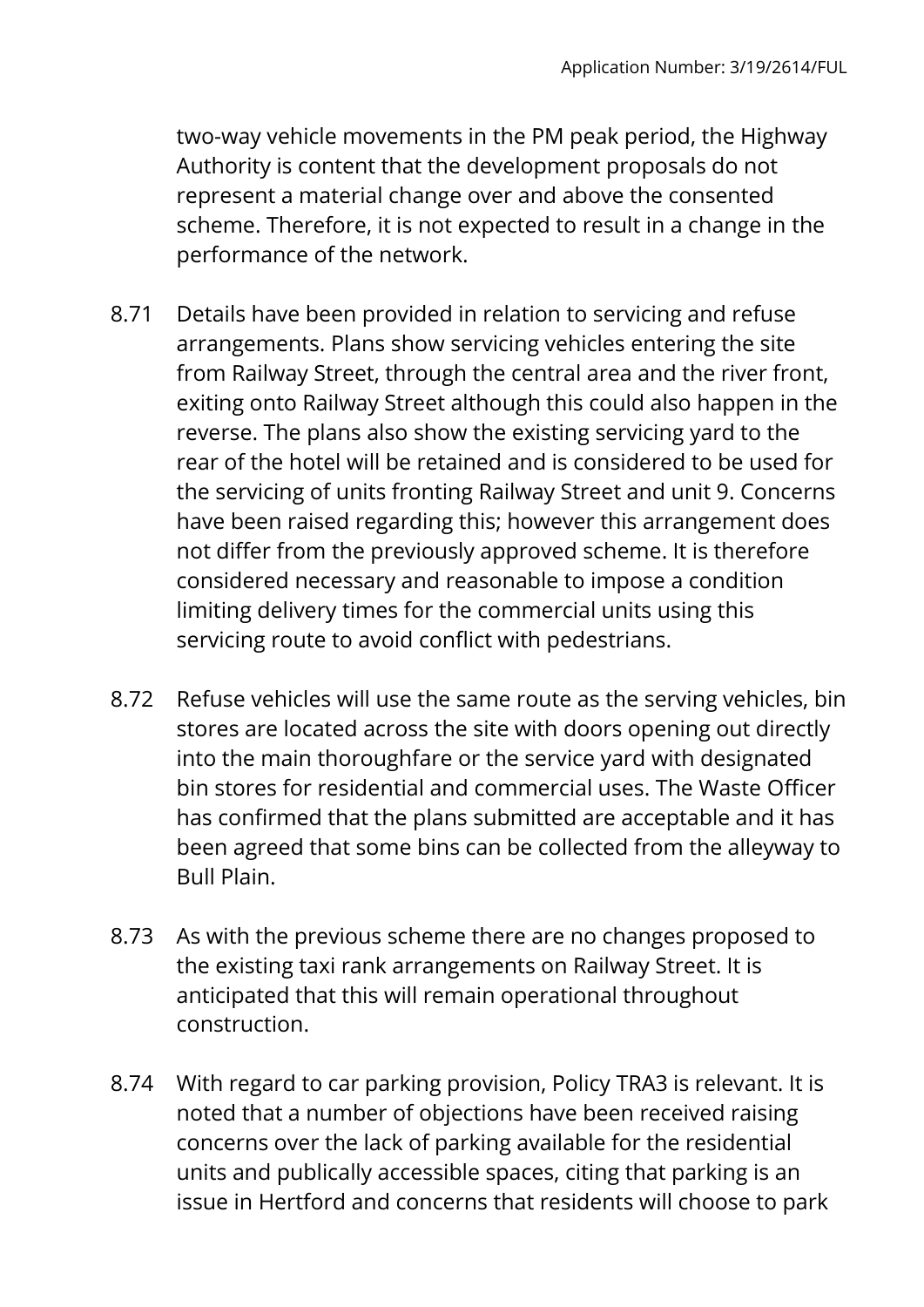should they not have an allocated space, limiting spaces. An updated Parking Provision Statement has been submitted as part of the application. This identifies that the existing car park is to be retained and access will continue to be from Bircherley Street. The car park will retain a total of 188 car parking spaces. The Highway Authority raised concerns regarding the additional 3 disabled spaces shown adjacent to the exit of the car park and the riverfront, as these potentially conflict with the tracking plans of larger vehicles that would need to service the site. Updated details have been submitted and it is considered that one of those spaces should be removed in order to ensure there is no conflict. A condition will be imposed requiring an updated plan to be submitted showing the removal of a bay. The proposal seeks to allocate 40 of the total spaces for the residential units, plus 5 spaces for a car club, 143 'Pay and Display' spaces are provided for general use and will be operational 24 hours a day. The TA suggests that 15 spaces could be allocated to the NHS if appropriate. It is not clear if this is intended to be for patients or NHS workers. If this is brought forward it would reduce the number of publically accessible spaces to 128. At the time of writing the report it is not clear if there will be an agreed position between the NHS and the applicant. However, regardless of this position, a condition is considered to be reasonable to show the parking spaces that would be designated for the residential properties and car club. At the stage of submission of these details further consideration can be made to parking for the NHS.

8.75 As with the consented scheme, there is no allocated parking provision for the hotel and its associated restaurant; however guests and customers can make use of the multi storey car park, which will be priced accordingly throughout the day and night to ensure the car park continues as short stay but also can accommodate any overnight parking. The principle of this is acceptable and is in line with arrangements at other town centre hotels where hotel visitors arriving by car are expected to park in public car parks.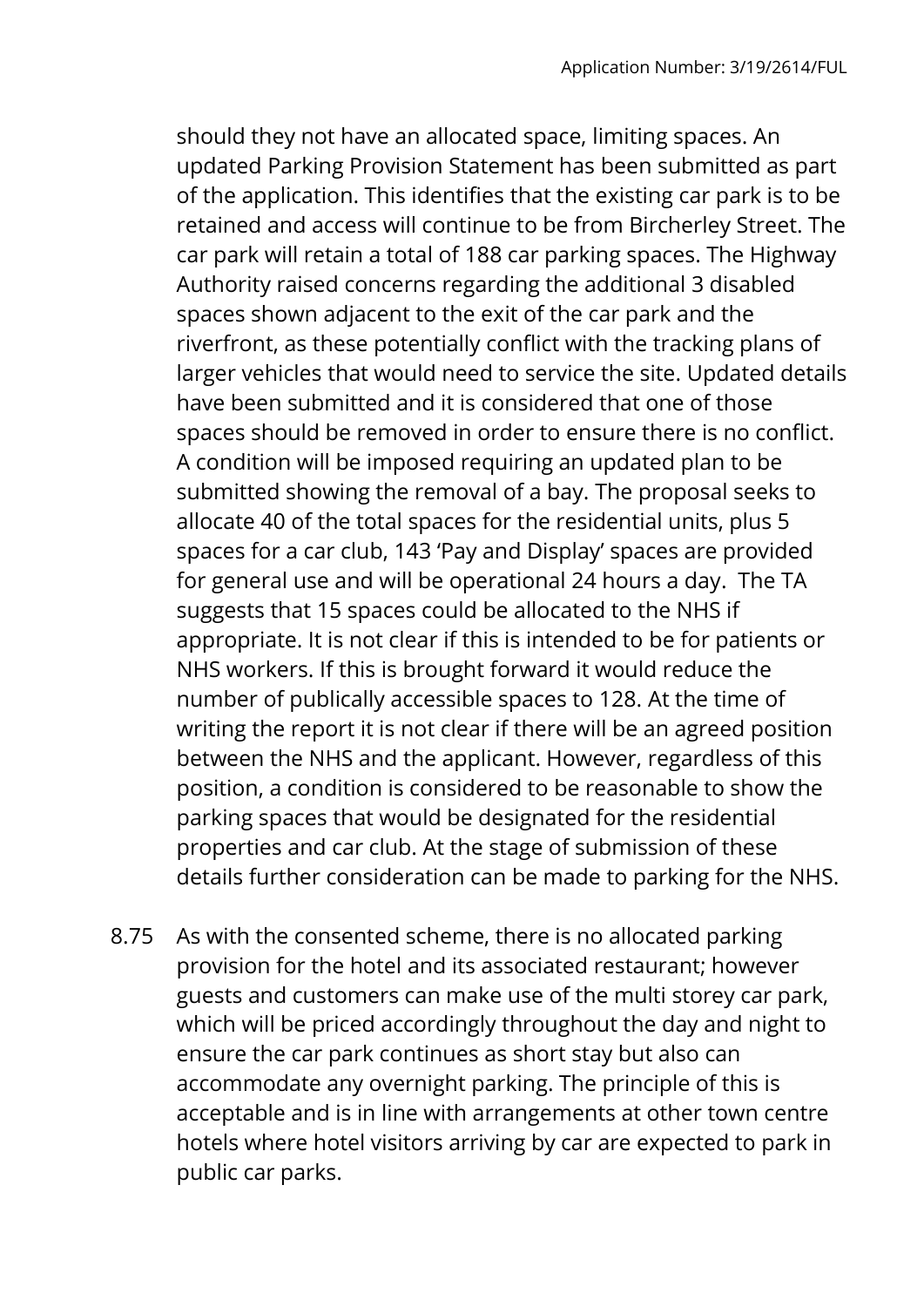8.76 A summary of the Council's updated parking standards are detailed in the following table:

| Use Type           | Location: Zone 2        |                  |            |              |  |  |
|--------------------|-------------------------|------------------|------------|--------------|--|--|
|                    | Standard                | Maximum          | With 50 to | Available    |  |  |
|                    |                         | Allowable        | 75%        | Proposed     |  |  |
|                    |                         |                  | reduction  | parking      |  |  |
|                    |                         |                  |            | provision    |  |  |
| C <sub>3</sub>     |                         |                  |            |              |  |  |
| <b>Residential</b> |                         |                  |            |              |  |  |
| $31 \times 1$ bed  | 1.5                     | 48               | $12 - 24$  |              |  |  |
| $67 \times 2$ bed  | 2.00                    | 132              | 33-66      |              |  |  |
|                    |                         |                  |            |              |  |  |
| Sub total          |                         | 180              | 45-90      | $40 + 5$ car |  |  |
|                    |                         |                  |            | club spaces  |  |  |
|                    |                         |                  |            |              |  |  |
| <b>C2 Hotel</b>    | 1 space per             | 86               | 21.5-43    | 0 allocated  |  |  |
| 86 beds            | bedroom,                |                  |            | but up to    |  |  |
|                    | plus 1 space            | Plus             |            | 143 shared   |  |  |
|                    | per manager,            | potential        |            | with         |  |  |
|                    | plus 2 spaces           | of               |            | commercial   |  |  |
|                    | per 3 staff             | additional<br>40 | $10 - 20$  | uses         |  |  |
|                    | plus:                   |                  |            |              |  |  |
|                    | 1 space per             |                  |            |              |  |  |
|                    | 5m <sup>2</sup> dining  |                  |            |              |  |  |
|                    | area, 1 space           |                  |            |              |  |  |
|                    | per 3m <sup>2</sup> bar |                  |            |              |  |  |
|                    | area, 1 space           |                  |            |              |  |  |
|                    | per 5m <sup>2</sup>     |                  |            |              |  |  |
|                    | public area in          |                  |            |              |  |  |
|                    | conference              |                  |            |              |  |  |
|                    | facility, 1             |                  |            |              |  |  |
|                    | space per               |                  |            |              |  |  |
|                    | $6m2$ of public         |                  |            |              |  |  |
|                    | area in                 |                  |            |              |  |  |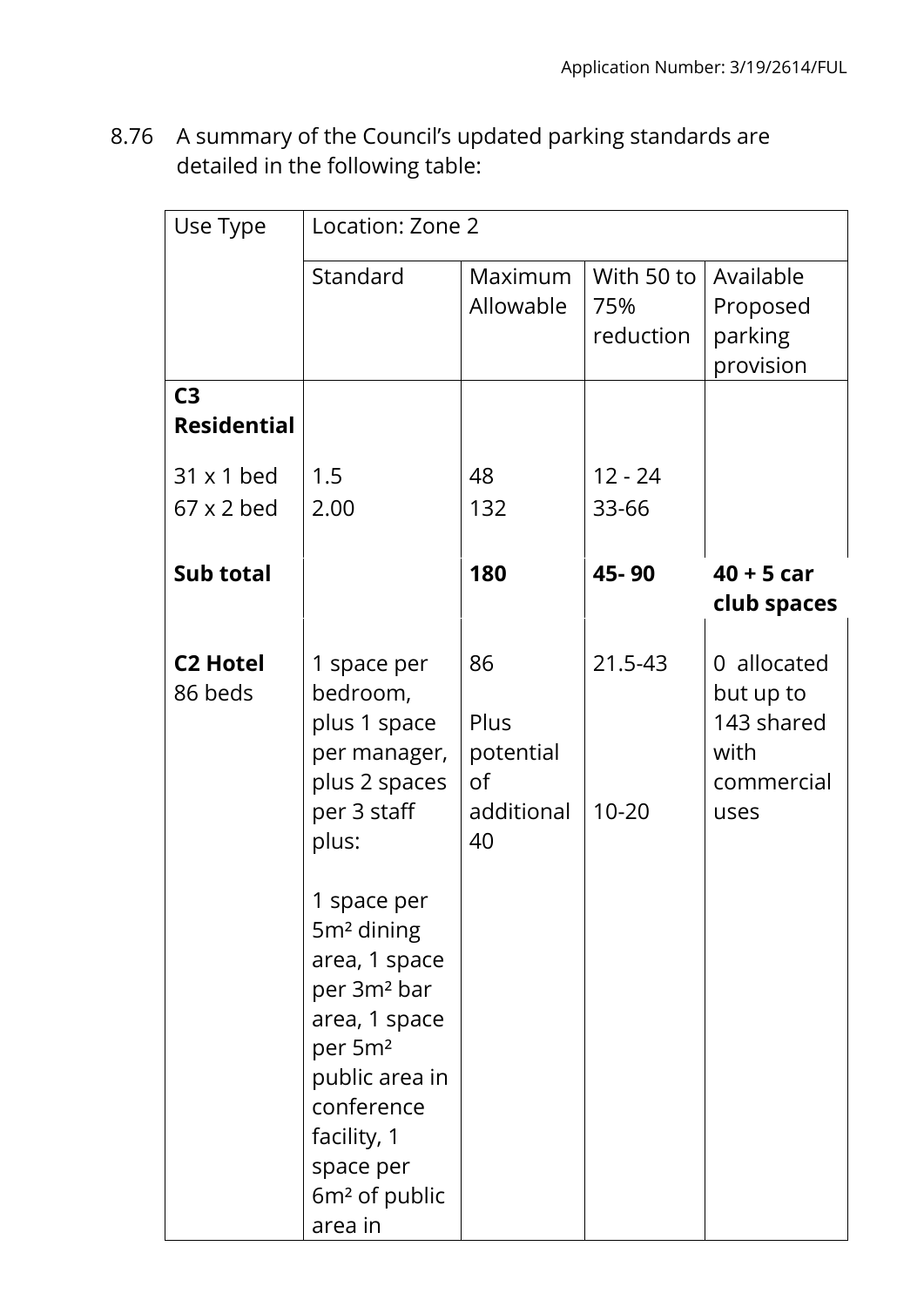| exhibition<br>hall, plus a<br>minimum of<br>1 coach<br>parking space<br>per 100<br>bedrooms. |  |  |
|----------------------------------------------------------------------------------------------|--|--|
|                                                                                              |  |  |

- 8.77 The table presented above sets out the updated parking standards, which were agreed by the Council in 2015. The parking spaces proposed would fall below both the Council's adopted and agreed car parking standard maximum requirement. However, (Vehicle Parking and Provision Supplementary Planning Document 2007) allows for a reduction of up to 75% of the full requirement, due to the site's location within the town centre (accessibility zone 2) and this has been reflected in the table. Given the town centre location and immediate availability of other transport modes, notably the bus station and nearby Hertford East and Hertford North train stations, the level of reduction is considered acceptable.
- 8.78 Five car club spaces are proposed for use by all local residents of Hertford. These will provide an incentive to residents to meet their travel needs in a way which does not require them to purchase their own vehicle. Details of the mechanism to secure the car club, membership and management are to be secured via the recommended legal agreement.
- 8.79 With regards to electric vehicle charging points, it is expected that provision is made. In this instance the applicant has confirmed that 10 charging points would be possible, however it is unclear how these would be dispersed. A condition is therefore recommended requiring details of this to be submitted and approved.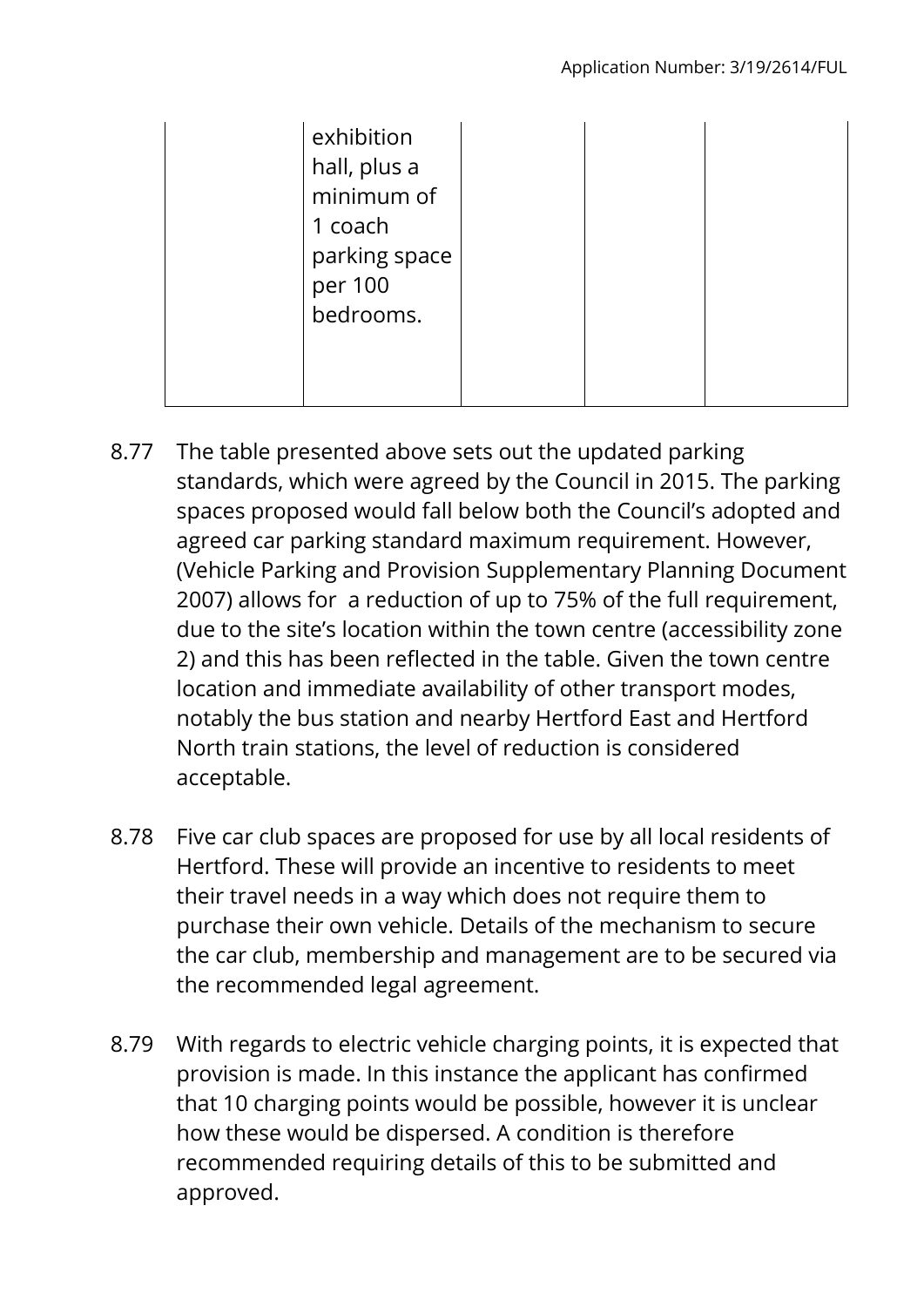- 8.80 The multi-storey car park itself will be refurbished and changes made to its external elevation with the introduction of louvres to provide a more attractive appearance to a utilitarian use. A condition is recommended requiring details and samples to be submitted and approved. The bus services themselves will continue to operate throughout the construction period. Improvements to the bus station attract additional positive weight.
- 8.81 As part of the proposal a total of approximately 112 secure cycle parking spaces are proposed in five locations across the development at ground floor level. These are shown on The Ground Floor Masterplan Layout (Drawing Number 19 0052-02 U). Cycle parking for residents would be located in these stores. In relation to cycle spaces available for members of the public, further information has been requested and an indicative plan has been submitted. The applicant considers that 78 spaces could be provided within racks positioned around the site. With overlooked cycle spaces adjacent to the wall with Lombard House and along the riverfront. Racks are shown within the service yard and the route from the service yard into the shopping area. There are concerns that some of the locations chosen for cycle parking could obstruct servicing arrangements. However, this is addressed by a condition requiring that further details of cycle parking spaces be provided and approved.
- 8.82 Policy TRA3 relates to vehicle parking provision. As stated above the existing Bircherley Green car park would be retained. The parking provision would be in accordance with the zonal approach. The 75% reduction in the total parking requirement, in accordance with the Council's updated Car Parking Guidance, is considered reasonable in this case due to the location of the site within the town centre of Hertford where sustainable transport modes such as buses and trains are accessible. It is considered that the parking provision is acceptable and that it accords with Policy TRA3.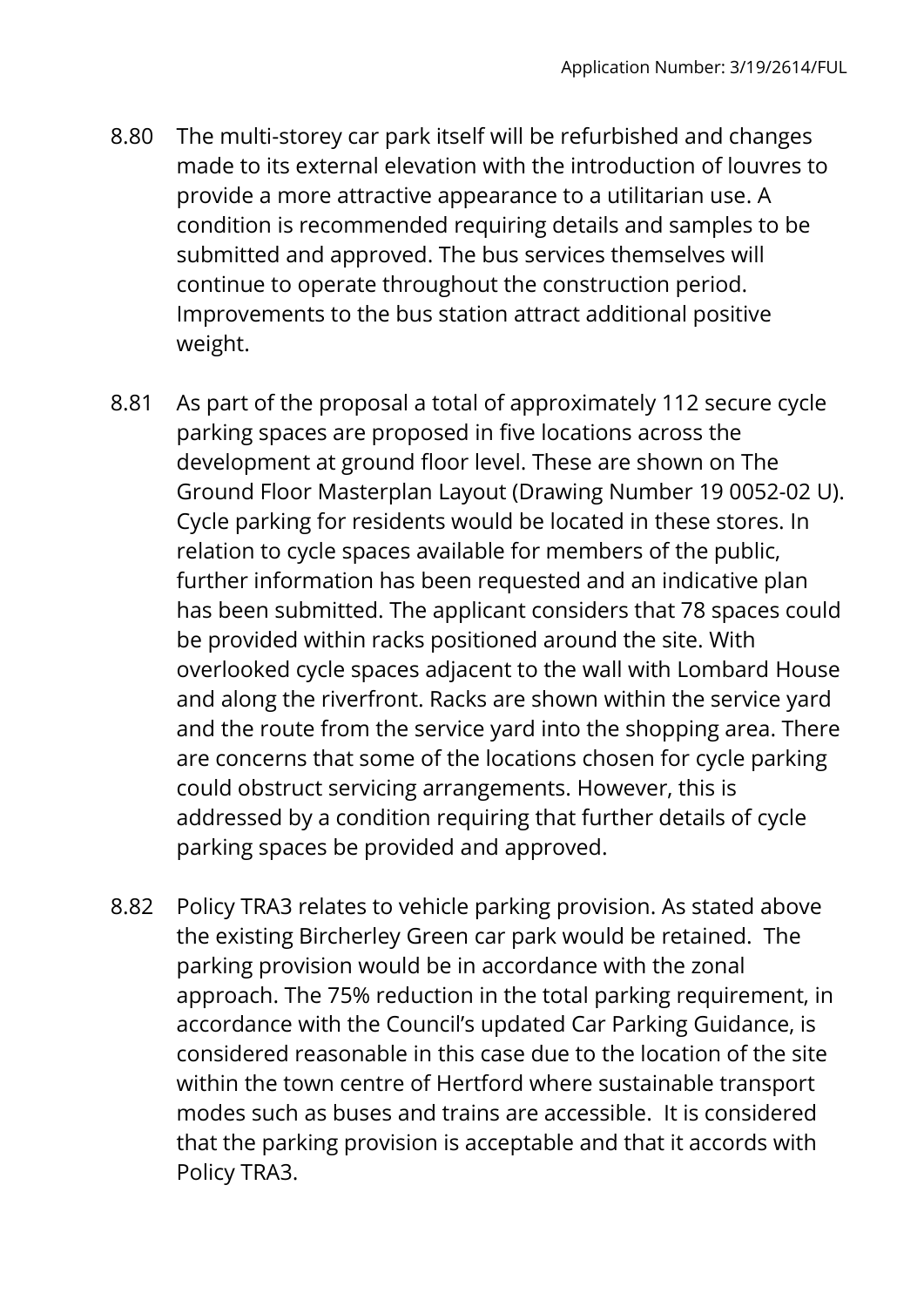## Drainage/Flood risk

- 8.83 Policy WAT1 relates to flooding and is considered to be relevant in the determination of this application, it is noted that the application site is predominantly located within Flood Risk Zone 1, although an area to the south-east of the site is within Flood Zone 2 (the hotel element).
- 8.84 A Flood Risk and Drainage Strategy has been submitted in support of the application. The updated drainage strategy is based upon permeable paving with tanked gravel sub-base storage and discharge via an existing outfall into the River Lea. Surface water calculations have been updated and ensure that the drainage strategy caters for all rainfall events up to and including the 1 in 100 plus 40% for climate change with 1.7 l/s discharge for the 1 in 1 year event and additional 4 l/s discharge for the 1 in 100 year event. The Lead Local Flood Authority have considered the drainage strategy plan and the Flood Risk and Drainage Strategy and raise no objections. The Authority recommend a number of conditions requiring further detailed surface water drainage information and a management and maintenance plan for the SuDS features and drainage on site.
- 8.85 The Environment Agency (EA) have commented on the application stating that *'all new built development is set back 8 metres from the top of the bank of the River Lee and that this 8 metre buffer is managed to provide a green corridor for wildlife.'* It is acknowledged that policy WAT3 requires development proposals to preserve or enhance the water environment and for an undeveloped buffer strip of at least 8 metres wide, should be maintained alongside all main rivers and an appropriate buffer strip should be maintained at ordinary watercourses, unless there is clear justification for not doing so.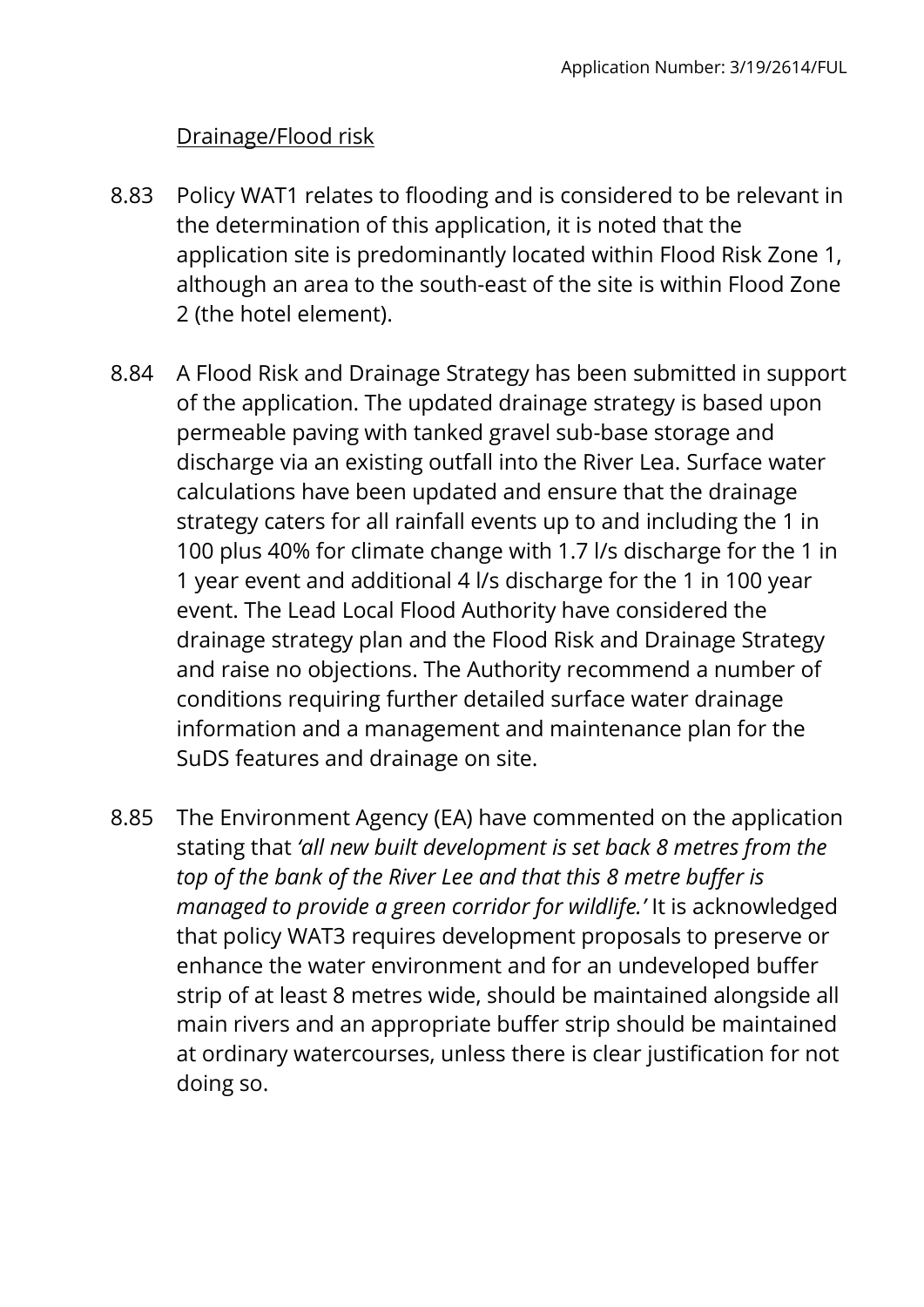8.86 The comments from the EA are based on the approach of the Agency to secure naturalisation as far as possible, of riverside environments through new developments, to secure flood risk mitigation and biodiversity objectives. Whilst those objectives are recognised, securing them in this location would not enable the active food and drink uses that are proposed, which also forms part of the urban design strategy for the site. This is due in part to the retention of the car park and the servicing requirements of the development. Furthermore it should be noted that the previous application did not provide an undeveloped buffer as requested by the EA for the same reasons. Furthermore, the existing shopping centre utilises the area along the riverfront to access the service yard. Therefore there is a clear justification in this instance for not achieving this policy requirement, although it should be noted that the buildings would be set back from the river edge in excess of 8 metres.

## Contamination, Noise, Lighting and Odour

- 8.87 Policy EQ1 requires the remediation of land so that unacceptable risks from contamination and land instability are addressed through remediation. A Phase 1 Desktop study was submitted and the Environmental Health officer has recommended a condition is imposed as the report recommends intrusive sampling in respect of soil groundwater and gas monitoring.
- 8.88 Policy EQ2 requires consideration of noise and developments shall be designed and operated in a way that minimises the direct and cumulative impact of noise on the surrounding environment, in particular noise sensitive areas. The application is accompanied by a noise report. The Environmental Health Officer has been consulted on the application and considers that a range of conditions should be imposed to ensure that the amenity of residential occupiers is maintained. These conditions include limiting operating hours of the A3/A4 uses, sound attenuation works and details of fixed plant/or machinery.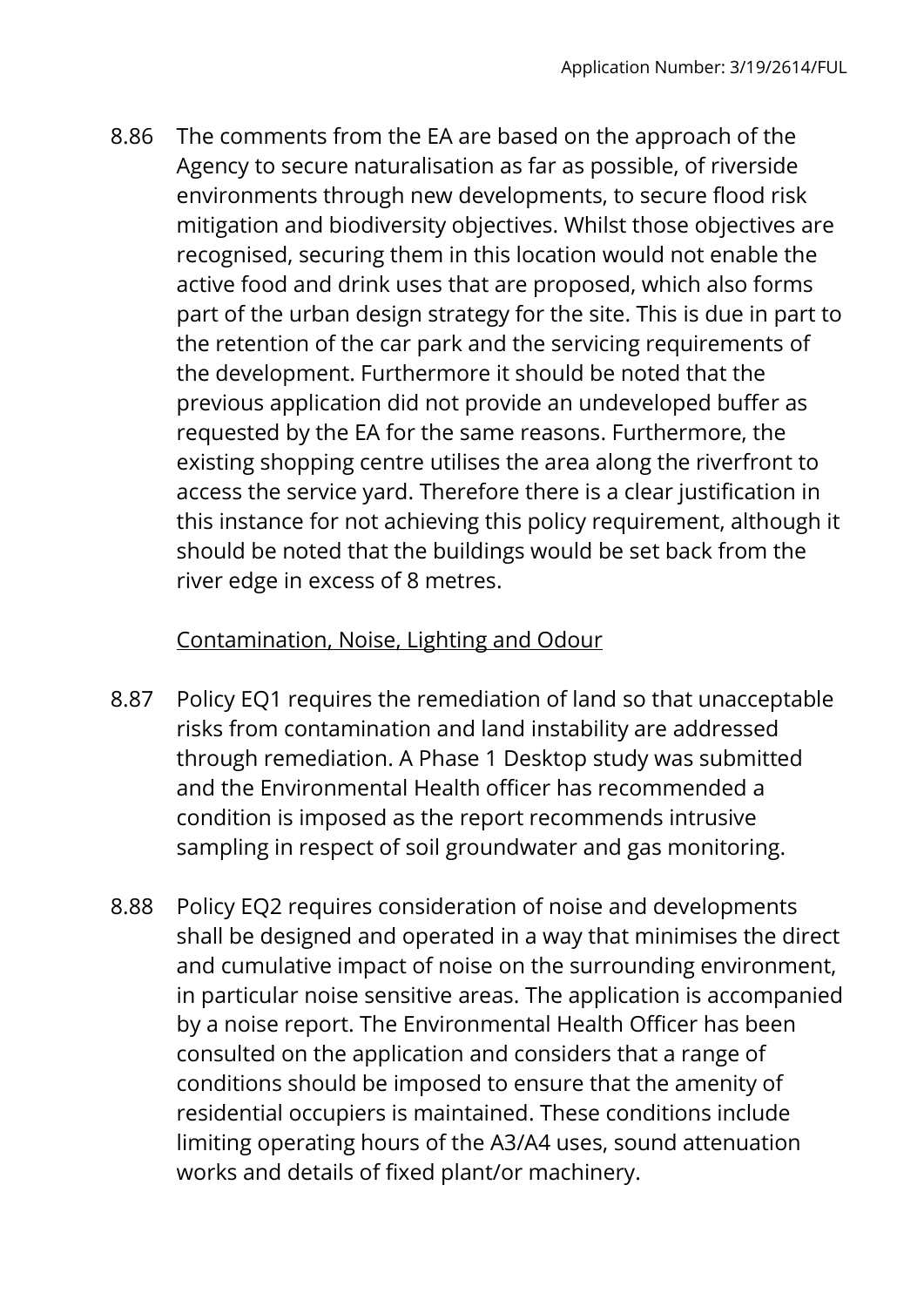- 8.89 With regards to odour, the development has the potential to accommodate a number of A3/A4 uses. It is considered, therefore, that mitigation measures are required to ensure that nuisance from odour is not an issue at the site and the Environmental Health Officer recommends a condition requiring that details of air extraction and odour control submitted and approved. This is considered to be necessary and reasonable to ensure neighbouring occupiers to ensure that any external flues are located in suitable locations.
- 8.90 Policy EQ3 requires external lighting to not have an unacceptable adverse impact on neighbouring uses or the wider landscape, be the minimum required for security and operational purposes, minimise glare and spillage and minimise harm to amenity of residents and road users and prevent impact on local ecology. The previous planning permission was subject to a condition requiring details of lighting to be submitted and approved. It is considered appropriate to deal with lighting by condition in the same way.

# **Ecology**

- 8.91 Comments received from Hertfordshire Ecology state that the site supports no appreciable ecological value and therefore development will not result in measurable net loss of biodiversity and consider that the use of the biodiversity metric would not be appropriate in these circumstances.
- 8.92 As demolition is proposed, birds and bats that rely on the property to roost or shelter could be harmed. However, the evidence of the most recent Ecological Technical Note by Aspect Ecology (February 2020), shows that the likelihood of breeding birds and bats being adversely affected is low.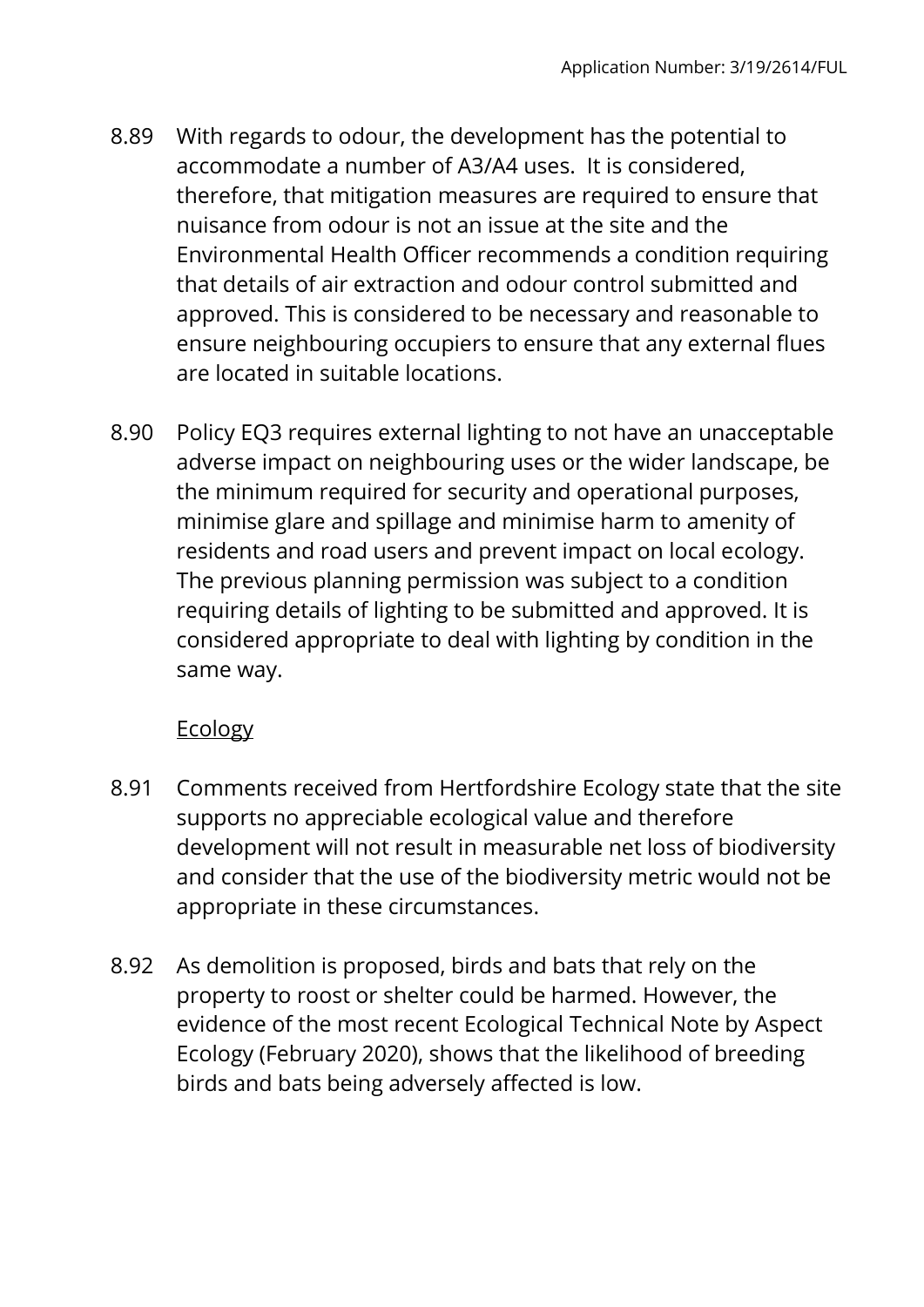8.93 Notwithstanding this the development provides an opportunity to secure modest biodiversity gain. Features such as provision of boxes for urban bird and bat species could be incorporated within the structure of the buildings. New trees and landscaping can also be beneficial to biodiversity.

## Viability and delivery of Infrastructure

- 8.94 With regard to the provision of financial support for the delivery of services and infrastructure, as the application is for the provision of 98 residential units, the need for financial contributions is required under policy DEL2 of the East Herts District Plan 2018.
- 8.95 Hertfordshire County Council has confirmed that they will require contributions:
	- Youth Service £954 (to be indexed linked to PUBSEC175)
	- Library Service £10,978 (to be indexed linked to PUBSEC175)
	- Primary Education £56,832 (to be indexed linked to PUBSEC175)
	- Secondary Education £481,955 (based on costs of 1Q2019, BICS all in TPI indexation to be applied)
- 8.96 On considering the comments from the County Council, the contributions requested are considered to be necessary and reasonable based on pressures that the development will place on existing infrastructure. The obligations are therefore considered to meet the tests set out in Section 122 of The Community Infrastructure Levy Regulations (CIL) 2010.
- 8.97 Hertfordshire County Council Highways have confirmed that they require a travel Plan and are seeking a contribution of a residential contribution of £45,000 and an additional £1,000 for additional non-residential two way trips on the highway network in the busiest peak hour. Based on the TA the development is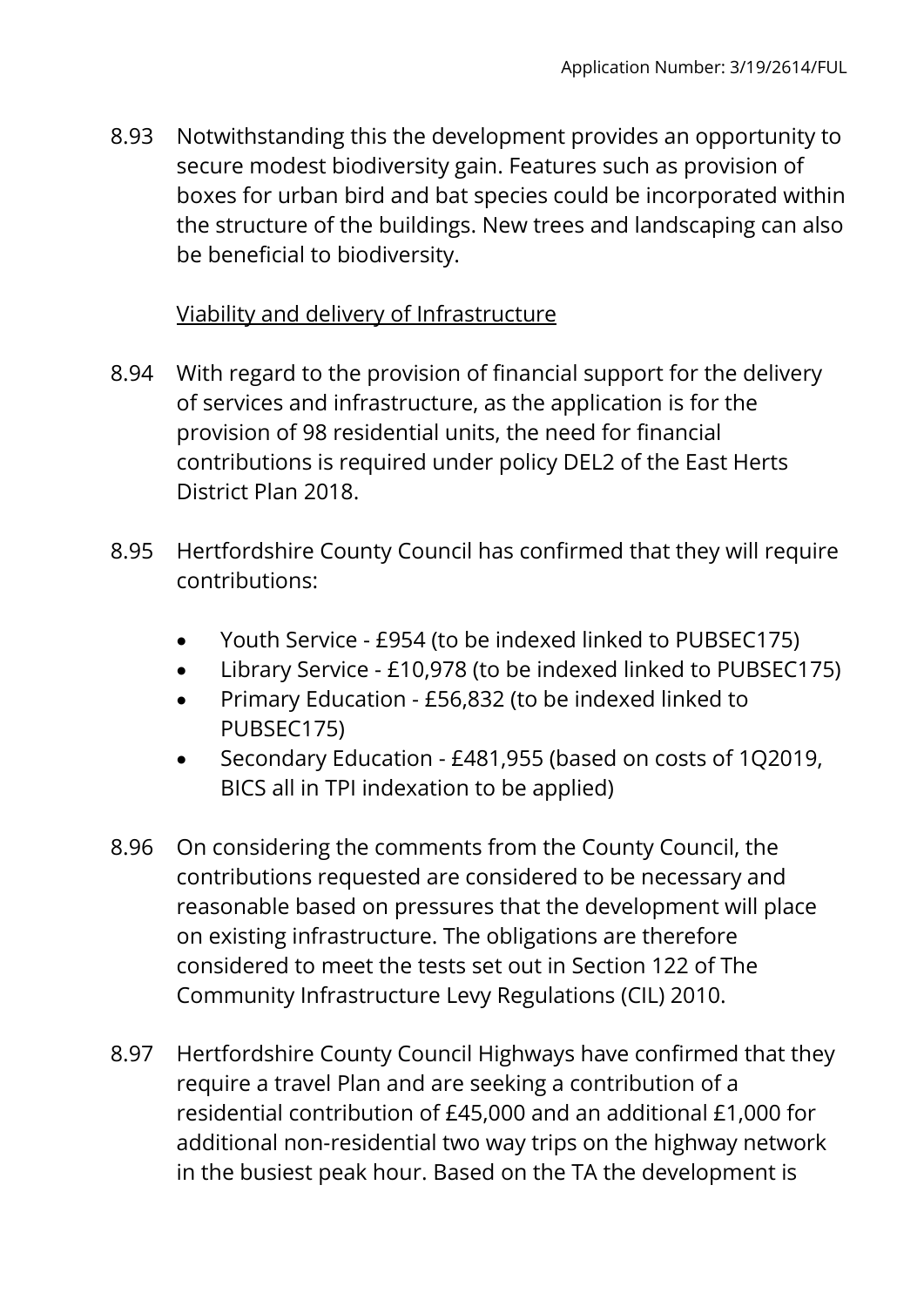expected to result in 44 two way vehicular trips in the AM peak hour equating to £44,000.

- 8.98 The total sum should then be increased by circa 47,22% to take into account SPONS indexation (this figure can change on signing the agreement) since 2006 to give an estimated final Sustainable Transport contribution figure of **£131,025.8** (£42,025.8 plus £89,000 = £131,025.8). These sustainable infrastructure contributions are in order to promote travel by sustainable modes to the following identified schemes:
	- Railway Street Improve walking and cycling connectivity to Hertford East railway Station through walking and cycling provision on Railway Street
	- Hertford Improve the wayfinding for key locations in Hertford, particularly for walking, cycling and public transport routes.
	- Town centre Improve cycle parking provision at key locations in the centre to promote cycling uptake.
- 8.99 A Travel Plan for the commercial and residential elements was submitted as part of the consented scheme. In this instance the applicant has only submitted a Travel Plan relating to the residential aspect of the scheme. HCC's travel plan team consider that this is inadequate. HCC recognises the need to and therefore agrees for the submission of the residential travel plan and the individual travel plans for the hotel and use classes A1-A4, D1 to be secured under a Section 106 together with a contribution of £6,000 for monitoring. In addition a Construction Management Plan is required to reduce impacts arsing during constriction. Whilst it is considered reasonable for a condition to be imposed requiring a Travel Plan to be submitted, the applicant objects to the imposition and objects to the monitoring fee. These comments have been passed onto the Highway Authority to review and should there be a change in position, Members will be updated at the committee meeting.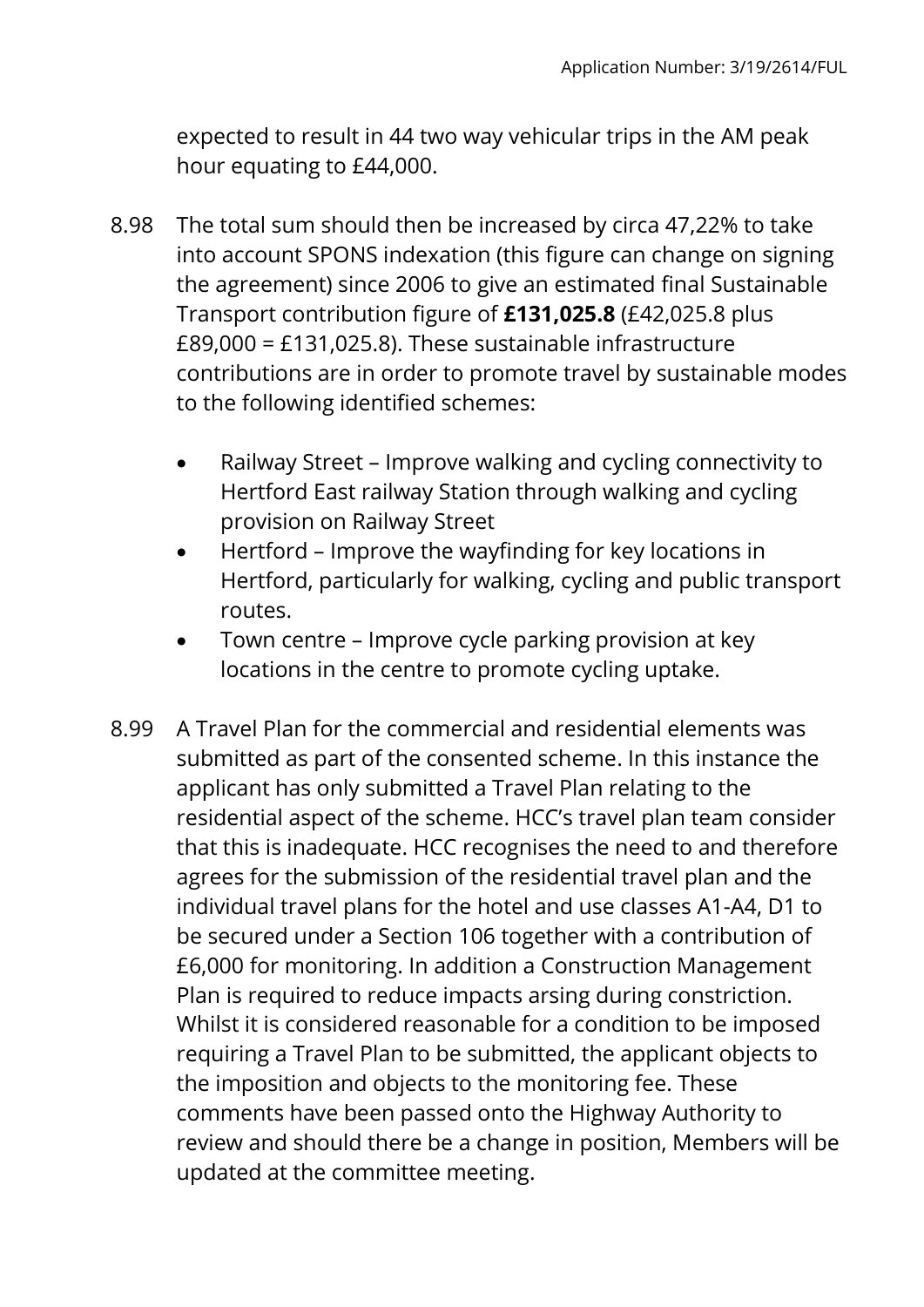- 8.100 With regard to the provision of a health facility, this is shown on the submitted plans. Policy HERT7 sets out that 'Development proposals in Hertford Town Centre will be expected to take account of, and positively contribute to, proposals contained within the Hertford Town Centre Urban Design Strategy (HUDS)'. The HUDS work clearly sets out a design strategy for key sites of which the Bircherley Green Shopping area is listed. Provision would be seen as a significant benefit of the proposal, relocating GP practices that are currently located in buildings which are not of a modern specification into new, purpose built space. The applicant has been in discussions with the relevant health service providers in the hope of progressing matters. However, these discussions are still ongoing. It is considered that a clause could be included within the Section 106 agreement to continue discussions, which is consistent with the approach taken on the consented scheme, although it should be noted that this clause could only be limited in how it can deal with these matters. Members are advised that if the health facility cannot be secured, this in itself would not justify refusal of the application.
- 8.101 The NHS have submitted comments on the application and have requested the following contributions:
	- GMS GP Provision £69,364.71

It is requested that the GMS monies are for general practice infrastructure within Hertford, ideally within the development. Discussions are ongoing regarding the provision of a GP surgery at the site.

- 8.102 The NHS CCG requested contributions relating to the provision of community and acute services:
	- Community Healthcare £17,838.00
	- Mental Health £19,771.00
	- Acute Services £217,017.00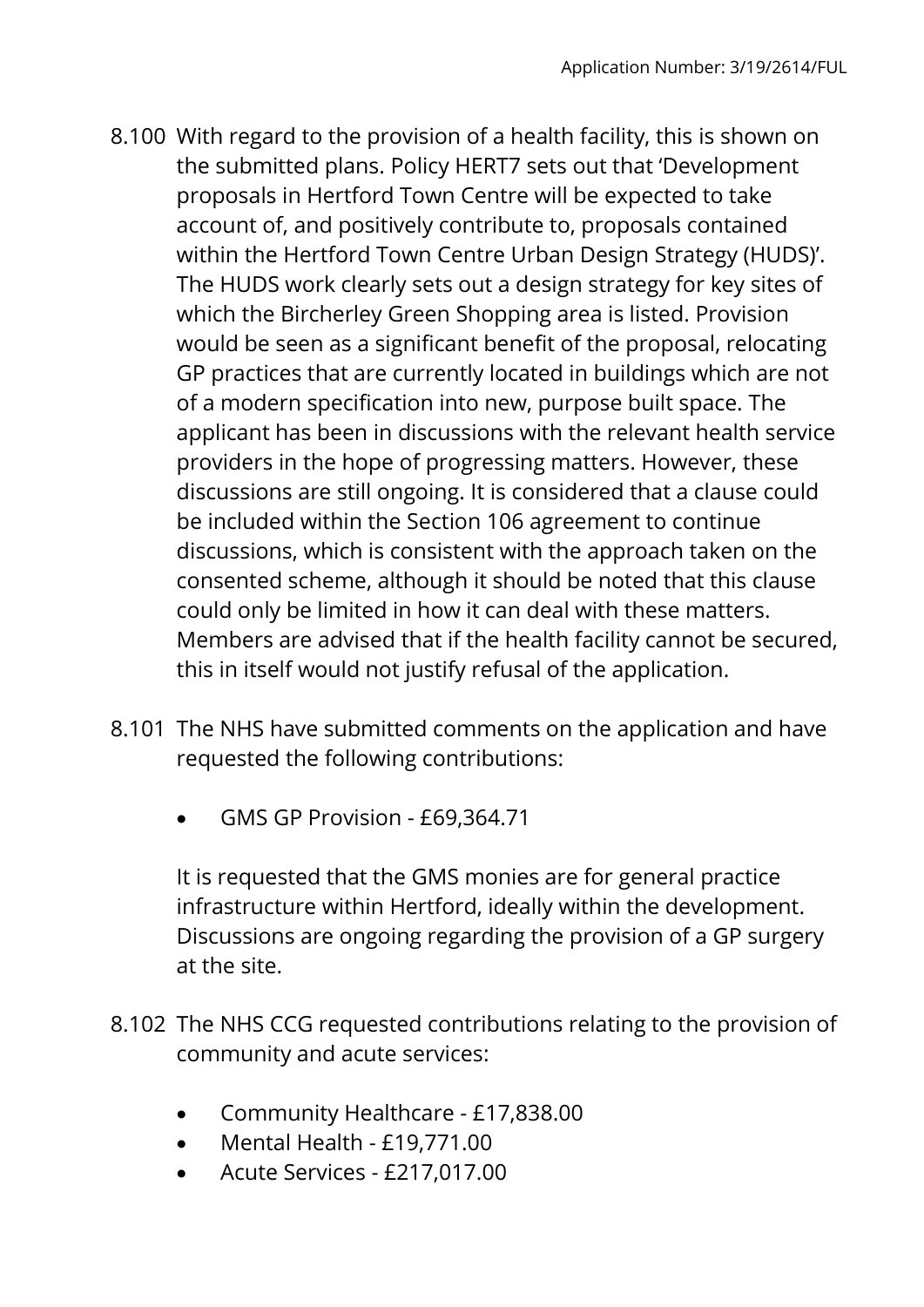- 8.103 There is a requirement for both Community and Mental Health Services to be located within this development. If the facility is made available then a reasonable rent free agreement would be expected. If the requirement is for health to develop the facility a capital payment would be required to subsidize the cost of the healthcare development. If this cannot be accommodated within the development, then an off-site contribution should be secured. In terms of the acute services figure, no project has been identified and therefore it would not meet the Section 106 or the CIL regulations and therefore could not be requested in this instance.
- 8.104 With regards to the contributions sought by East Herts District Council this has been assessed against the Open Space, Sport and Recreation SPD 2020. In this instance the Council would seek the following:
	- $\bullet$  Sports Hall £40,797
	- Swimming Pool £41,719
	- Fitness Gyms £18,131
	- Studio Space £7,490
	- Outdoor Tennis £11,550
	- Village and Community Centres £49,383
	- Children's Play and Provision for young people £84,294
	- Parks and Gardens and Amenity Green Space £49,687
	- Natural and Semi-Natural Green Space £20,884
	- Allotments £10.647
- 8.105 A viability assessment accompanied the application and was based on 0% affordable housing and Section 106 costs of £277,866. The assessment produces a residual land value and when compared to the benchmark land value the scheme a deficit of over £4,480,000. The Council's viability consultant undertook further viability *'sensitivity'* testing, with scheme adjustments resulting in an increased residual land value; however it too remained below the amended benchmark land value with the scheme remaining in deficit.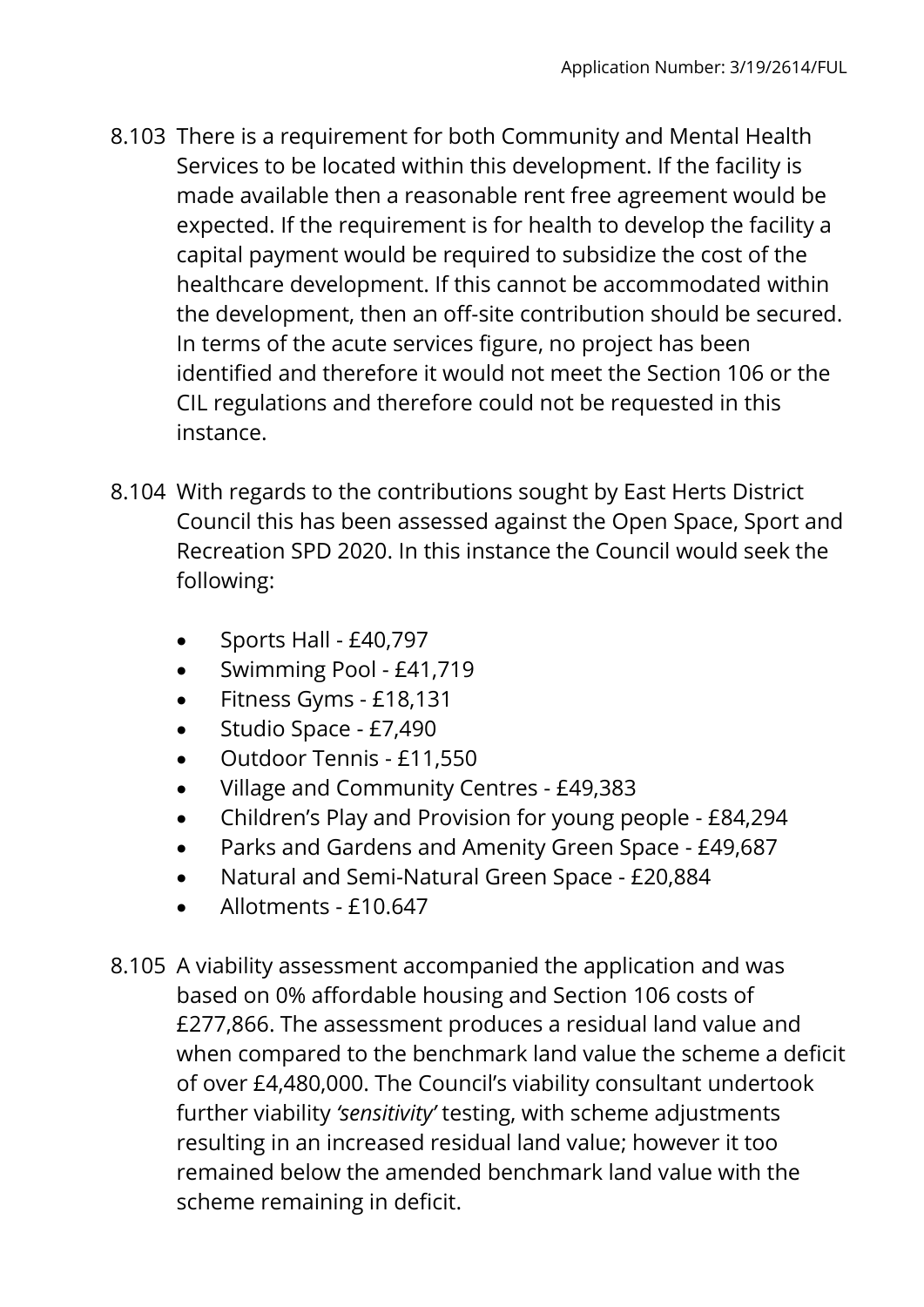- 8.106 The viability consultant noted that when compared to the extant planning permission, development costs have significantly increased and the downturn of the retail market in the intervening period has had a negative impact. As such the conclusion was that the scheme is unable to deliver an affordable housing contribution.
- 8.107 Following amendments to the scheme, the applicant submitted an updated note to be read as an addendum to the viability assessment. This addendum summarises the changes and explains how this has further affected the viability of the scheme. These changes include:
	- The reduction of 2 units from the scheme;
	- The change of a 2 bed unit to a 1 bed M4(3) compliant unit.
	- Elevational enhancements, brick detaining enhancements and the addition of a roof garden.
- 8.108 The applicant notes that as a result of these changes they have further reduced the profitability of the scheme and therefore the scheme is unable to afford any Section 106 contributions.
- 8.109 Following the advice of the Council's viability consultant on the original scheme, where it was determined the application was unviable, it is clear that these changes have further impacted the viability of the scheme. Therefore, whilst the above financial contributions have been sought, the scheme is unable to provide any on the ground of viability. On the basis of advice from the Council's viability consultant it is considered that the viability submissions are robust and therefore no contributions have been requested. Members are advised that in circumstance where the viability of a proposal is in question the failure to deliver infrastructure contributions would not of itself amount to justifiable reason for refusal of the application.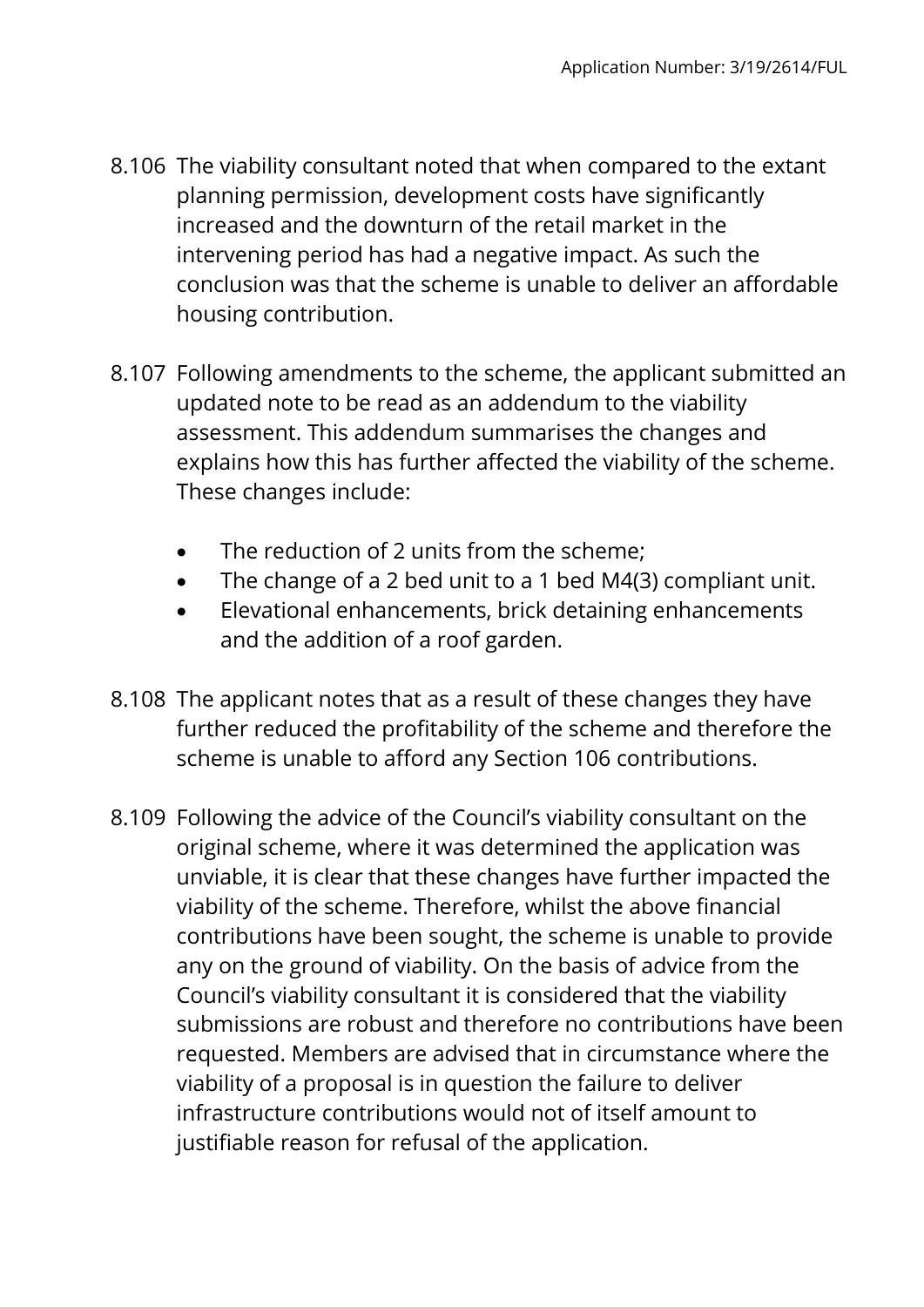#### **9.0 Conclusion**

- 9.1 A mixed use redevelopment of the Bircherley Green shopping centre in Hertford complies, in principle, with local and national planning policy and has been promoted by the work contained within the Hertford Town Centre Urban Design Strategy (HUDS) 2016. This includes a framework to guide the redevelopment of Bircherley Green.
- 9.2 It is considered that the scheme, largely complies with the principles of the HUDS. In the longer term, it is considered that the proposed development will bring significant benefits to the site and the town centre. This scheme offers the potential for the creation of modern, flexible retail accommodation that the town lacks; a new hotel attracting significant visitor numbers to the town; new residential accommodation to meet a housing need and enliven the area and enhancements to the amenity of the riverside area. A new public space is created and in general streets and spaces around the site will be fully retained and enhanced.
- 9.3 The impact of the proposals on the character and appearance of the Conservation Area and nearby Listed Buildings are considered to result in less than substantial harm, however the benefits of the proposal which include the redevelopment of this vacant area of the town centre are considered to outweigh the harm identified.
- 9.4 The application makes a positive contribution towards residential provision, (98 units). The positive weight that can be assigned to this is moderated as the viability is not sufficient to support provision of affordable housing in line with the policy requirement of up to 40%, nor would it be possible to gain any financial contributions as part of a Section 106.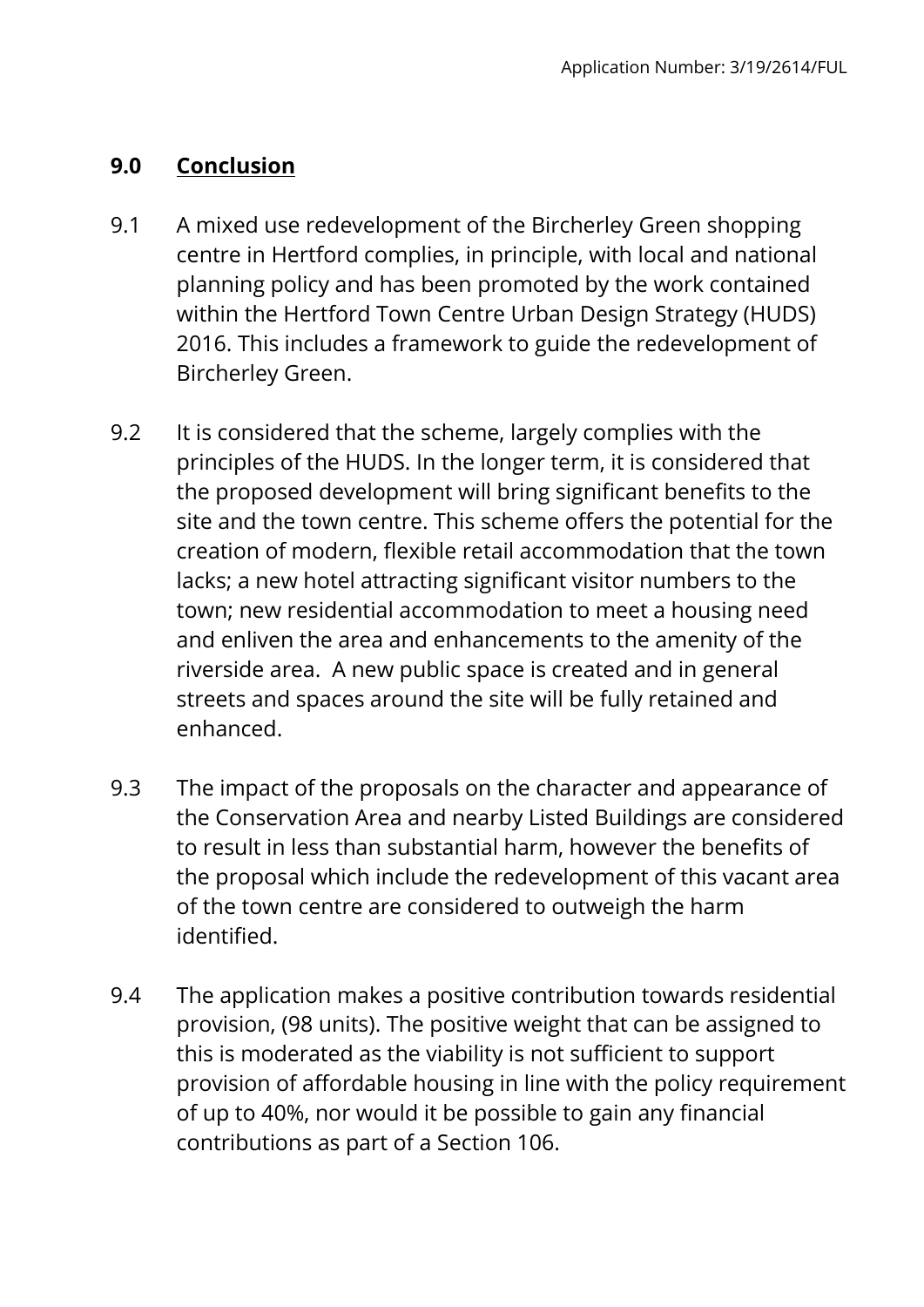- 9.5 There is a reduction of 45 car parking spaces for public town centre parking. At the same time the car park is expected to accommodate retail floorspace as currently exists, with the introduction of other uses, namely the hotel element. It is concluded that there will be some strain on the parking facilities in the Bircherley Green car park and harm is attributed to this. However, this is considered to be offset by the sustainable location of the site and proximity to public transport facilities, provision of a car club, bus station facilities and the inclusion of cycle parking facilities.
- 9.6 In respect and on balance all other matters set out in this report and the impact of the proposals are considered to be acceptable
- 9.7 The overall planning balance is one of considering the identified benefits of the proposals, the introduction of residential use, improvement to the public realm, the enhancement of the Conservation area and other benefits against the harm. Whilst the viability situation gives rise to a non-policy compliant affordable housing offer and no Section 106 contributions. Overall, the balance is considered to be such that the benefits clearly outweigh the identified harm.
- 9.8 Members are advised that planning permission can be granted in this case, subject to the necessary safeguards provided by the matters to be covered by a legal agreement and conditions as set out below.

# **RECOMMENDATION**

That planning permission be **GRANTED,** subject to the completion of a Section 106 Agreement and conditions set out at the end of this report. Authority be delegated to the Head of Planning and Building Control to amend, add or delete conditions and finalise the matters covered in the legal agreement.

# **Legal Agreement**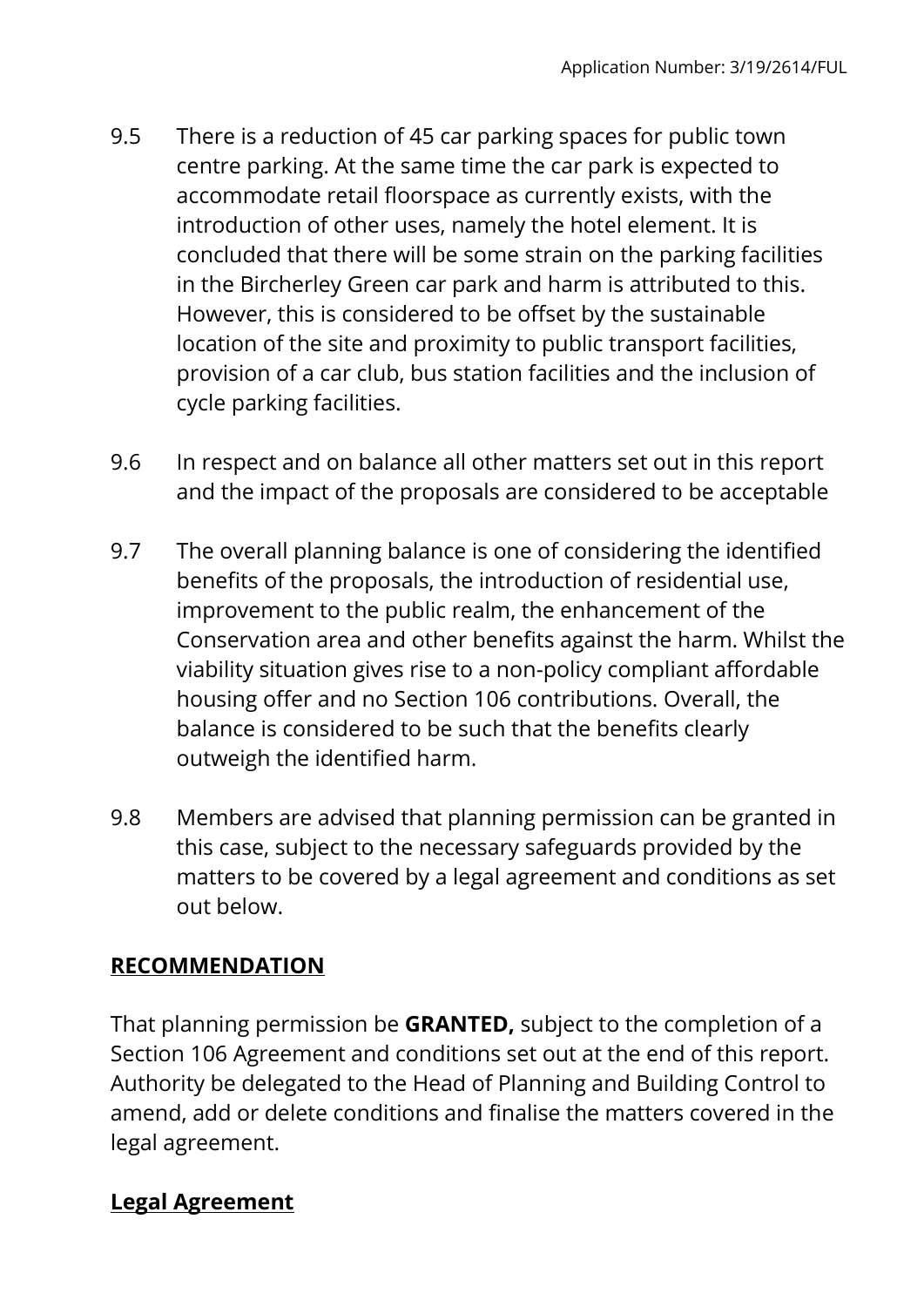To include the following obligations:

- Arrangements for the provision and management of a car club for 5 parking spaces within the Bircherley Green car park;
- Permissive rights of way along the riverfront and Bircherley Green;
- Maintenance and Management details for the commercial and residential parts of the site;
- M4(3) Wheelchair User dwelling To be marketed for its intended purpose for a period of time. Should this not be possible put on open market;
- NHS Clause;
- Payment in full of the Council's reasonable legal and other professional costs incurred preparing and completing the Legal Agreement.

## **Conditions**

1. The development to which this permission relates shall be begun within a period of three years commencing on the date of this notice.

Reason: To comply with the requirements of Section 91 of the Town and Country Planning Act 1990. Approved Plans

2. The development hereby approved shall be carried out in accordance with the approved plans listed at the end of this Decision Notice.

Reason: To ensure the development is carried out in accordance with the approved plans, drawings and specifications.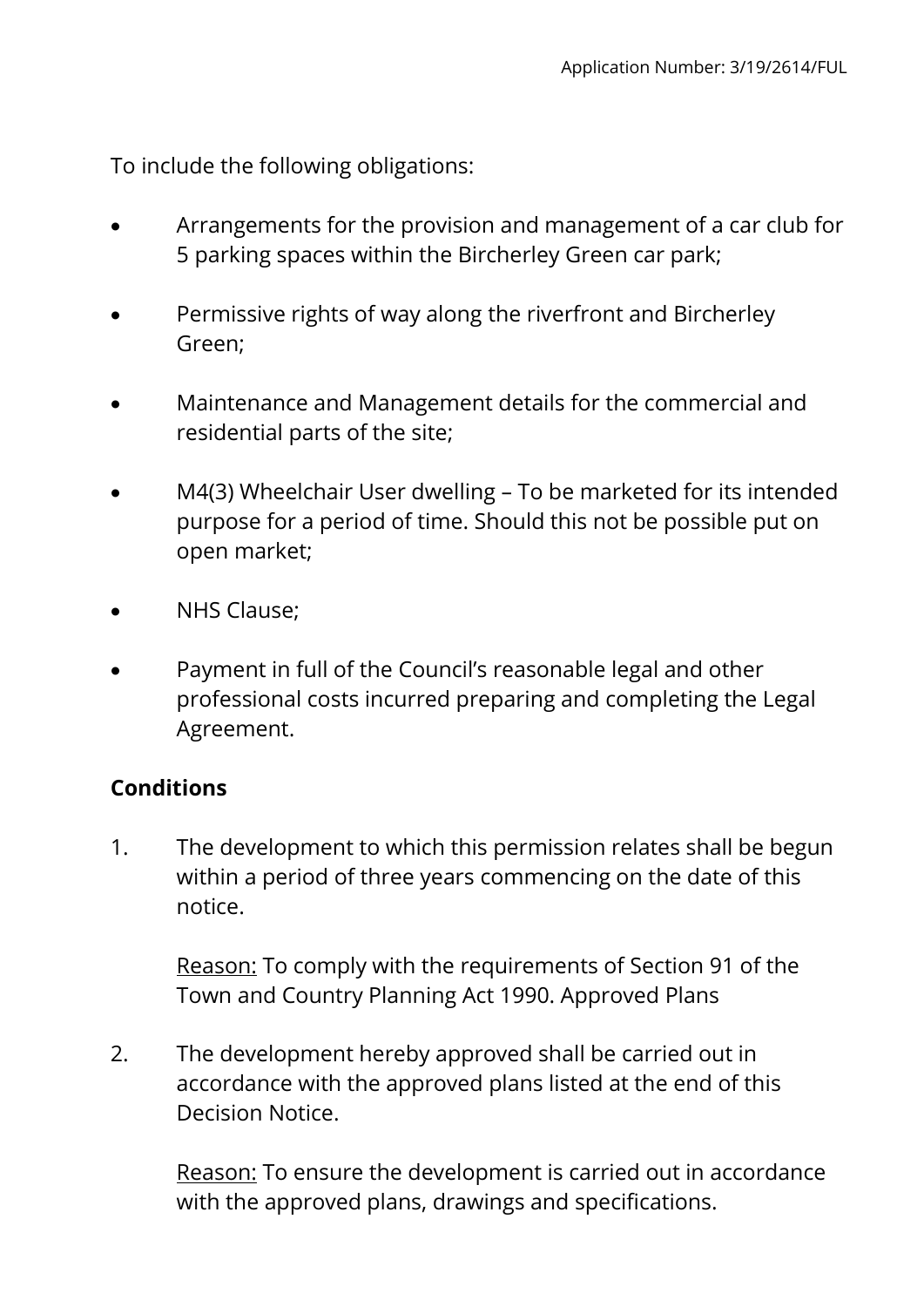3. Prior to the commencement of above ground works for the hotel as shown on drawing number 19 0052-01 N, and notwithstanding the submitted plans, full details, including samples, of the external materials of construction for the building hereby permitted shall be submitted to and approved in writing by the Local Planning Authority. The development shall thereafter be implemented in accordance with the approved materials.

Reason: In the interests of appearance and securing a high quality development within the Hertford Conservation Area and in accordance with the provisions of the approved Hertford Town Centre Urban Design Strategy 2016 and policy DES4 of the East Herts District Plan 2018 and the NPPF.

- 4. Prior to the commencement of above ground works for Blocks A and B and the carpark as shown on drawing number 19 0052-01 N, and notwithstanding the submitted plans, the following shall be submitted to and approved in writing by the Local Planning Authority:
	- Samples of materials and a plan showing where those materials shall be used.
	- The preparation of a sample board of all proposed facing materials (minimum 2 metres square) to be constructed on site for the Local Planning Authority to inspect. Thereafter it shall be retained on site until the completion of the development to which it relates.
	- Details of the balcony balustrades which shall be obscure glazed.
	- Details of the louvered screen to the car park.

The development shall thereafter be implemented in accordance with the approved materials and details.

Reason: In the interests of appearance and securing a high quality development within the Hertford Conservation Area and in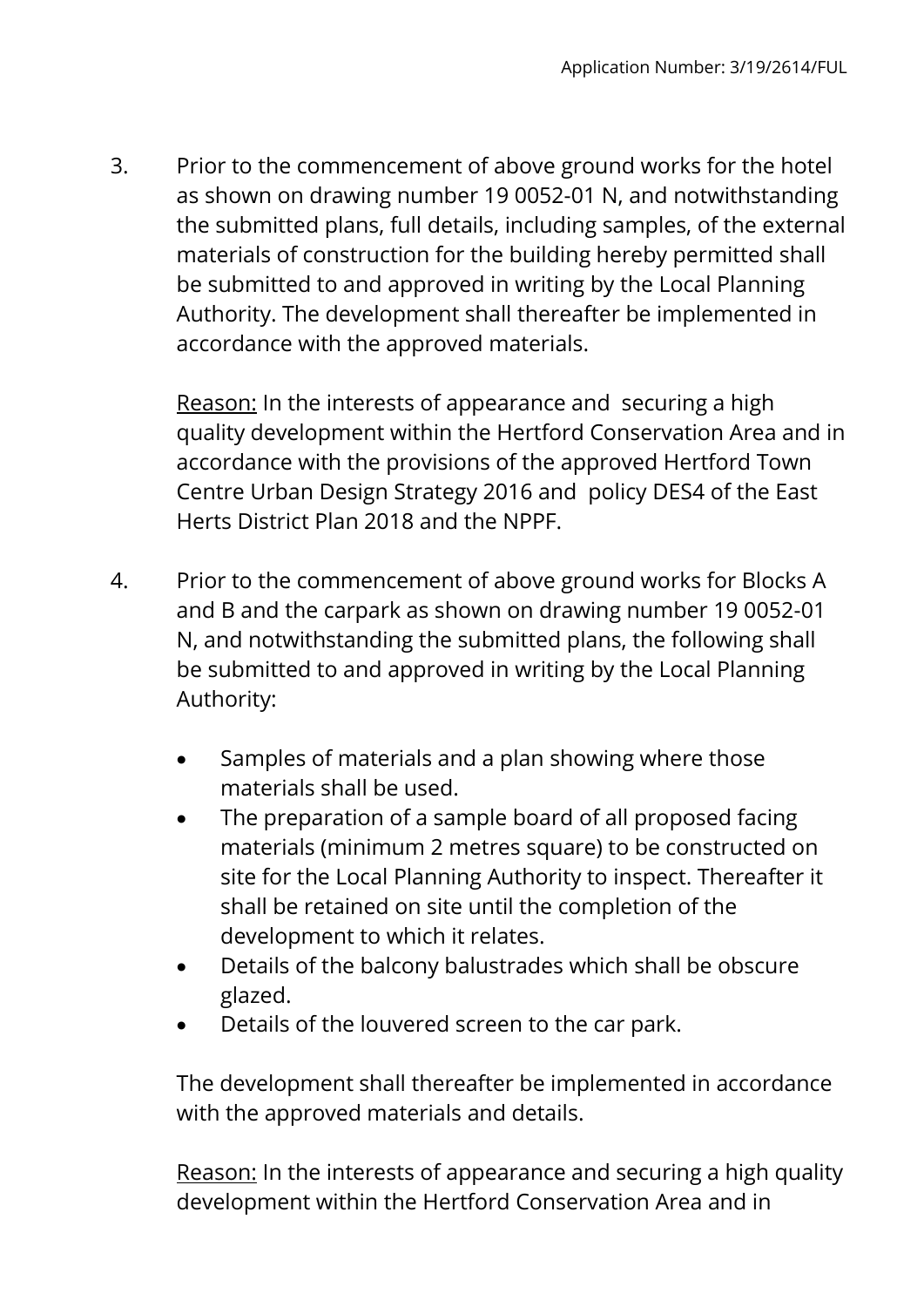accordance with the provisions of the approved Hertford Town Centre Urban Design Strategy 2016 and policy DES4 of the East Herts District Plan 2018 and the NPPF.

5. Prior to the commencement of above ground works and notwithstanding the approved plans, a detailed drawing shall be submitted to and approved in writing by the Local Planning Authority, showing the decorative brickwork to be used on all proposed buildings. The development shall thereafter be implemented in accordance with the approved details.

Reason: In the interests of appearance and securing a high quality development within the Hertford Conservation Area and in accordance with policy DES4 of the East Herts District Plan 2018 and the NPPF.

- 6. The development hereby permitted shall not begin until a scheme to deal with contamination of land/ground gas/controlled waters has been submitted to and approved in writing by the Local Planning Authority. The scheme shall include all of the following measures:
	- 1. A Phase II intrusive investigation report detailing all investigative works and sampling on site, together with the results of the analysis, undertaken in accordance with BS 10175:2011 Investigation of Potentially Contaminated Sites – Code of Practice. The Report shall be based on the recommendations in "Bircherley Green Shopping Centre Phase One desktop Study" Report reference 2154-DS02 Rev B, Dated January 2017 by BJB Consulting. The report shall include a detailed quantitative human health and environmental risk assessment.
	- 2. A remediation scheme detailing how the remediation will be undertaken, what methods will be used and what is to be achieved. A clear end point of the remediation shall be stated,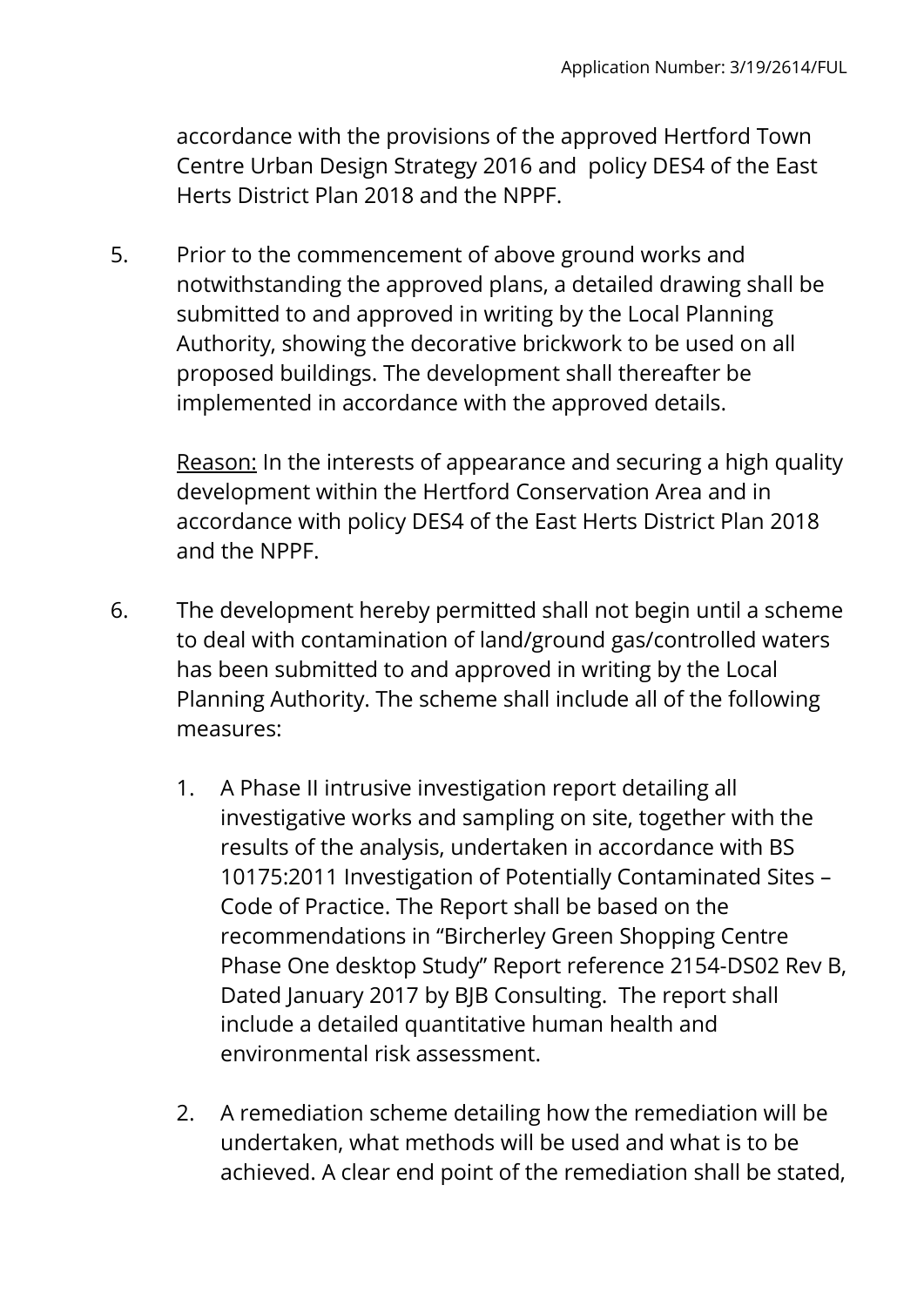and how this will be validated. Any ongoing monitoring shall also be determined.

- 3. If during the works contamination is encountered which has not previously been identified, then works shall cease and the additional contamination shall be fully monitored and assessed in an appropriate remediation scheme which shall be submitted to and approved in writing by the local Planning Authority.
- 4. A validation report detailing the proposed remediation works and quality assurance certificates to show that the works have been carried out in full accordance with the approved methodology shall be submitted prior to the development being brought into use. Details of any post-remedial sampling and analysis to demonstrate that the site has achieved the required clean-up criteria shall be included, together with the necessary documentation detailing what waste materials have been removed from the site.

Reason: To minimise and prevent pollution of the land and water environment in accordance with National Planning Policy Guidance set out in section 178 of the National Planning Policy Framework, and in order to protect human health and the environment in accordance with policy EQ1 of the adopted East Herts District Plan 2018.

- 7. The development permitted by this planning permission shall be carried out in accordance with the principles of the approved Flood Risk and Drainage Strategy Report, produced by Walker Associates, Project Reference 7301, dated 6 May 2020.
	- 1. Limiting the surface water runoff generated by the critical storm events so that it will not exceed a surface water runoff rate of 1.7 l/s for the 1 in 1 year event and additional 4.0 l/s up to and including the 1 in 100 year plus 40% climate change event.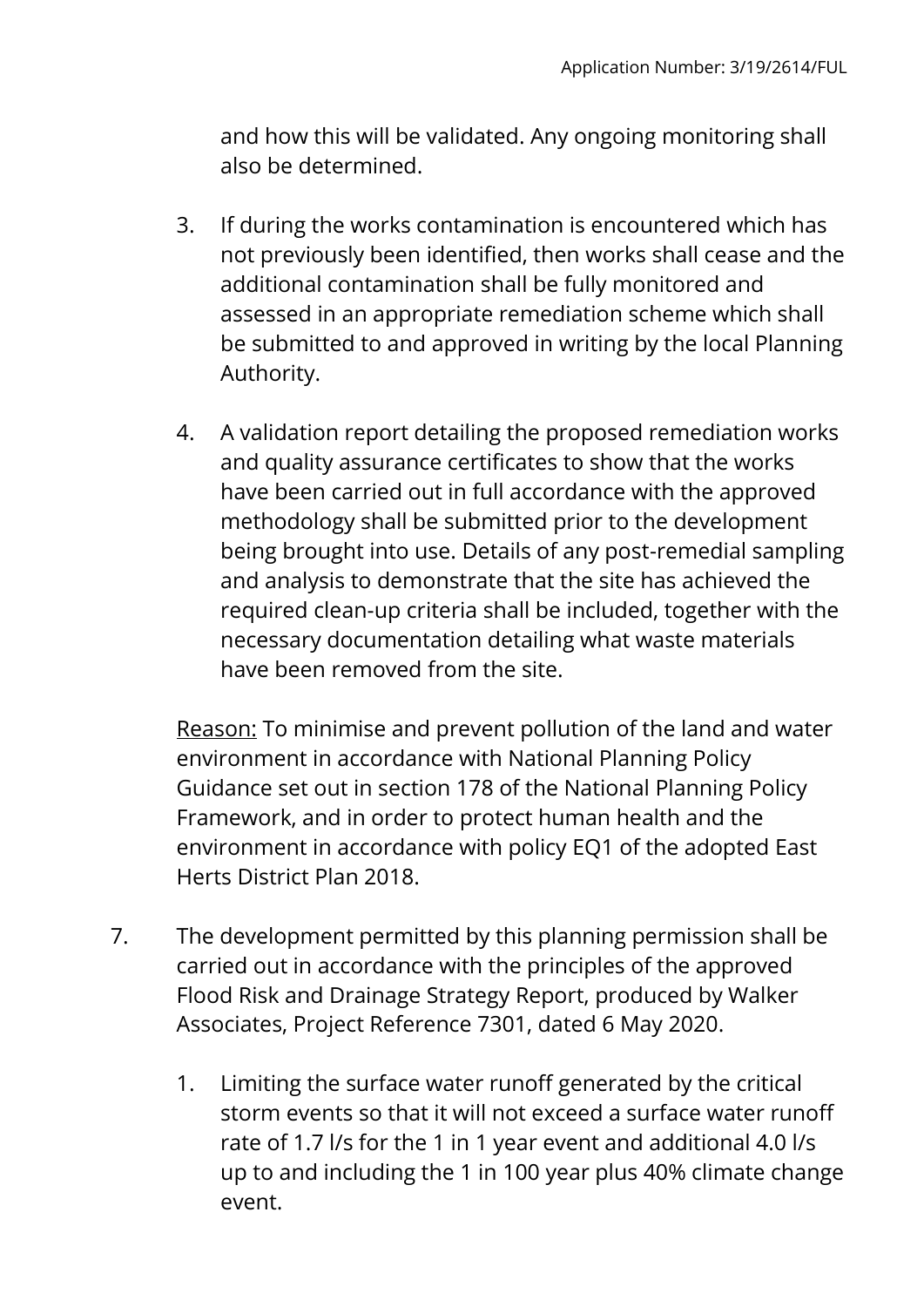- 2. Providing storage in permeable paving with tanked gravel sub-base to ensure no increase in surface water runoff volumes for all rainfall events up to and including the 1 in 100 year plus climate change event.
- 3. The surface water runoff from the site will discharge into the existing single direct outfall into the River Lea.

The drainage scheme shall be fully implemented prior to occupation and subsequently in accordance with the timing/phasing arrangements embodied within the scheme, or within any other period as may subsequently be agreed, in writing, by the Local Planning Authority.

Reason: To prevent and reduce the risk of flooding by ensuring the satisfactory disposal and storage of surface water from the site for future occupants in accordance with policy WAT1 of the East Herts District Plan 2018.

- 8. No development shall take place until a detailed surface water drainage scheme for the site based on the principles as set out in Condition 7, has been submitted to and approved in writing by the Local Planning Authority. The scheme shall subsequently be implemented in accordance with the approved details before the development is occupied. The scheme shall include:
	- 1. Confirmation of the condition survey and the invert level of the outfall pipe and its availability during the 1 in 30-year rainfall event.
	- 2. Final, detailed post-development calculations/modelling in relation to surface water for all rainfall events up to and including the 1 in 100 year return period including a +40% allowance for climate change.
	- 3. A detailed drainage plan including the location and provided volumes of all SuDS features, pipe runs, invert levels and discharge points and shall include details to prevent oil/water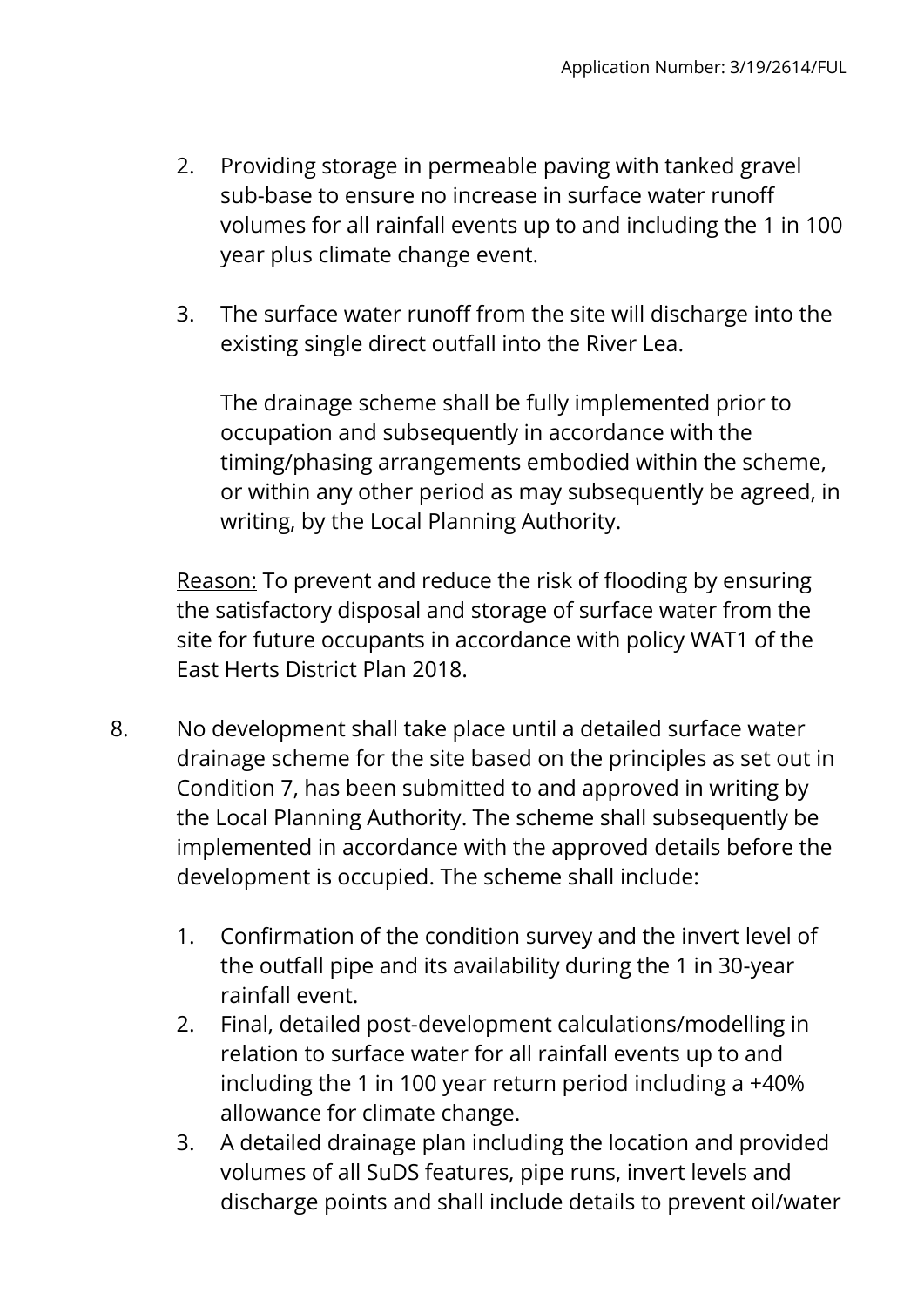interceptor which acts to prevent petrol/oil being discharged into the surface and groundwater network. This should include full details hotel and service yard areas. If areas are to be designated for informal flooding these should also be shown on a detailed site plan. A flat valve may need to be included at the outfall, subject to an outfall assessment.

- 4. Detailed assessment of existing public surface water sewer lines crossing the development site and its impact on the proposed new drainage scheme.
- 5. Full assessment of proposed SuDS treatment and management stages for all surface water runoff from the entire development site.
- 6. Exceedance flow paths for surface water for events greater than the 1 in 100 year including climate change allowance.
- 7. Detailed engineered drawings of the proposed SuDS features including cross section drawings, their size, volume, depth and any inlet and outlet features including any connecting pipe runs. This should include details regarding the connection to the existing outfall pipe.

Reason: To prevent the increased risk of flooding, both on and off site in accordance with policy WAT1 and WAT5 of the East Herts District Plan 2018.

- 9. Upon completion of the drainage works, a maintenance and management plan for the SuDS features and drainage network shall be submitted to and approved in writing by the Local Planning Authority. The scheme shall include:
	- 1. Provision of complete set of as built drawings including the final drainage layout for site drainage network.
	- 2. Maintenance and operational activities for the lifetime of the development.
	- 3. Arrangements for adoption and any other measures to secure the operation of the scheme throughout its lifetime.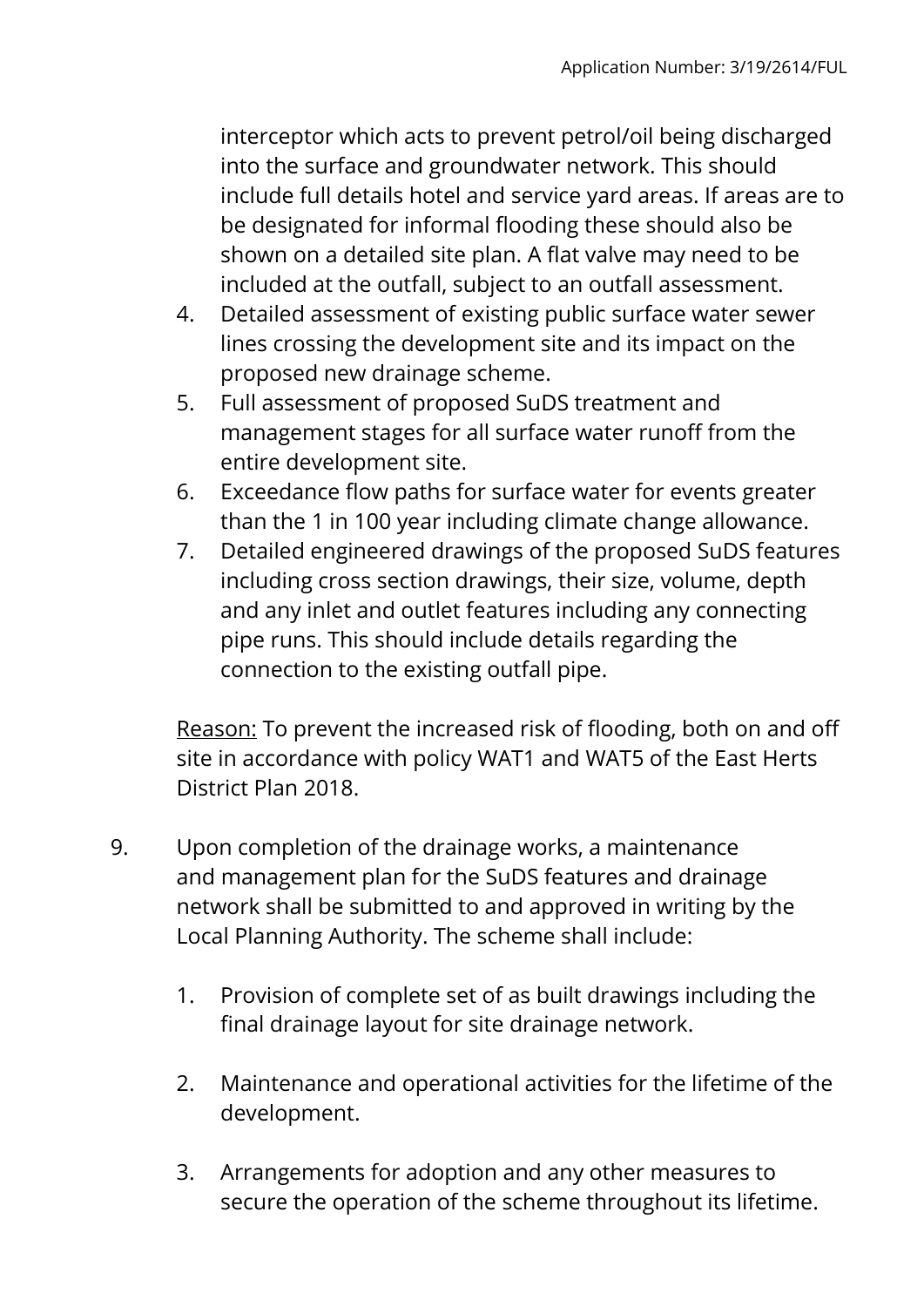Reason: To ensure suitable maintenance of the features In accordance with policy WAT5 of the East Herts District Plan 2018.

10. With the exception of the hotel and ancillary restaurant/bar, the A3 and A4 uses hereby granted planning permission shall cease trading and all visiting members of the public shall have departed the units by 23:30hrs on all days.

Reason: In order to ensure an adequate level of amenity for nearby residents in accordance with policy EQ2 of the East Herts District Plan 2018.

11. Prior to the commencement of development hereby approved, detailed plans showing the existing and proposed ground levels of the site relative to adjoining land, together with the slab levels and ridge heights of the proposed buildings, shall be submitted to, and approved in writing by the Local Planning Authority and the development shall be carried out in accordance with the approved details.

Reason: The details are required to be approved prior to the commencement of development to ensure that the development is properly related to the levels of adjoining development in the interests of neighbour amenity and good design in accordance with Policy DES4 of the East Herts District Plan 2018.

12. In connection with all site demolition, site preparation and construction works, no plant or machinery shall be operated on the premises before 07.30hrs Monday to Saturday, nor after 18.30hrs on weekdays and 13.00hrs on Saturdays, not at any time on Sundays or Bank Holidays.

Reason: To safeguard the amenity of existing and future residents of nearby properties, in accordance with policy EQ2 of the adopted East Herts District Plan 2018.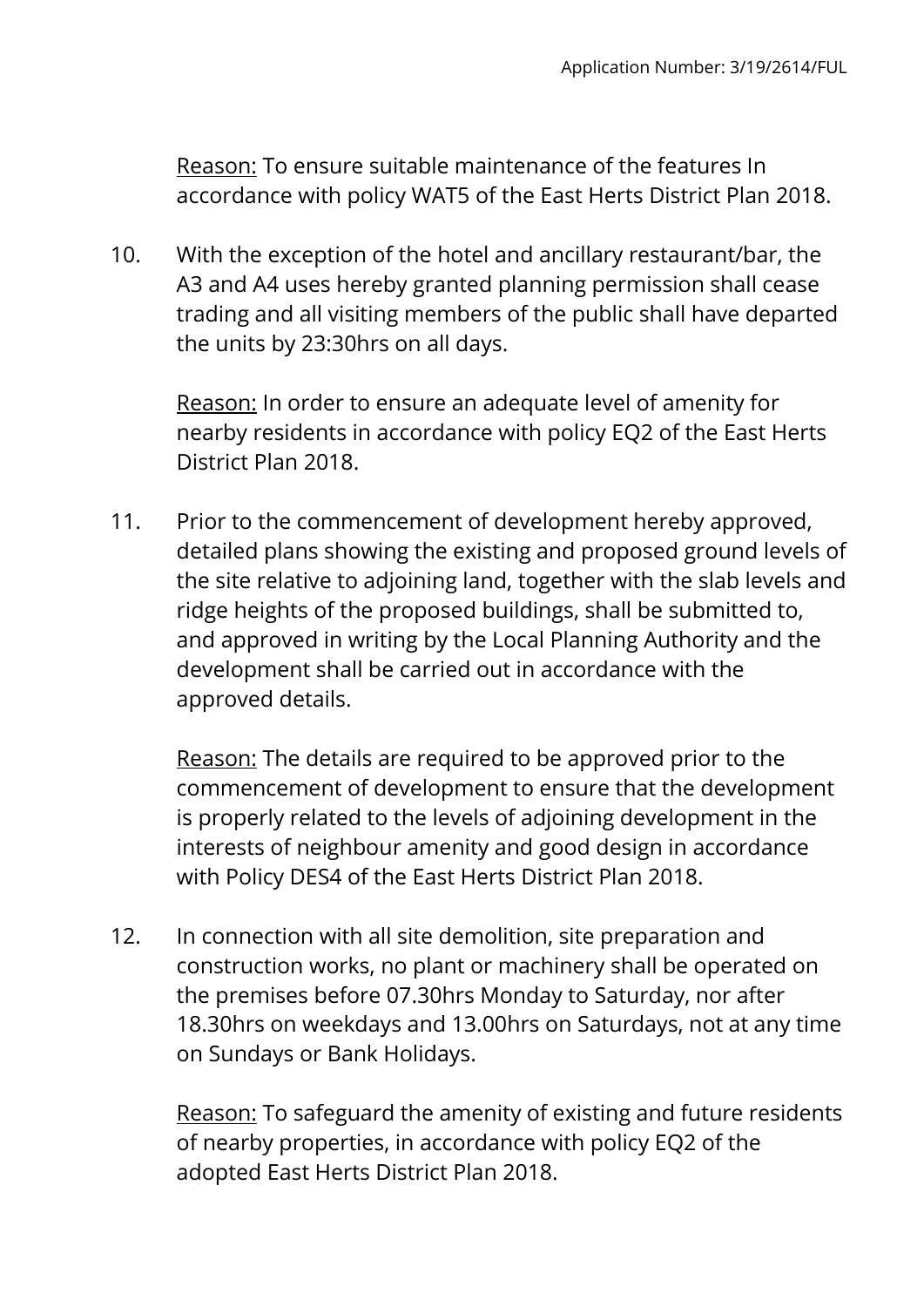- 13. Before any of the A3/ A4 uses have been brought into use, a scheme of sound attenuation works shall be submitted to and approved in writing by the Local Planning Authority. Once these details are agreed they shall be installed and retained in the approved form thereafter. The scheme of works shall be capable of restricting noise breakout from the A4 use to the flat above to levels complying with the following:
	- Bedrooms. Noise Rating Curve NR20 (2300 to 0700 hrs)
	- Living Rooms. Noise Rating Curve NR25 (0700 to 2300 hrs)

The Noise Rating Curve shall be measured as a 15 minute linear Leq at the octave band centre frequencies 31.5 Hz to 8 kHz.

Reason: In order to ensure an adequate level of amenity for nearby residents in accordance with policy EQ2 of the East Herts District Plan 2018.

14. Prior to any hereby permitted use commencing, a scheme containing full details of arrangements for internal air extraction, odour control, and discharge to atmosphere from cooking operations, including any external ducting and flues, shall be submitted to and approved in writing by the Local Planning Authority. The works detailed in the approved scheme shall be installed in their entirety before the use hereby permitted is commenced. The equipment shall thereafter be maintained in accordance with the manufacturer's instructions and operated at all times when cooking is being carried out unless otherwise agreed beforehand in writing with the local planning authority.

Reason: In order to ensure an adequate level of amenity for residents in accordance with policy EQ2 and EQ4 of the East Herts District Plan 2018.

15. Prior to the first occupation of any part of the development hereby permitted, a Delivery and Servicing Management Plan, as required in relation to the hotel, commercial units and residential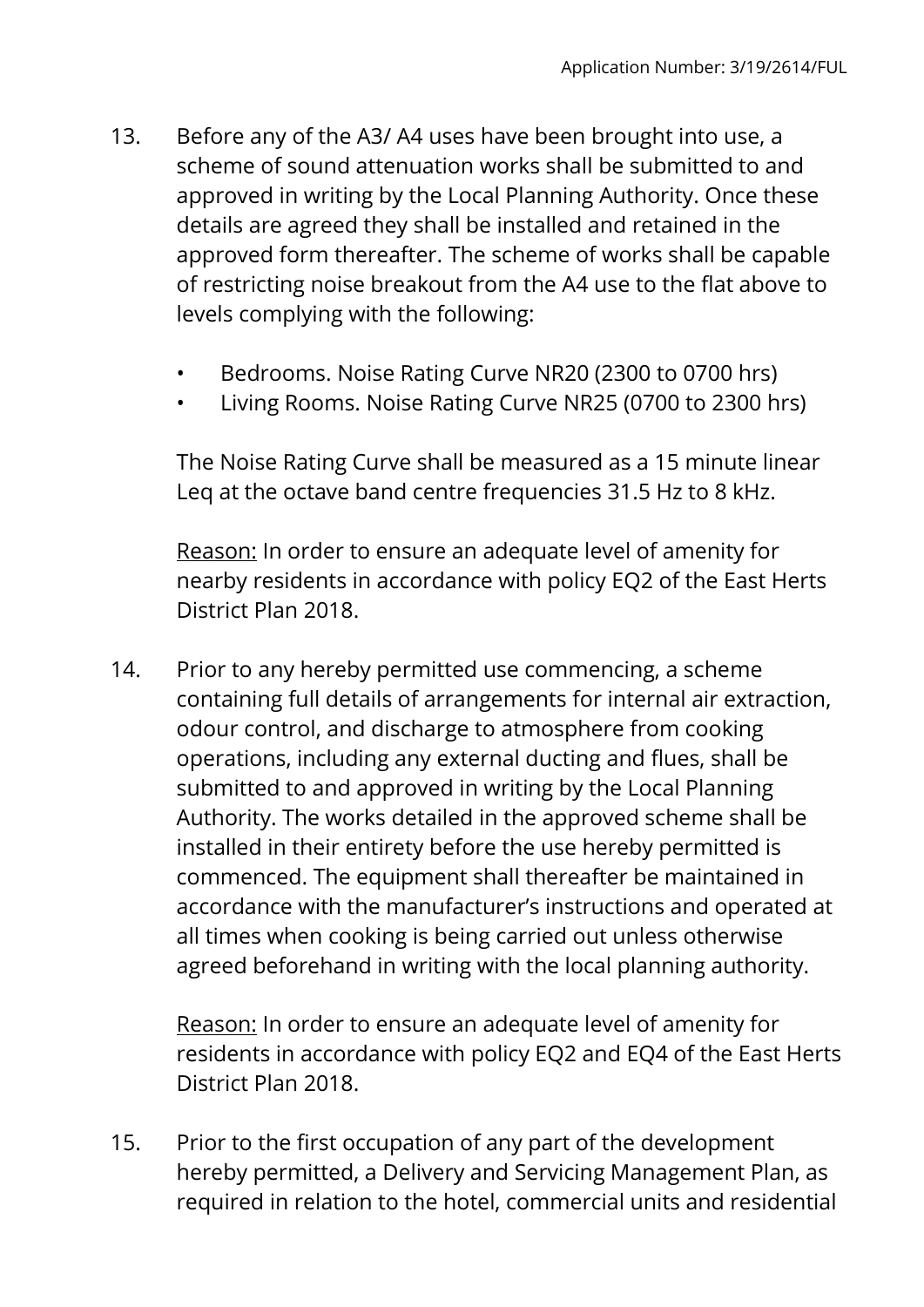units, shall be submitted to and approved in writing by the Local Planning Authority. The Delivery and Servicing Plan shall include restrictions on commercial delivery times to between 07.00hrs and 10.00hrs on all days to the riverside and pedestrianised retail area, vehicle tracking and contain the delivery and servicing requirements (including refuse collection) for the proposed uses, a scheme for coordinating deliveries and servicing for the proposed development, areas within the development site that will be used for the loading and manoeuvring of delivery and service vehicles and access to/from the site for delivery and servicing vehicles such plans. Once agreed the development shall be constructed to enable the agreed arrangements to be implemented and shall subsequently be operated as agreed.

Reason: In the interests of amenity of the public shopping area and to reduce conflict with users and to ensure an adequate level of amenity for nearby residents, in accordance with policy EQ2 of the East Herts District Plan 2018.

16. No fixed plant and/or machinery shall come into operation until details of the fixed plant and machinery serving the development hereby permitted and any mitigation measures to achieve this condition are submitted to and approved in writing by the Local Planning Authority. The rating level of the sound emitted from the site shall not exceed 42 dBA between 07.00hrs and 23.00hrs and 34 dBA at all other times (inclusive of any penalty for tonal, impulsive or other distinctive acoustic characteristics when measured or calculated according to the provisions of BS4142:2014). The sound levels shall be determined by measurement or calculations at the nearest noise sensitive premises in Oddfellows Court, Bull Plain and Folly Island.

Reason: In order to ensure an adequate level of amenity for residents in accordance with policy EQ2 of the adopted East Herts District Plan 2018.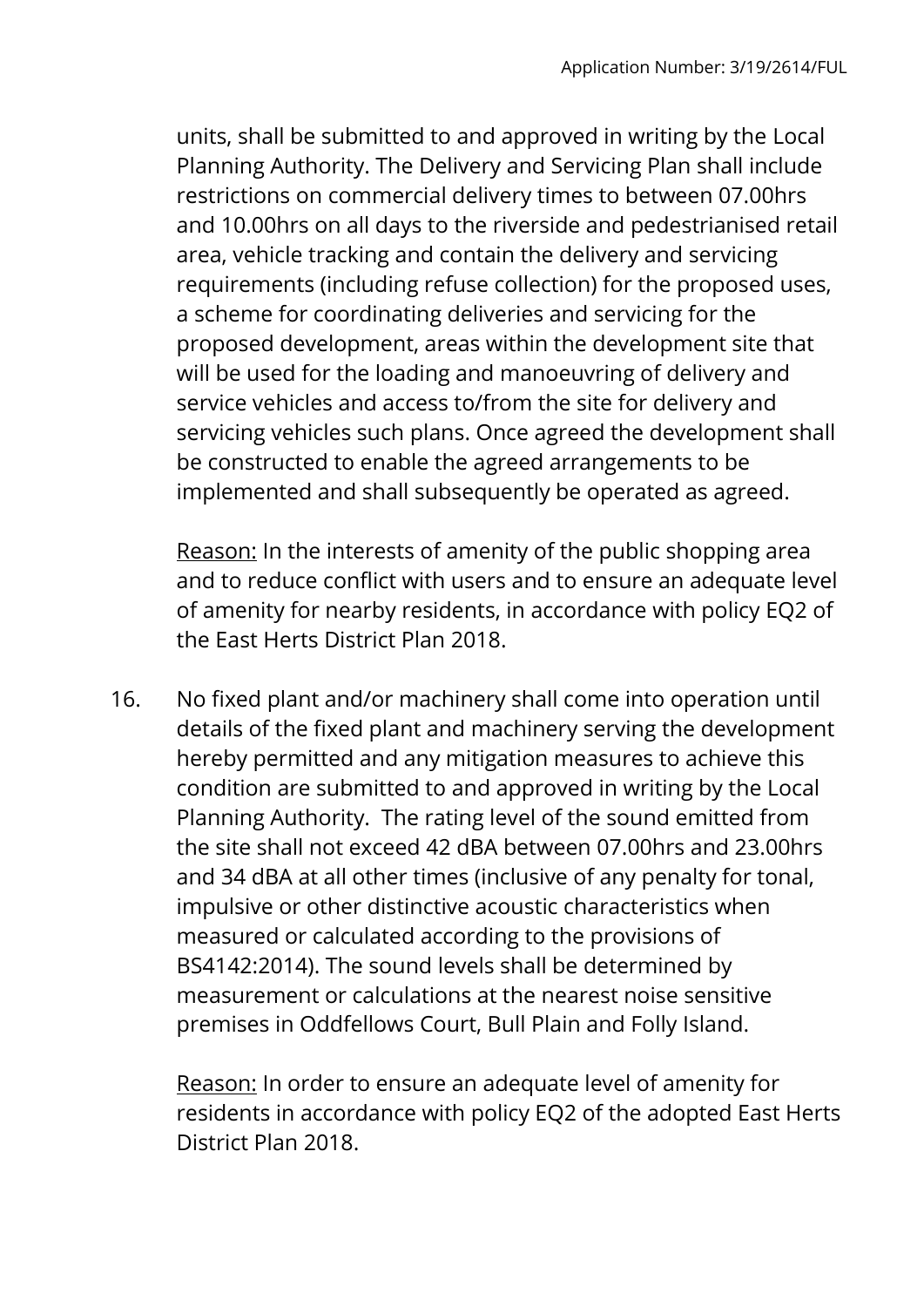17. If percussion piling is considered to be the most appropriate method of foundation construction, then prior to commencement of development a justification statement detailing why percussion piling is the most appropriate method of foundation construction, and proposed degree of control measures having considered the proximity of the site to noise sensitive premises shall be submitted to and approved in writing by the Local Planning Authority. All piling works shall be carried out in accordance with the agreed details.

Reason: In the interests of the amenities of residents of neighbouring properties and in accordance with policies EQ2 and EQ4 of the East Herts District Plan 2018

- 18. Prior to the commencement of the development, a detailed Construction Environmental Management Plan (CMP) shall be submitted to and approved in writing by the Local Planning Authority, the plan shall include the following:
	- a) Construction vehicle numbers, type, routing,
	- b) Traffic management requirements;
	- c) The construction programme and phasing;
	- d) Construction and storage compounds (including areas designated for car parking);
	- e) Siting and details of wheel washing facilities;
	- f) Cleaning of site entrances, site tracks and the adjacent public highway;
	- g) Post construction restoration/reinstatement of the working areas and temporary access to the public highway;
	- h) Details of Hoarding;
	- i) Hours of operation, delivery and storage of materials;
	- j) Details of any highway works necessary to enable construction to take place;
	- k) Parking and loading arrangements;
	- l) Management of traffic to reduce congestion;
	- m) Details of consultation and complaint management with local businesses and neighbours;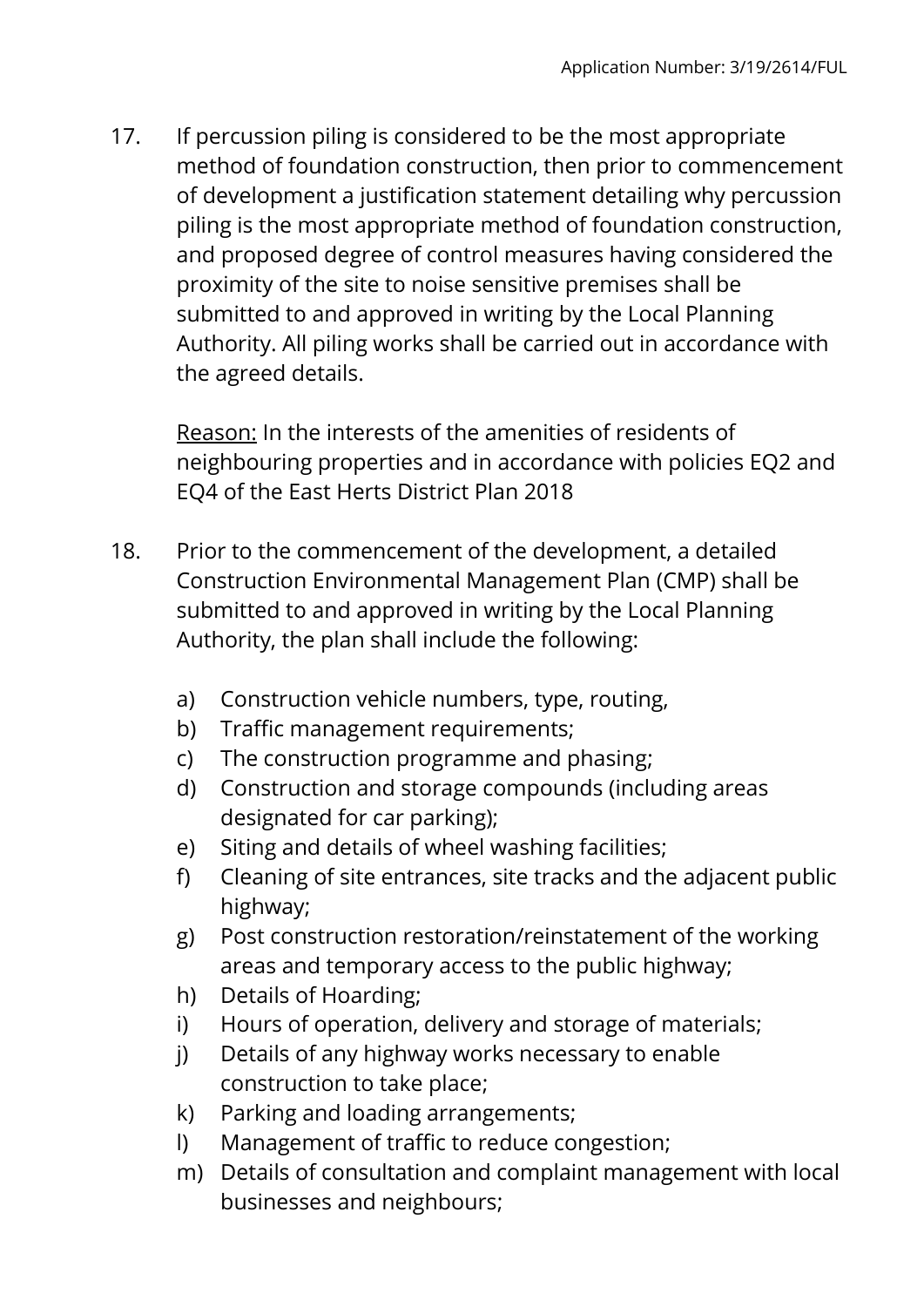- n) Waste management proposals;
- o) Mechanisms to deal with environmental impacts such as noise and vibration, air quality and dust, light and odour;
- p) Details of any proposed piling operations, including justification for the proposed piling strategy, a vibration impact assessment and proposed control and mitigation measures.

All works shall be carried out in accordance with the approved CEMP thereafter.

Reason: In the interests of highway safety and the control of environmental impacts in order to ensure an adequate level of amenity for nearby residents in accordance with policies TRA2, EQ2 and EQ4 of the East Herts District Plan 2018

- 19. Notwithstanding the approved plans, no above ground development shall commence until a Delivery and Servicing Plan has been submitted to and approved in writing by the Local Planning Authority. The Delivery and Servicing Plan must contain the following:
	- a) Details of a revised refuse tracking taking into account all existing and proposed street furniture and landscaping;
	- b) Plans showing removal of one of the disabled spaces in Bircherley Street;
	- c) Details of the parcel pick-up/drop-off hub in the hotel's service yard;
	- d) Details of controlling access by delivery vans;
	- e) Details of managing and enforcing a potential one-way circulation route;
	- f) A scheme for coordinating deliveries and servicing for the proposed development;
	- g) Areas within the development site that will be used for loading and manoeuvring of delivery and servicing vehicles (including food deliveries);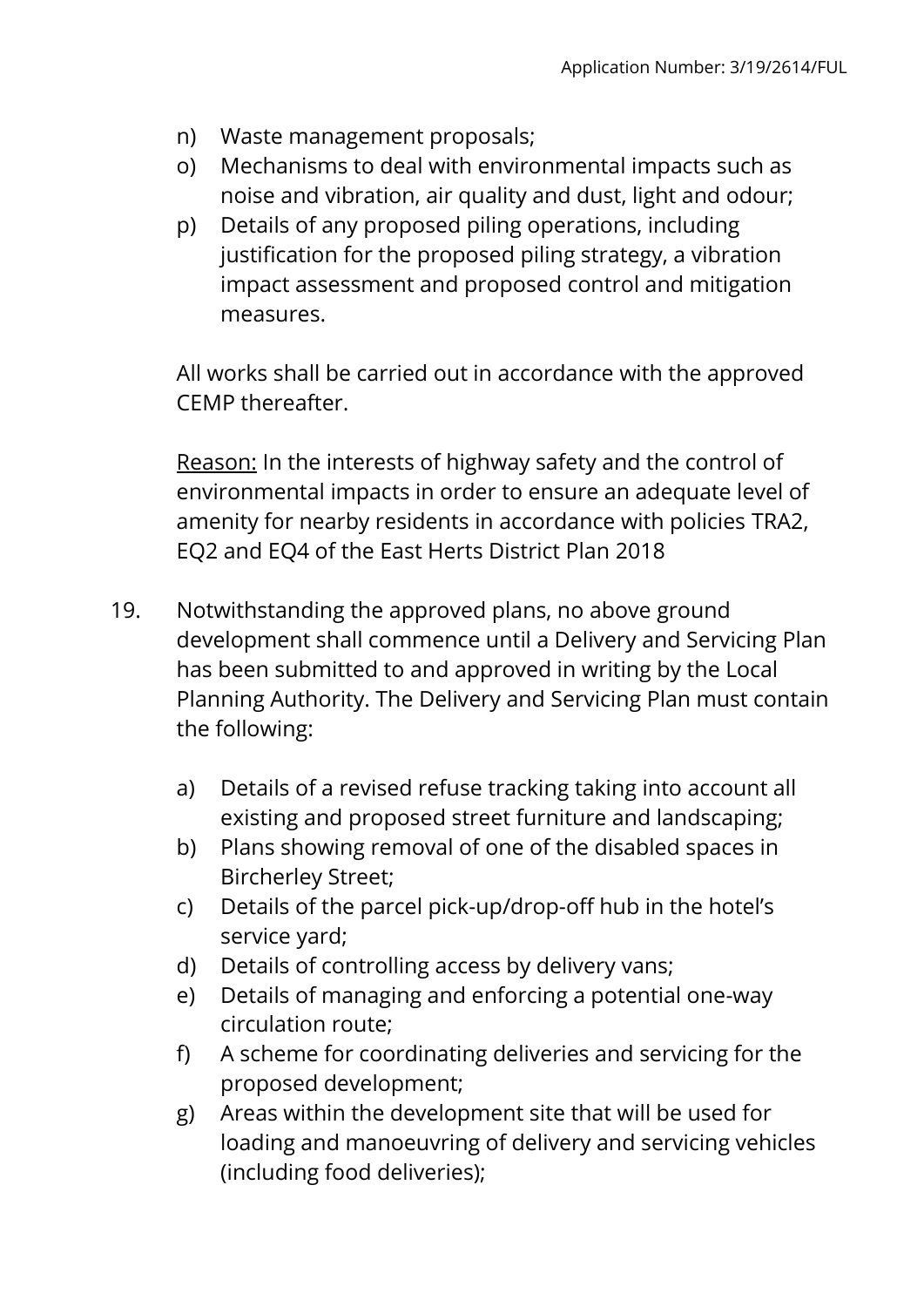h) Access to / from the site for delivery and servicing vehicles inclusive of any signage.

Reason: In the interests of maintaining highway efficiency and safety in accordance with policy TRA2 of the East Herts District Plan 2018.

20. Prior to the occupation/use of any part of the development hereby permitted, details of the siting, type and specification of EVCPs, the energy sources and the strategy/management plan for supply and maintenance of the 10 active EVCPs shall be submitted to and approved in writing by the Local Planning Authority. The details should also include how the active spaces would be distributed to cater for residential and public use. All EVCPs shall be installed in accordance with the approved details prior to occupation of each of the units and permanently maintained and retained.

Reason: To ensure construction of a satisfactory development and to promote sustainable development in accordance with Policies 5, 19 and 20 of Hertfordshire's Local Transport Plan and policy DES4 of the East Herts District Plan 2018.

21. Prior to the commencement of any above ground works of the development hereby permitted, a Stage 1 Road Safety Audit is required for all access arrangements and any proposed mitigation measures required as a result of the Audit, shall be submitted to and approved in writing by the Local Planning Authority.

Reason: To ensure that the proposed access arrangements are safe and suitable for their intended use in accordance with policy TRA2 of the East Herts District Council 2018.

22. Prior to the first occupation of any part of the development hereby permitted a scheme for the parking of cycles including details of the design, level and siting of the proposed parking shall be submitted to and approved in writing by the Local Planning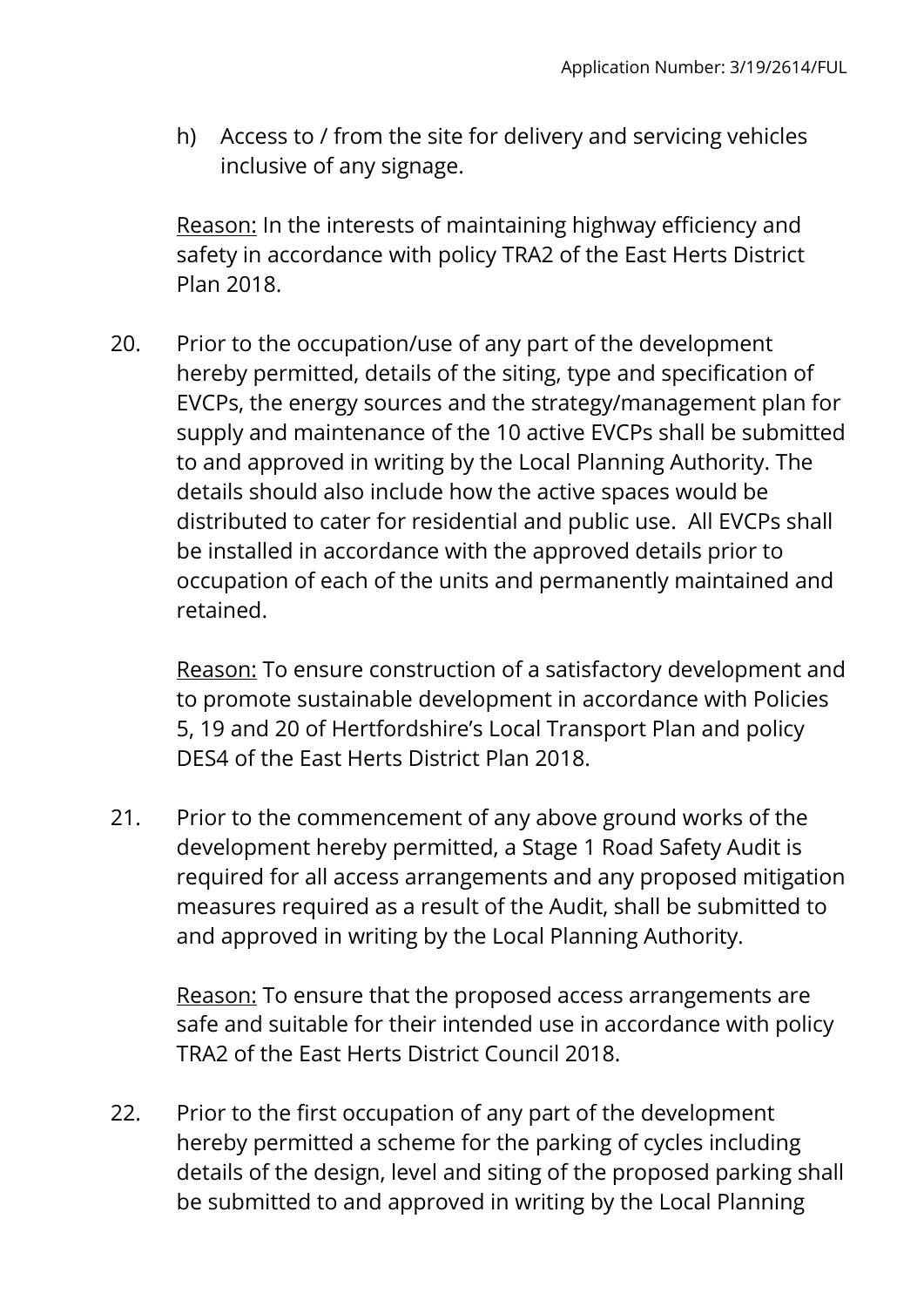Authority. The approved scheme shall be fully implemented before the development is first occupied or brought into use and thereafter retained for this purpose.

Reason: To ensure the provision of adequate cycle parking that meets the needs of occupiers of the proposed development and in the interests of encouraging the use of sustainable modes of transport in accordance with Policies 1, 5 and 8 of Hertfordshire's Local Transport Plan (adopted 2018) and in accordance with policy TRA3 of the East Herts District Plan 2018.

23. Prior to the occupation of Block B, the 188 spaces within the retained multi-storey car park shall be provided, to include a minimum of 143 spaces which are to be made available for general public use and 40 spaces for private residential car parking including at least 5 bays available for car club use. The parking is to be managed in accordance with a Car Park Management Plan, to include car park charges, signs and enforcement for areas not within private ownership of future residents, which is to be submitted to and approved in writing by the Local Planning Authority.

Reason: In order to retain adequate public parking for the benefit of the town centre in accordance with policy TRA3 of the East Herts District Plan 2018.

24. The windows of all the ground floor commercial units shall remain visually permeable and shall not be obscured by advertisements or security shutters.

Reason: To ensure the riverside and street elevations remain animated and the public spaces are overlooked, in the interests of appearance and securing a high quality development within the Hertford Conservation Area and in accordance with the provisions of the approved Hertford Town Centre Urban Design Strategy 2016 and policy DES4 of the East Herts District Plan 2018 and the NPPF.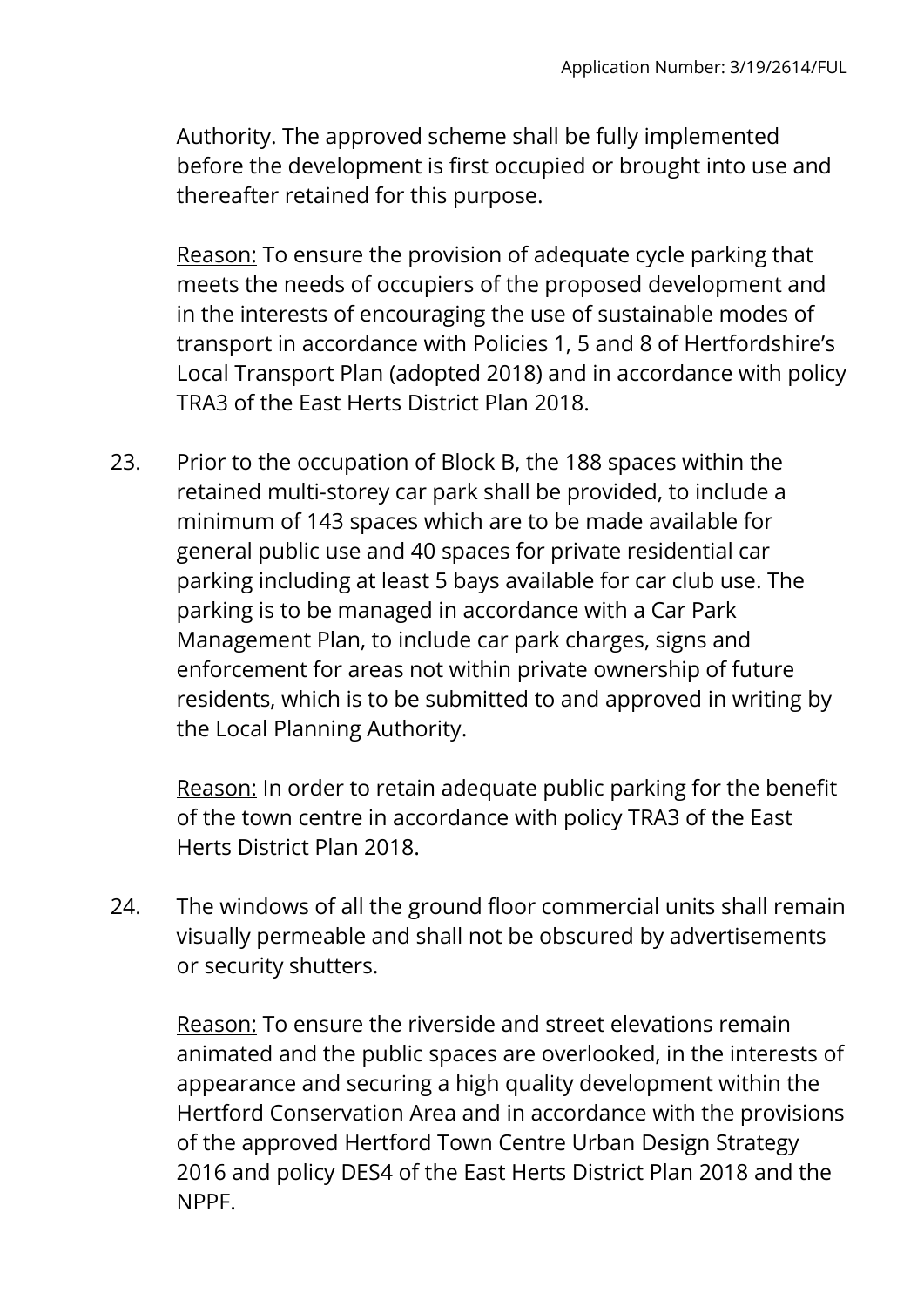25. All existing trees and hedges shall be retained, unless shown on the approved drawing 10480 TPP 01 Rev A (contained within the Arboricultural Impact Assessment May 2020, 10480\_AIA 001 Rev A) as being removed. All trees and hedges on and immediately adjoining the site shall be protected from damage as a result of works on the site, to the satisfaction of the Local Planning Authority in accordance with BS5837: 2012 Trees in relation to design, demolition and construction, or any subsequent relevant British Standard, for the duration of the works on site and until at least five years following contractual practical completion of the approved development. In the event that trees or hedging become damaged or otherwise defective during such period, the Local Planning Authority shall be notified as soon as reasonably practicable and remedial action agreed and implemented. In the event that any tree or hedging dies or is removed without the prior consent of the Local Planning Authority, it shall be replaced as soon as is reasonably practicable and, in any case, by not later than the end of the first available planting season, with trees of such size, species and in such number and positions as may be agreed with the Authority.

Reason: To ensure the continuity of amenity afforded by existing trees, in accordance with Policy DES3 of the East Herts District Plan 2018.

26. Notwithstanding the provisions of Article 3 of the Town and Country Planning (General Permitted Development Order), 2015 (As amended) the change of use of a building and any land within its curtilage from a use falling within Class A1(retail), A2 (financial and professional services) of the Schedule to the Use Classes Order, to a use falling within Class C3 (dwellinghouses) of that Schedule, as described in Schedule 2, Part 3, Class M of the Order shall not be undertaken without the prior written permission of the Local Planning Authority.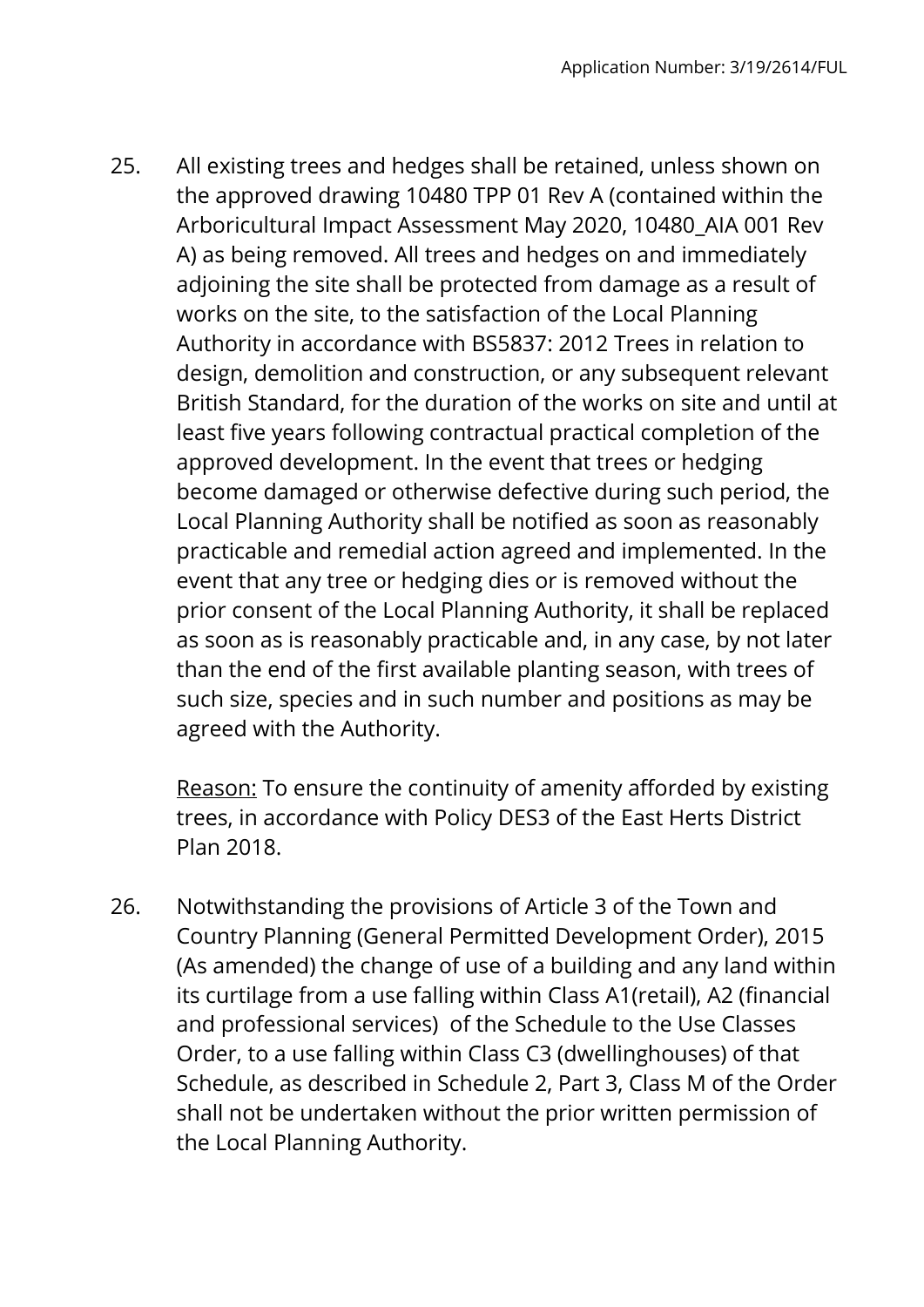Reason: To ensure the Local Planning Authority retains control over any future development as specified in the condition in the interests of amenity and in accordance with policy DES4 of the East Herts District Plan 2018.

27. Notwithstanding the provisions of Article 3 of the Town and Country Planning (General Permitted Development Order), 2015 (as amended) the erection or construction of gates, fences, walls or other means of enclosure as described in Schedule 2, Part 2, Class A of the Order on any part of the site or its boundaries shall not be undertaken without the prior written permission of the Local Planning Authority.

Reason: To ensure the Local Planning Authority retains control over any future development as specified in the condition in the interests of amenity and in accordance with policy DES4 of the East Herts District Plan 2018.

28. Details of any external lighting proposed shall be submitted to and approved in writing by the Local Planning Authority prior to the commencement of development, and no external lighting shall be provided without such written consent. The development shall then be carried out in accordance with the approved details.

Reason: In the interests of the visual amenity of the area, and in accordance with policy EQ3 of the East Herts District Plan 2018.

29. The hotel restaurant/bar shall cease trading and be closed between 01:00hrs and 06:00hrs on all days.

Reason: In the interest of neighbour amenity and in accordance with Policies EQ2 of the East Herts District Plan 2018.

30. A scheme of sound insulation for the proposed hotel as shown on drawing number 19 0052-01 N, shall be submitted to and approved in writing by the Local Planning Authority. The recommendations in the sound insulation report shall be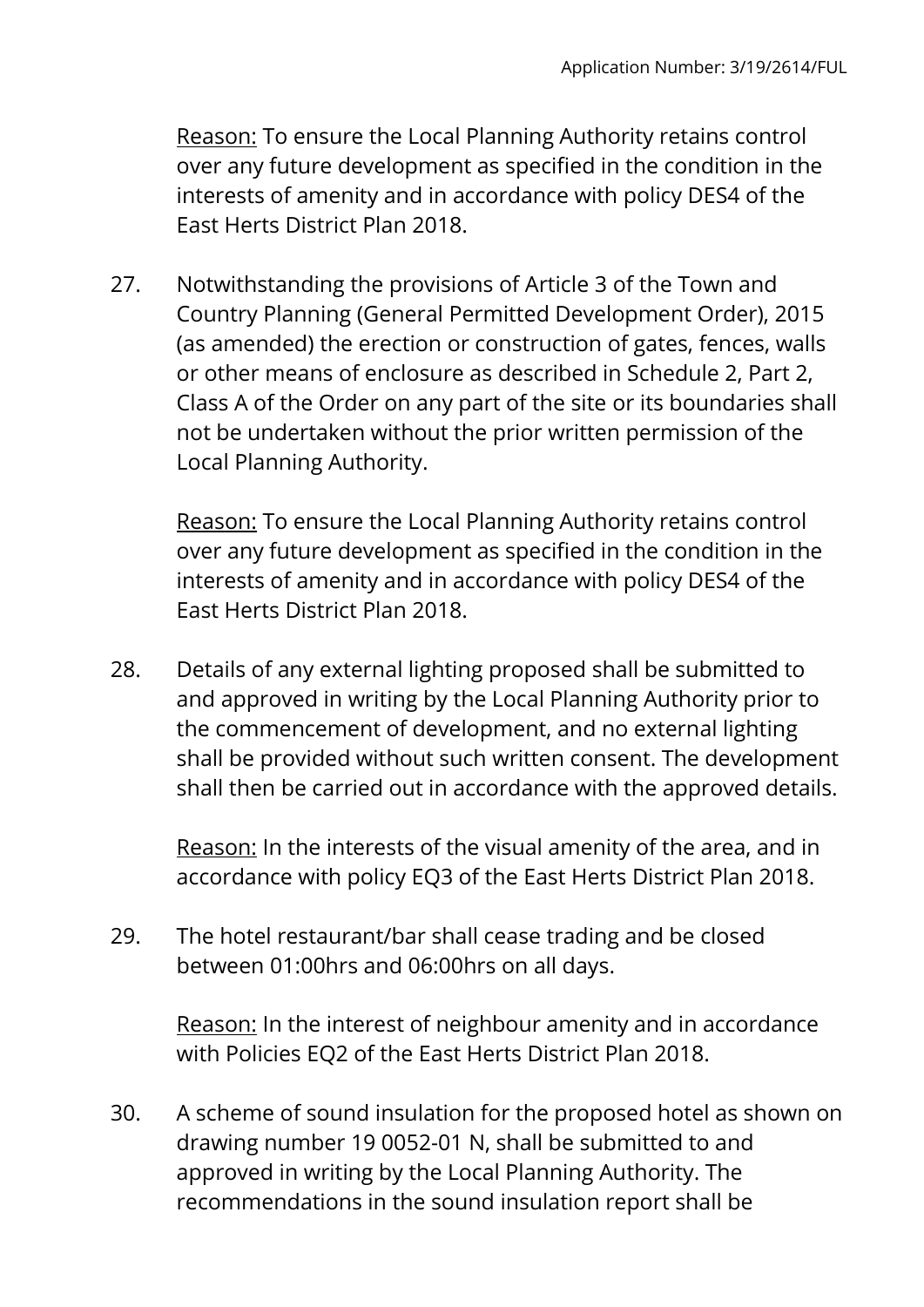implemented in full prior to first occupation of the hotel and the scheme of measures shall be maintained thereafter.

Reason: In order to ensure an adequate level of amenity for residents in accordance with policy EQ2 of the adopted East Herts District Plan 2018.

31. No development of the hotel as shown on drawing number 19 0052-01 N, shall take place within the proposed development site until the applicant, or their agents, or their successors in title, has secured the implementation of a programme of archaeological work in accordance with a written scheme of investigation, which has been submitted to and agreed in writing by the Local Planning Authority. This condition will only be considered to be discharged when the planning authority has received and approved an archaeological report of all the required archaeological works, and if appropriate, a commitment to publication has been made.

Reason: To secure the protection of and proper provision for any archaeological remains in accordance with Policies HA1 and HA3 of the East Herts District Plan 2018 and the National Planning Policy Framework.

32. Prior to the commencement of development for the hotel as shown on drawing number 19 0052-01 N, a Site Waste Management Plan, shall be submitted to and approved in writing by the Local Planning Authority. The Plan shall provide details of the measures to be taken in the design, construction decommissioning and demolition of the development to; re-use existing materials within the new development; recycle waste materials for use on site and off; minimise the amount of waste generated; minimise the pollution potential of unavoidable waste; treat and dispose of the remaining waste in an environmentally acceptable manner; and to utilise secondary aggregates and construction and other materials with a recycled content. Once agreed, the measures shall be implemented in accordance with the approved Plan. The demolition work shall proceed in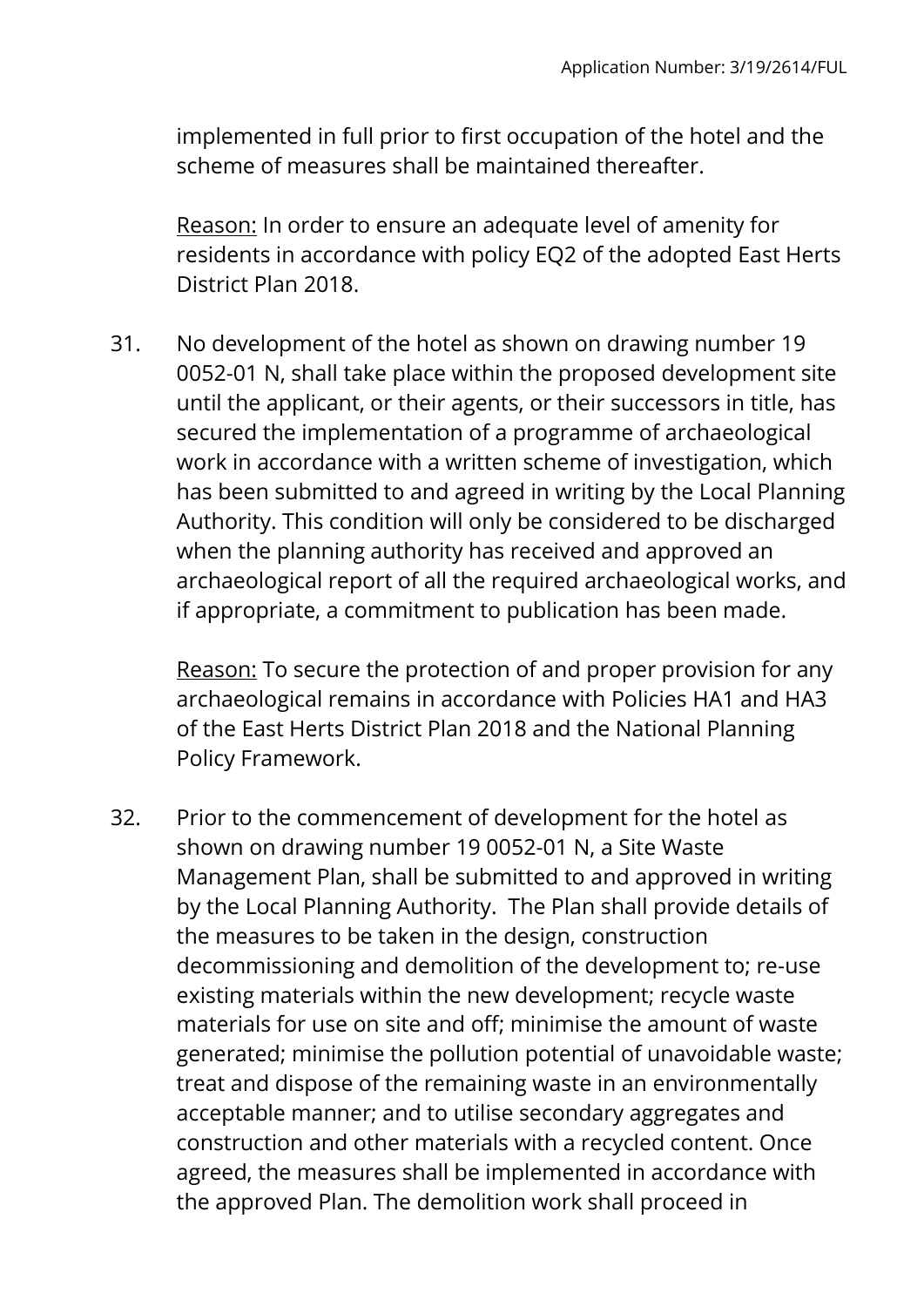accordance with the provisions of the approved Site Waste Management Plan.

Reason: To accord with Hertfordshire Waste Local Plan policies 7 and 8.

33. Prior to the commencement of above ground works for the hotel as shown on drawing number 19 0052-01 N, a scheme providing for the insulation of the proposed dwellings against the transmission of noise and vibration, shall be submitted to and approved in writing by the Local Planning Authority. Development shall be carried out in accordance with the approved details and confirmed by a report of sound testing prior to the first occupation of dwellings.

Reason: In order to ensure an adequate level of amenity for residents of the hotel in accordance with policies DES4 and EQ2 of the East Herts District Plan 2018.

34. Prior to the occupation the hotel as shown on drawing number 19 0052-01 N, a CCTV Plan shall be submitted to and agreed in writing by the Local Planning Authority, such plans to show the model, location, height and surveillance area of all CCTV cameras to be installed. The applicant shall also submit details setting out how the installed CCTV cameras are to be maintained and operated. Once agreed, the cameras will be installed and operated in full accordance with the approved CCTV Plan prior to the first occupation of any part of the building.

Reason: To ensure that security surveillance is effective and coordinated between services and to ensure that the safety and security of residents and visitors to the site is safeguarded in accordance with policy DES5 of the East Herts District Plan.

35. Any A3/A4 use shall be restricted to the ground floor frontages of units as defined on plan 19 0052-02 U.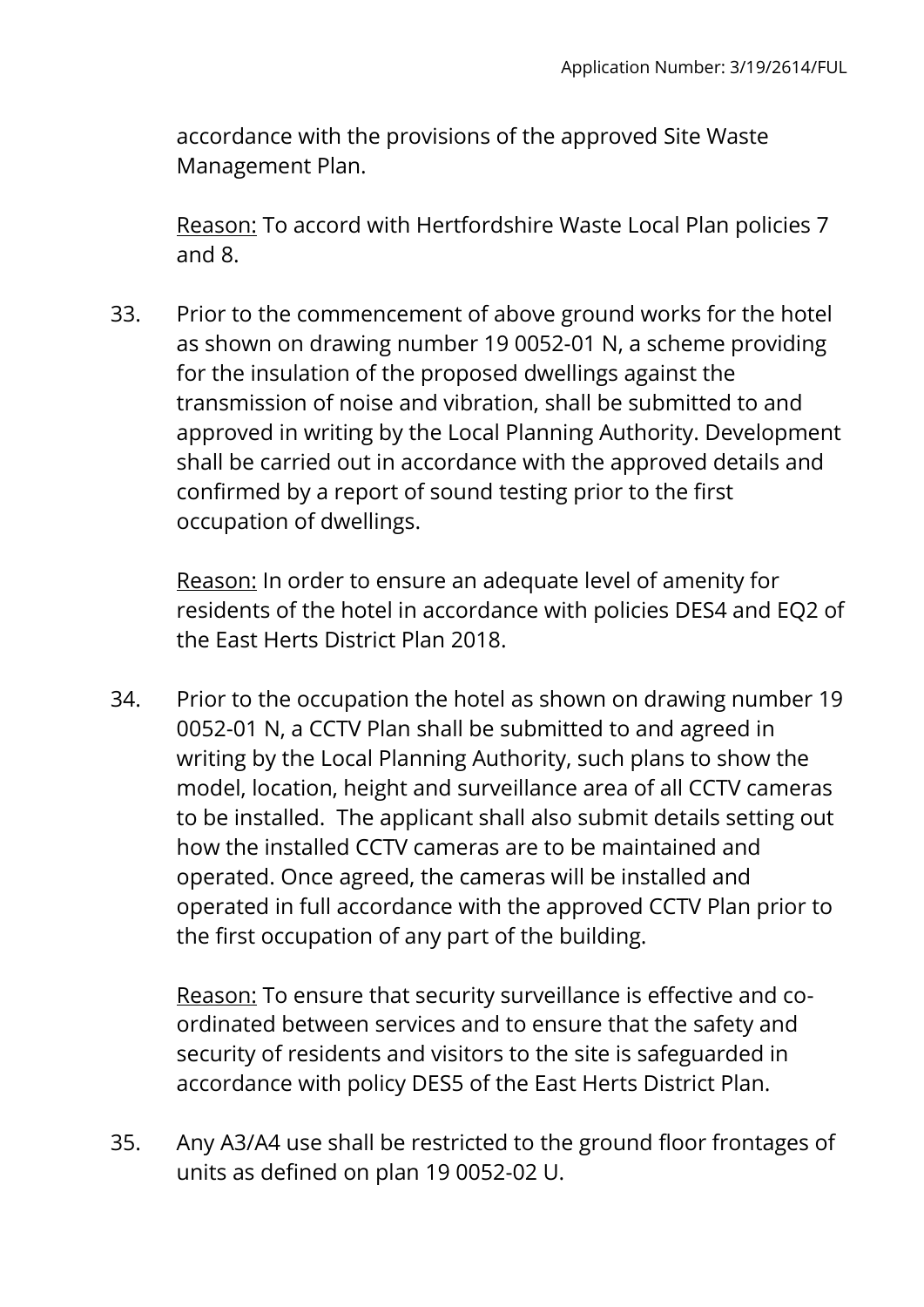Reason: In the interests of the vitality and viability of the town centre, having regard to the provisions of the Hertford Town Centre Urban Design Strategy and also with regard to the amenity of residents in the immediate vicinity of the site, in accordance with policies RTC1, HERT7 and DES4 of the East Herts District Plan 2018 and the NPPF.

36. Notwithstanding the approved plans, should a health facility occupy unit 9, further details shall be submitted to and approved in writing by the Local Planning Authority showing details of any windows that are required to be obscured.

Reason: To ensure the riverside and street elevations remain animated and the public spaces are overlooked, in the interests of appearance and securing a high quality development within the Hertford Conservation Area and in accordance with the provisions of the approved Hertford Town Centre Urban Design Strategy 2016 and policy DES4 of the East Herts District Plan 2018 and the NPPF.

37. Prior to any hereby permitted use commencing in relation to Blocks A and B as shown on drawing number 19 0052-01 N, a scheme containing full details of arrangements for internal air extraction, odour control, and discharge to atmosphere from cooking operations, including any external ducting and flues, shall be submitted to and approved in writing by the local planning authority. The works detailed in the approved scheme shall be installed in their entirety before the use hereby permitted is commenced. The equipment shall thereafter be maintained in accordance with the manufacturer's instructions and operated at all times when cooking is being carried out unless otherwise agreed beforehand in writing with the Local Planning Authority.

Reason: In order to ensure an adequate level of amenity for residents in accordance with policy EQ2 and EQ4 of the East Herts District Plan 2018.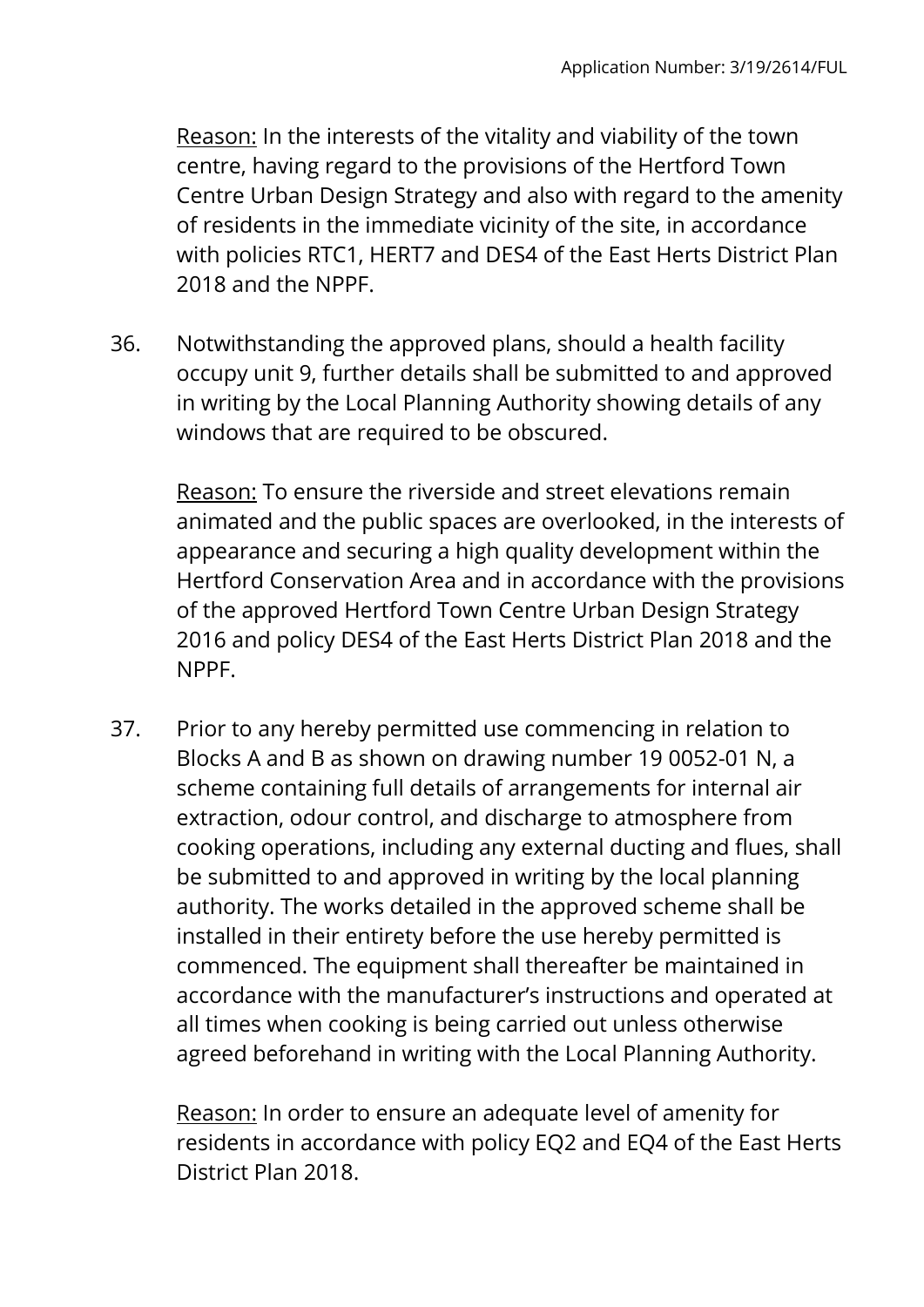38. Prior to above ground works of Blocks A and B as shown on drawing number 19 0052-01 N, a scheme of sound insulation for the proposed residential units shall be submitted to and approved in writing by the Local Planning Authority. The recommendations in the sound insulation report shall be implemented in full, prior to first occupation of the residential units. The scheme of measures shall be maintained thereafter.

Reason: In order to ensure an adequate level of amenity for nearby residents in accordance with policy EQ2 of the East Herts District Plan 2018.

- 39. Prior to the commencement of the development of Blocks A and B as shown on plan 19 0052-01 N hereby permitted, full details of both hard and soft landscape proposals, shall be submitted to and approved in writing by the Local Planning Authority. These details shall include:
	- a) Riverside railings (if needed) and other means of enclosure;
	- b) Car parking layouts to show public and private residential areas spaces;
	- c) Hard surfacing materials including the approved palette of high quality materials;
	- d) Public seating, having regards to the provisions of the submitted Public Realm Strategy, to include feature benches (minimum 4) around riverside trees along the river frontage;
	- e) Any other street furniture (for example litter bins);
	- f) Proposed and existing functional services above and below ground (e.g. drainage, power, communications cables, pipelines, etc. indicating lines, manholes, supports, etc.);
	- g) Planting plans;
	- h) Schedules of plants and trees, including details of tree pits, species, planting sizes and proposed numbers/densities where appropriate;
	- i) Mooring points;
	- j) Details of and locations of the bat and bird boxes to be within the site.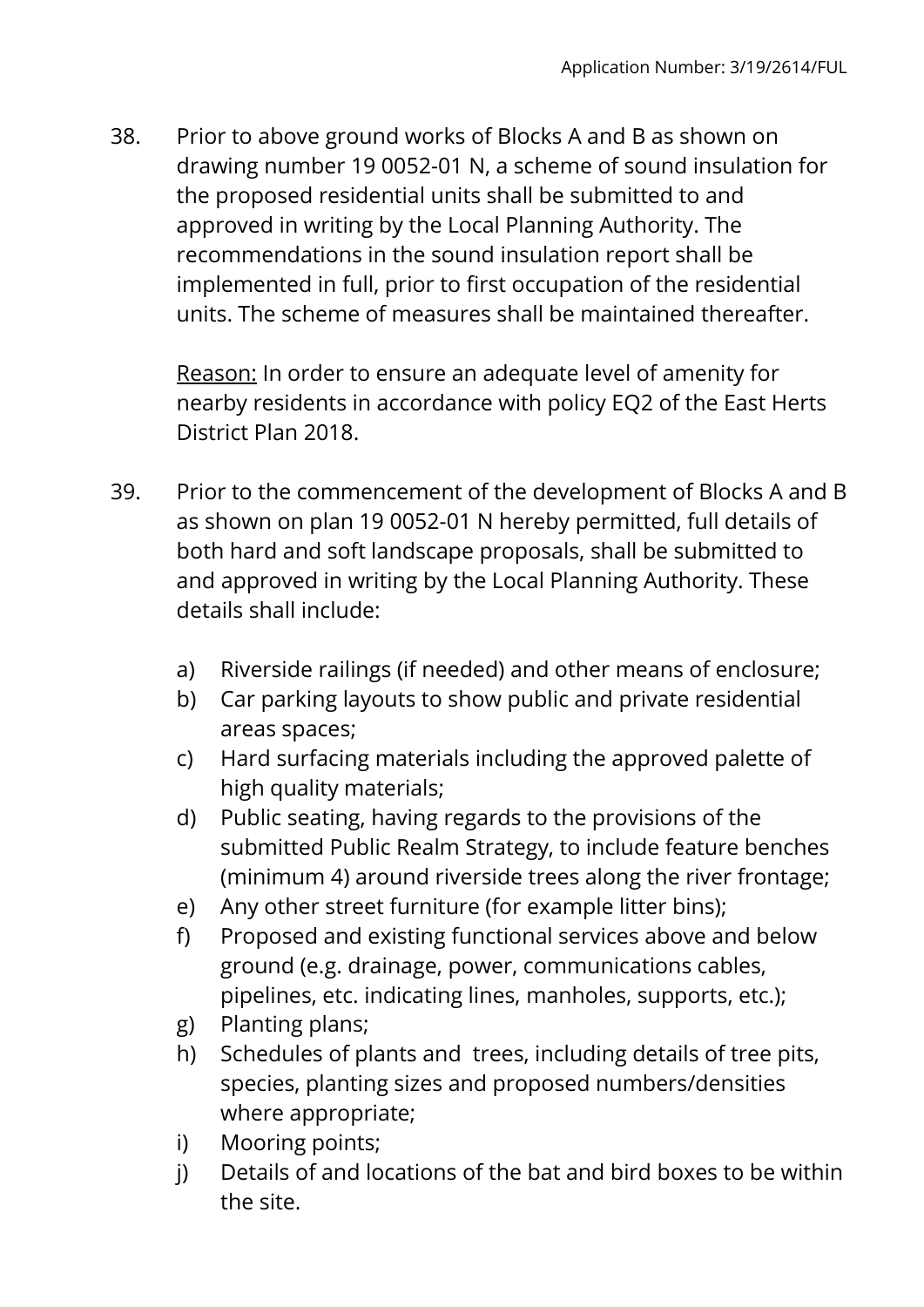Thereafter the development shall be implemented in accordance with the approved details.

Reason: To ensure the provision of amenity afforded by appropriate landscape design and securing a high quality development and appearance of the development within the Hertford Conservation Area and in accordance with the provisions of the approved Hertford Town Centre Urban Design Strategy 2016 and policy DES4 of the East Herts District Plan 2018 and the NPPF.

40. All hard and soft landscape works shall be carried out in accordance with the approved details. Any trees or plants that, within a period of five years after planting, are removed, die or become, in the opinion of the Local Planning Authority, seriously damaged or defective, shall be replaced as soon as is reasonably practicable with others of species, size and number as originally approved, unless the Local Planning Authority gives its written consent to any variation.

Reason: To ensure the provision, establishment and maintenance of a reasonable standard of landscaping in accordance with the approved designs, in accordance with policies DES3 and DES4 of the East Herts District Plan 2018 and the NPPF.

41. Prior to the commencement of development of Blocks A and B as shown on drawing number 19 0052-01 N, details of the design of building foundations and the layout, with positions, dimensions and levels, of (a) service trenches (b) ditches (c) drains (d) other excavations on site insofar as they may affect trees and hedgerows on or adjoining the site, shall be submitted to and approved in writing by the Local Planning Authority and thereafter the development should be implemented in accordance with the approved details.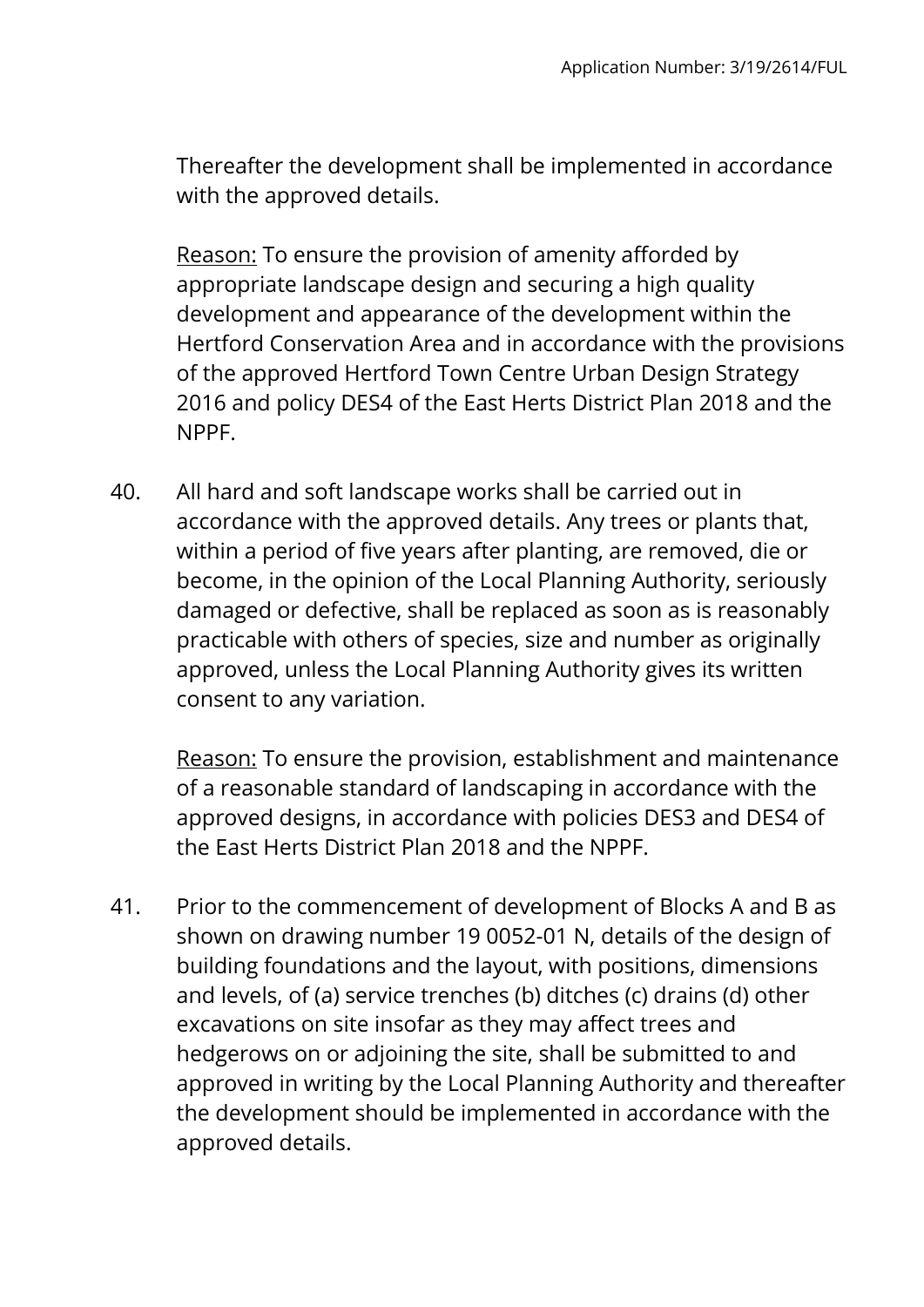Reason: Details are required to be approved prior to the commencement of the development to ensure the protection of trees and hedgerows to be retained, and in particular to avoid damage to root systems in accordance with Policy DES3 of the East Herts District Plan 2018.

42. Prior to the first occupation of the residential units hereby approved, details of any communal television reception facilities proposed in connection with the development shall be submitted to and approved in writing by the Local Planning Authority and thereafter the development should be implemented in accordance with the approved details.

Reason: To prevent the proliferation of telecommunication facilities in the interests of amenity and good design in accordance with Policy DES4 of the East Herts District Plan 2018.

43. Details of provisions and a programme to market the use of the new civic space between Block A and the river frontage by public and other non-commercial organisations, including the frequency of events, not less than 12 dates in a calendar year unless otherwise agreed in writing, shall be provided to and approved in writing by the Local Planning Authority prior to the commencement of works to Block B. The space shall thereafter be marketed and made available in accordance with the approved details.

Reason: To ensure the optimal use of public space in the interests of the vitality and viability of the town centre, having regard to the provisions of the Hertford Town Centre Urban Design Strategy and also with regard to the amenity of residents in the immediate vicinity of the site, in accordance with policy DES4 of the East Herts District Plan 2018 and the NPPF.

44. Prior to the first occupation of any of the residential units hereby permitted, details shall be submitted to and approved in writing by the Local Planning Authority setting out the allocation of the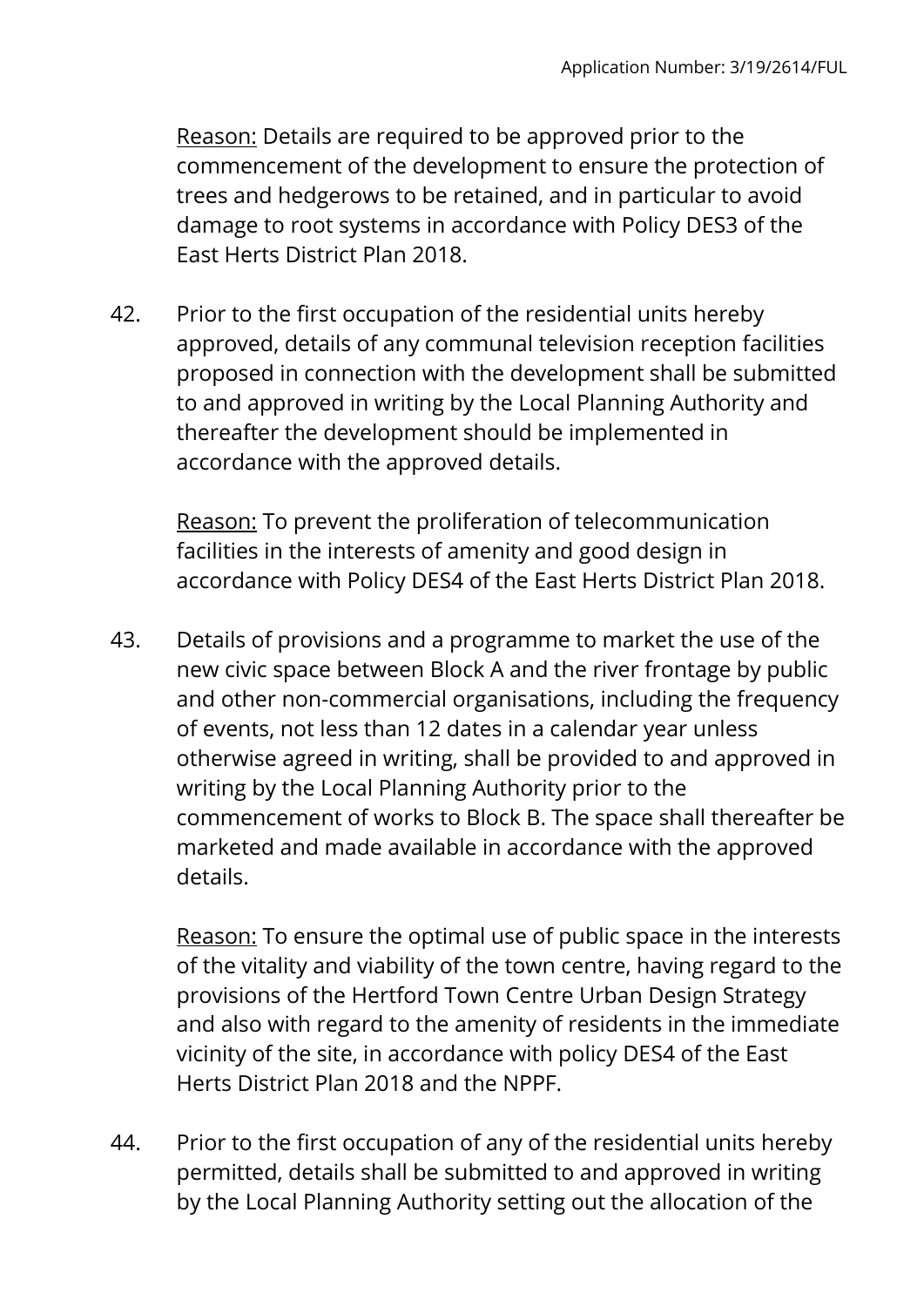parking spaces to the residential units, car club spaces and the details shall also make clear if any allocation of parking spaces will be made to the health care facility. Once approved, the parking space allocation shall be implemented and retained as such.

Reason: To ensure clarity with regard to the allocation of spaces in accordance with policy TRA3 of the East Herts District Plan 2018.

45. Prior to the occupation of any part of Blocks A and B as shown on drawing number 19 0052-01 N, a CCTV Plan shall be submitted to and agreed in writing by the Local Planning Authority, such plans to show the model, location, height and surveillance area of all CCTV cameras to be installed. The applicant shall also submit details setting out how the installed CCTV cameras are to be maintained and operated. Once agreed, the cameras will be installed and operated in full accordance with the approved CCTV Plan prior to the first occupation of any building in that Phase.

Reason: To ensure that security surveillance is effective and coordinated between services and to ensure that the safety and security of residents and visitors to the site is safeguarded in accordance with policy DES5 of the East Herts District Plan.

46. No development or groundworks shall take place within the proposed development site for Blocks A and B as shown on drawing number 19 0052-01 N, until the applicant, or their agents, or their successors in title, has secured the implementation of a programme of archaeological work in accordance with a written scheme of investigation, which has been submitted to and approved in writing by the Local Planning Authority. This condition will only be considered to be discharged when the planning authority has received and approved an archaeological report of all the required archaeological works, and if appropriate, a commitment to publication has been made. The development shall thereafter be carried out in accordance with the approved scheme.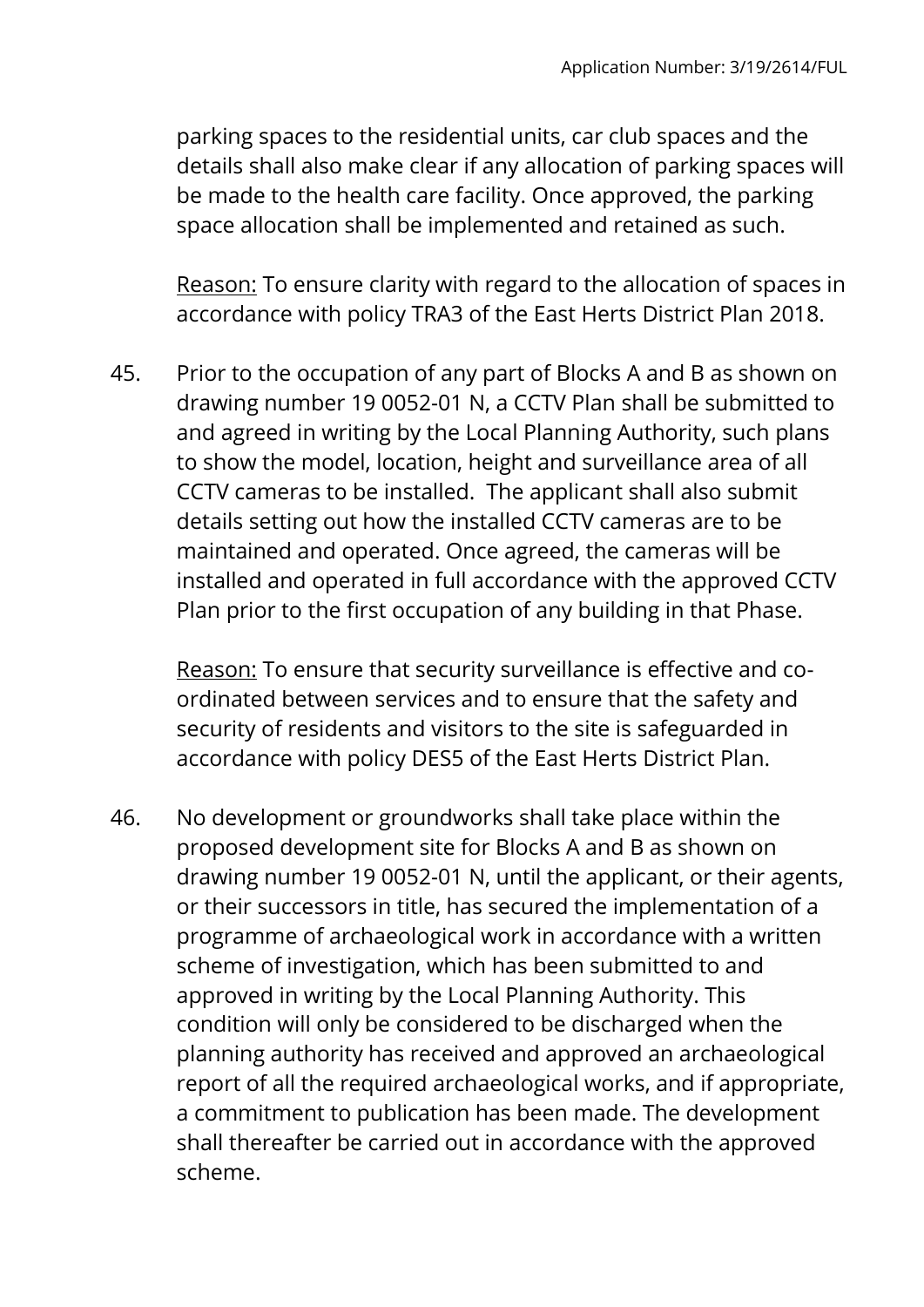Reason: To secure the protection of and proper provision for any archaeological remains in accordance with policy HA3 of the East Herts District Plan 2018 and the National Planning Policy Framework.

47. Prior to the commencement of works to Block A and B as shown on drawing number 19 0052-01 N, details of the refurbished public toilet facilities, their opening hours and the cleaning and maintenance regimes shall be submitted to and approved in writing by the Local Planning Authority. The facilities shall thereafter be operated, maintained and be made available in accordance with the approved details.

Reason: In the interests of delivering good quality public conveniences as part of the development in accordance with policy DES4 of the East Herts District Plan 2018.

48. Prior to the commencement of works to Block B, details of the bus station facilities to be provided as shown on plan 19 0052-02 U, shall be submitted to and approved in writing by the Local Planning Authority. These details shall include, their opening hours, cleaning and maintenance regimes, information demonstrating the ability for a Real Time Passenger Information system (RTPI) to be installed. The facilities shall be made available for public use and brought into operation on first occupation of Block B. The facilities shall thereafter be maintained and be made available in accordance with the approved details.

Reason: In the interests of delivering good quality public conveniences as part of the development in accordance with policy DES4 of the East Herts District Plan 2018.

49. Prior to the commencement of development for Blocks A and B, as shown on drawing number 19 0052-01 N, a Site Waste Management Plan, as required in relation to each phase of the development, shall be submitted to and approved in writing by the local planning authority. The Plan shall provide details of the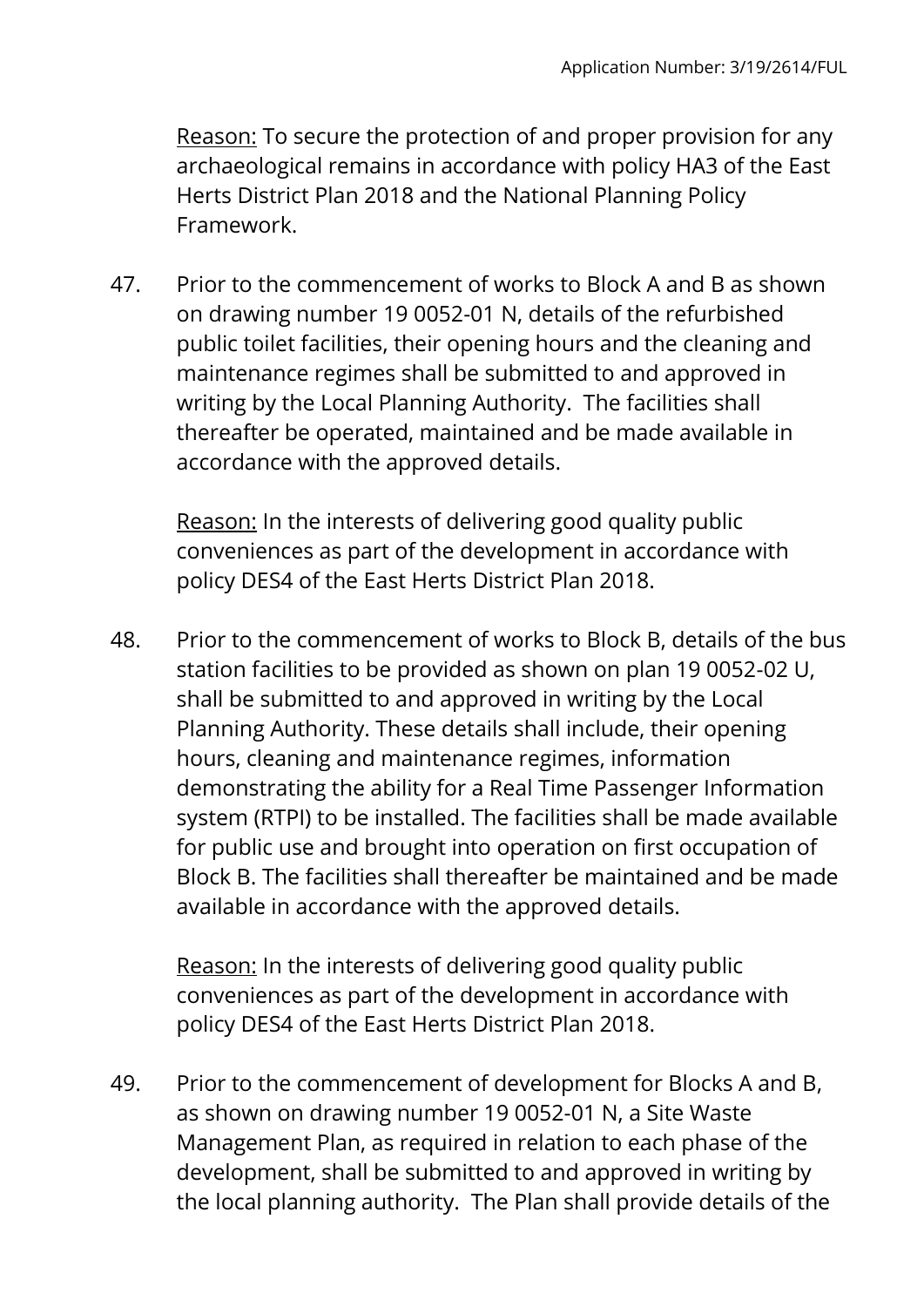measures to be taken in the design, construction decommissioning and demolition of the development to; re-use existing materials within the new development; recycle waste materials for use on site and off; minimise the amount of waste generated; minimise the pollution potential of unavoidable waste; treat and dispose of the remaining waste in an environmentally acceptable manner; and to utilise secondary aggregates and construction and other materials with a recycled content. Once agreed, the measures shall be implemented in accordance with the approved Plan. The demolition work shall proceed in accordance with the provisions of the approved Site Waste Management Plan.

Reason: To accord with Hertfordshire Waste Local Plan policies 7 and 8.

50. Prior to the commencement of above ground works for Blocks A and B as shown on drawing number 19 0052-01 N, a scheme providing for the insulation of the proposed dwellings against the transmission of noise and vibration, shall be submitted to and approved in writing by the Local Planning Authority. Development shall be carried out in accordance with the approved details and confirmed by a report of sound testing prior to the first occupation of dwellings.

Reason: In order to ensure an adequate level of amenity for residents of the new dwellings in accordance with policies DES4 and EQ2 of the East Herts District Plan 2018.

51. No fixed plant and/or machinery shall come into operation for Blocks A and B as shown on drawing number 19 0052-01 N, until details of the fixed plant and machinery serving that phase of the development hereby permitted, and any mitigation measures to achieve this condition, are submitted to and approved in writing by the Local Planning Authority. The rating level of the sound emitted from the site shall not exceed 43 dBA between 0700 and 2300 hours and 39 dBA at all other times. The sound levels shall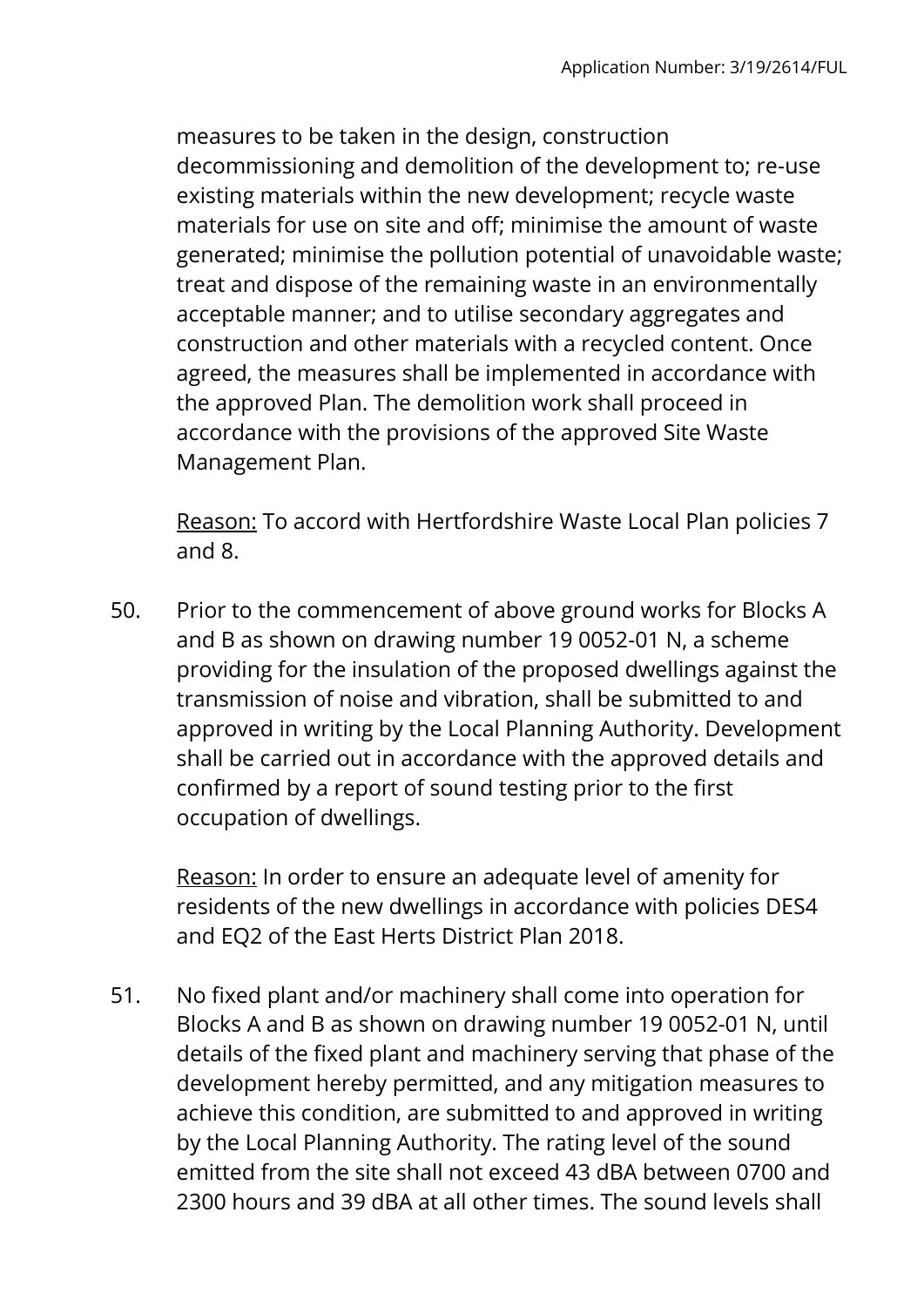be determined by measurement or calculation at the nearest existing noise sensitive premises in Oddfellows Court, Bull Plain and Folly Island. The measurements and assessment shall be made according to BS 4142:2014.

Reason: To protect the residential amenity of existing and any future occupiers in accordance with policy EQ2 of the East Herts District Plan 2018.

52. Odour equipment shall be installed to effectively suppress and disperse fumes and/or odours produced by cooking and food preparation at commercial food premises, and the equipment shall be effectively operated for so long as the commercial food use continues. Full details of the method of odour abatement and all odour abatement equipment to be used, including predicted noise levels of the equipment in operation in each Phase of the Development, shall be submitted to and approved by the Local Planning Authority prior to the installation of the equipment in that Phase of the Development. The approved equipment shall be installed and in full working order to the satisfaction of the Local Planning Authority prior to the use hereby permitted commencing under each Phase.

Reason: In order to prevent the adverse impact of odours arising from cooking activities on the amenity of nearby residents and in accordance with Policy EQ2 of the East Herts District Plan 2018.

53. Prior to the occupation of the development, measures to implement the approved Sustainability Statement and Energy Strategy (Whitecode Design Associates, 10772-S-ENER-0001, Revision 2, May 2020) shall be submitted to and agreed in writing by the Local Planning Authority. Once agreed, the measures shall be implemented as such, retained and the development operated accordingly.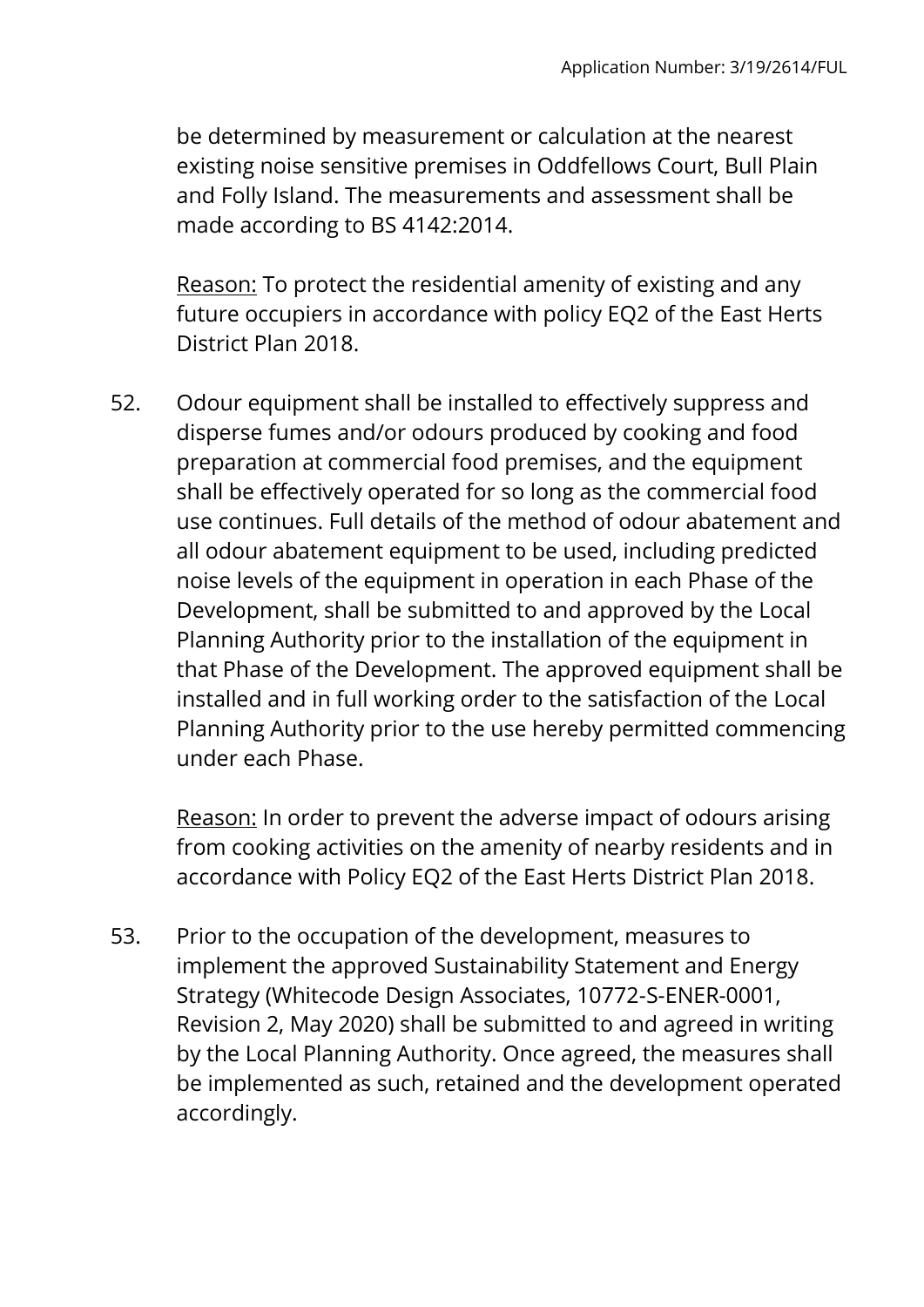Reason: In order to ensure the development meets local and national objectives in respect of climate change in accordance with policies CC1 and CC2 of the East Herts District Plan 2018.

54. Prior to above ground works of Blocks A and B as shown on drawing number 19 0052-01 N, details showing how the solar panel frames will be screened shall be submitted to and approved in writing by the Local Planning Authority.

Reason: In the interests of appearance and securing a high quality development within the Hertford Conservation Area and in accordance with policy DES4 of the East Herts District Plan 2018 and the NPPF.

55. Prior to the first occupation of the residential units, measures shall be incorporated within the development to ensure that a water efficiency standard of 110 litres (or less) per person per day is achieved.

Reason: The Environment Agency has identified this area to be particularly water stressed and a reduction in water usage and increased water efficiency are necessary in accordance with Policy WAT4 of the District Plan 2018.

56. Prior to the commencement of development, details of the measures to facilitate the provision of high speed broadband internet connections to the development shall be submitted to and approved in writing by the Local Planning Authority. The submitted details shall include a timetable and method of delivery for high speed broadband for each residential and commercial unit. Once approved, high speed broadband infrastructure shall be implemented thereafter in accordance with the approved details and made available for use prior to first occupation of the residential and commercial to which it relates.

Reason: In order to ensure the provision of appropriate infrastructure to support the future sustainability of the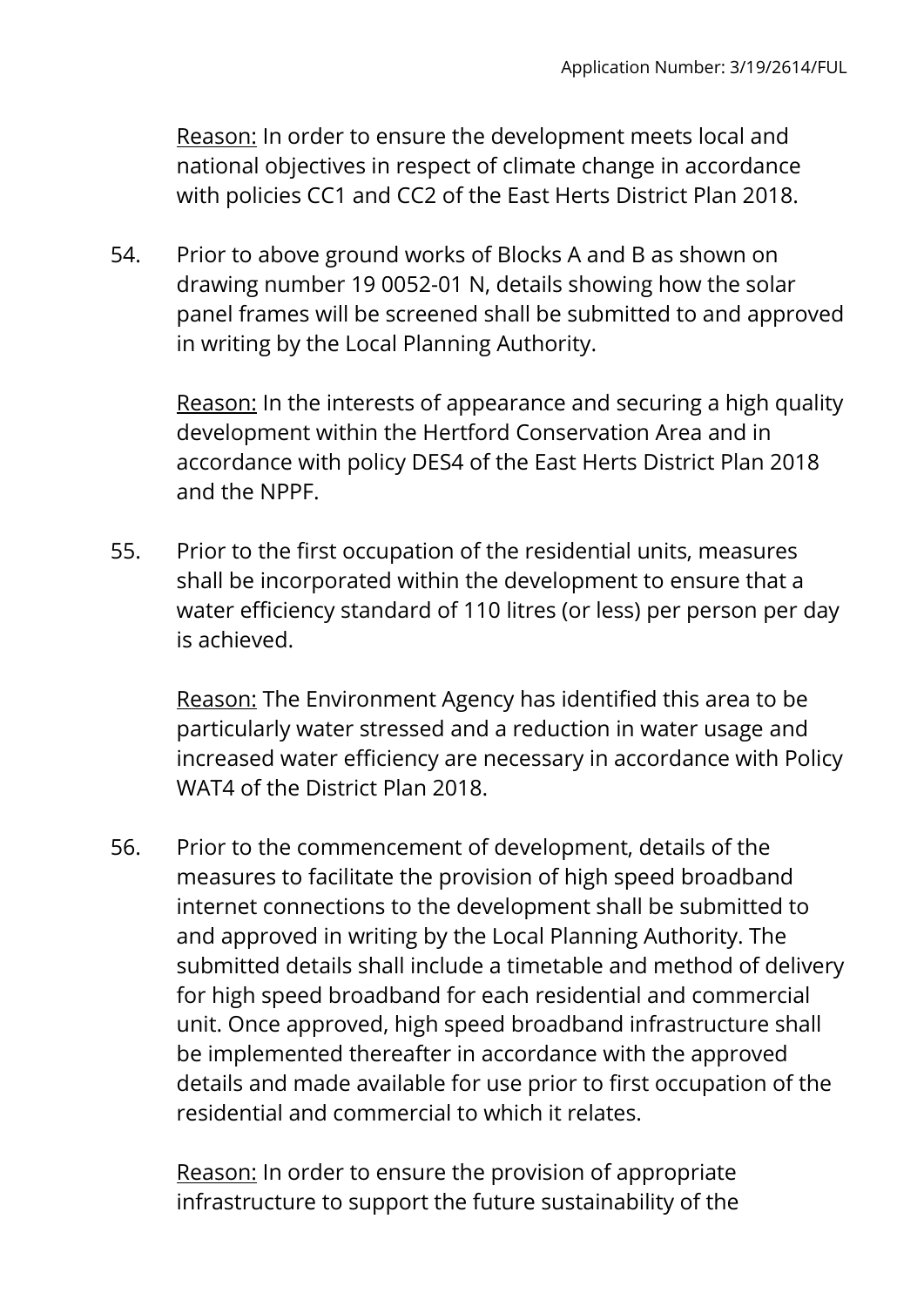development in accordance with policy DES4 of the East Herts District Plan 2018.

57. Prior to the first occupation or any use hereby permitted, a Travel Plan for the residential and commercial developments, consisting of a written agreement setting out a scheme to encourage, regulate, and green travel measures for owners, occupiers, and visitors to the Development in accordance with the provisions of the County Councils Travel Plan Guidance for Business and Residential Development, shall be submitted to and approved in writing by the Local Planning Authority. Prior to the first occupation, the agreed Travel Plan for that phase, shall be implemented in accordance with the approved details.

Reason: To promote the use of non-car modes of transport in accordance with Policy TRA1 of East Herts District Plan 2018.

### Informatives:

- 1. During the demolition and construction phase the guidance in BS5228-1:2009 (Code of Practice for noise Control on construction and open sites) should be adhered to.
- 2. Prior to the commencement of demolition of the existing building, a survey should be undertaken in order to identify the presence of asbestos containing materials. Any asbestos containing materials should be handled and disposed of appropriately. Where necessary this should include the use of licensed contractors and waste disposal sites licensed to receive asbestos.
- 3. A premises Licence will be required for A3 / A4 uses. The Applicant is advised to contact Community.Protection@eastherts.gov.uk regarding applying for Licences.
- 4. Bats and their roosts are protected at all times under domestic and European law. To reduce the risk of an offence, work should proceed with caution. In the event of bats or evidence of them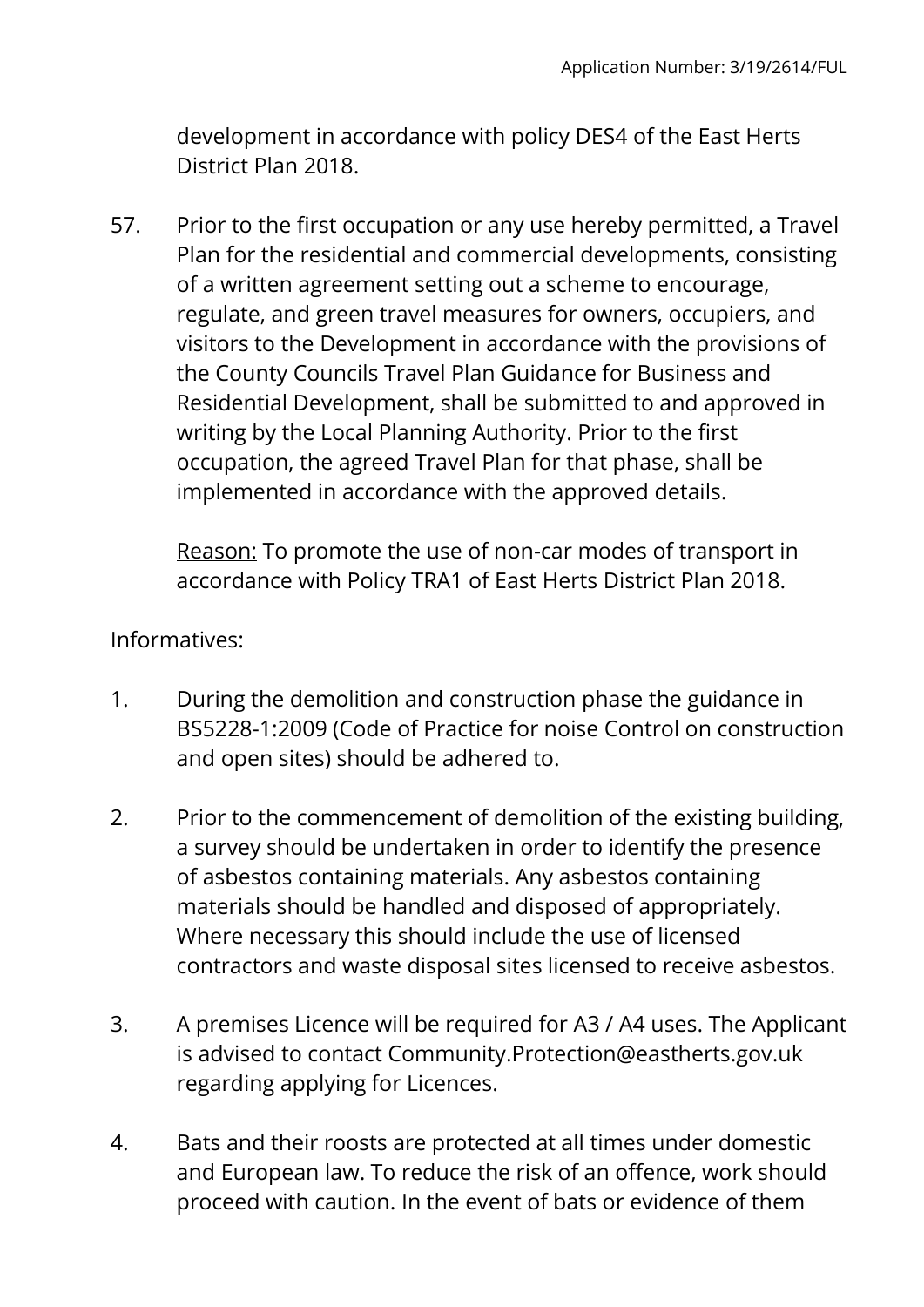being found, work must stop immediately and advice taken on how to proceed lawfully from an appropriately qualified and experienced ecologist or Natural England.

- 5. In order to protect breeding birds, their nests, eggs and young, demolition should only be carried out during the period October to February inclusive. If this is not possible, then a predevelopment (ie no greater than 48 hours before demolition begins) search of the building should be made by a suitably experienced ecologist. If active nests are found, then works must be delayed until the juvenile birds have left the nest and are fully independent or professional ecological advice taken on how best to proceed.
- 6. The construction works and operation of the proposed development site should be done in accordance with the relevant British Standards and Best Management Practices, thereby significantly reducing the groundwater pollution risk.
- 7. The proposed development is located within 15 metres of Thames Waters underground assets and as such, the development could cause the assets to fail if appropriate measures are not taken. Please read our guide 'working near our assets' to ensure your workings are in line with the necessary processes you need to follow if you're considering working above or near our pipes or other

structures.https://developers.thameswater.co.uk/Developingalarge-site/Planning-your-development/Working-near-ordiverting-our-pipes. Should you require further information please contact Thames Water. Email:

developer.services@thameswater.co.uk Phone: 0800 009 3921 (Monday to Friday, 8am to 5pm) Write to: Thames Water Developer Services, Clearwater Court, Vastern Road, Reading, Berkshire RG1 8DB

8. Storage of materials: The applicant is advised that the storage of materials associated with the construction of this development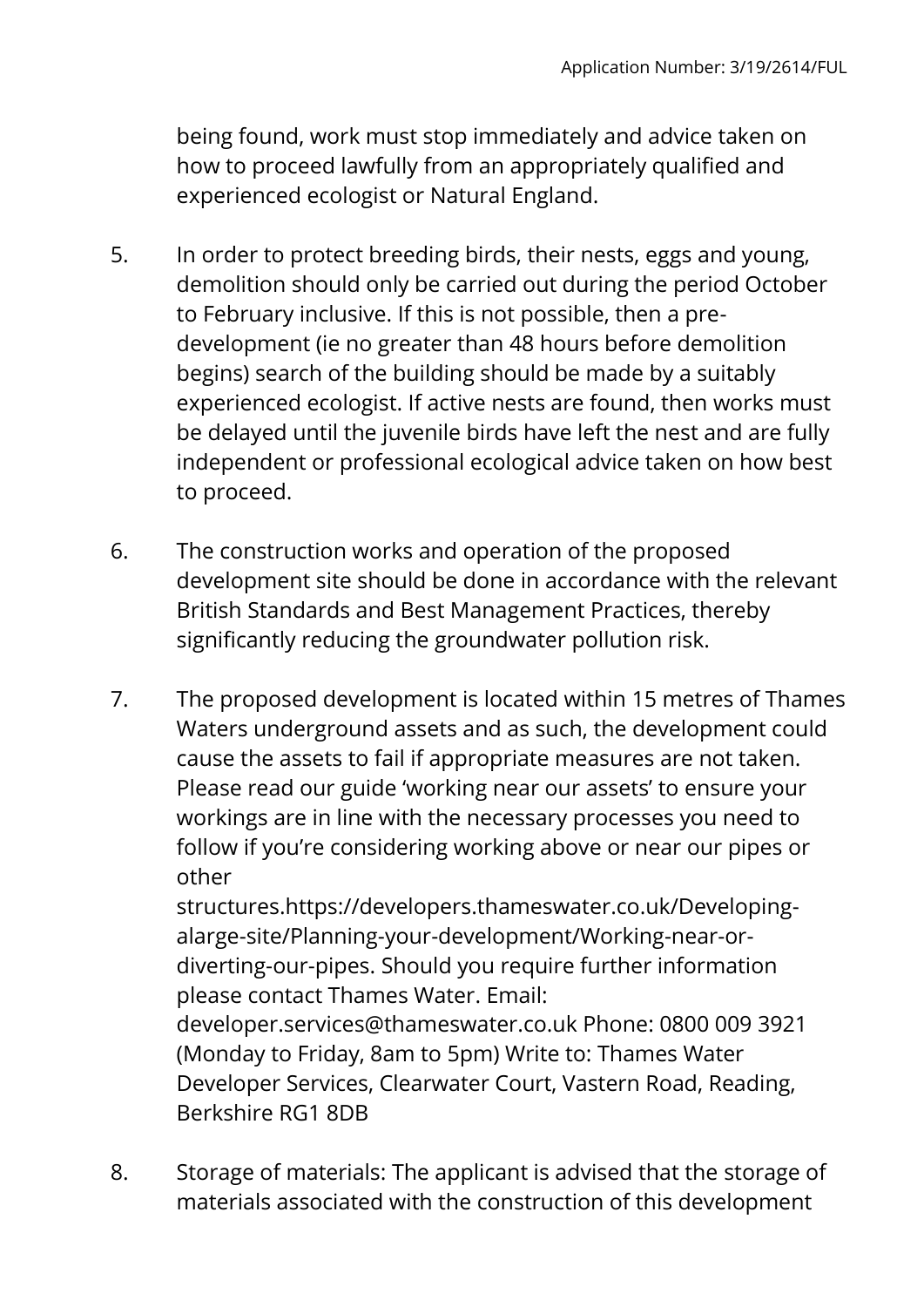should be provided within the site on land which is not public highway, and the use of such areas must not interfere with the public highway. If this is not possible, authorisation should be sought from the Highway Authority before construction works commence. Further information is available via the website http://www.hertsdirect.org/services/transtreets/highways/ or by telephoning 0300 1234047.

- 9. Obstruction of public highway land: It is an offence under section 137 of the Highways Act 1980 for any person, without lawful authority or excuse, in any way to wilfully obstruct the free passage along a highway or public right of way. If this development is likely to result in the public highway or public right of way network becoming routinely blocked (fully or partly) the applicant must contact the Highway Authority to obtain their permission and requirements before construction works commence. Further information is available via the website http://www.hertsdirect.org/services/transtreets/highways/ or by telephoning 0300 1234047.
- 10. Road Deposits: It is an offence under section 148 of the Highways Act 1980 to deposit mud or other debris on the public highway, and section 149 of the same Act gives the Highway Authority powers to remove such material at the expense of the party responsible. Therefore, best practical means shall be taken at all times to ensure that all vehicles leaving the site during construction of the development are in a condition such as not to emit dust or deposit mud, slurry or other debris on the highway. Further information is available via the website http://www.hertsdirect.org/services/transtreets/highways/ or by telephoning 0300 1234047.
- 11. Construction standards for works within the highway: All works to be undertaken on the adjoining highway shall be constructed to the satisfaction and specification of the Highway Authority, by an approved contractor, and in accordance with Hertfordshire County Council's publication "Road'' in Hertfordshire - Highway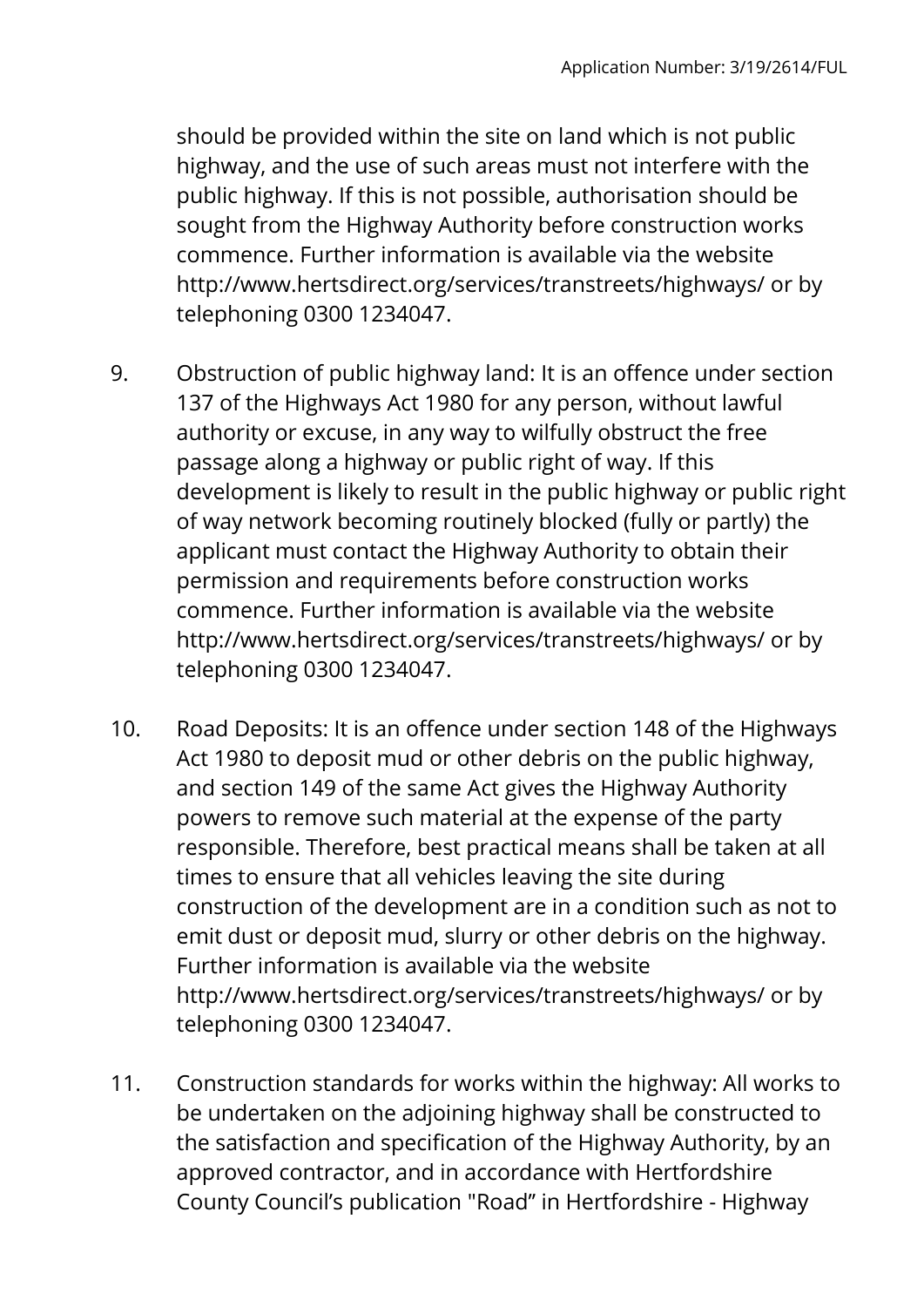Design Guide (2011)". Before works commence the applicant will need to apply to the Highway Authority to obtain their permission and requirements. Further information is available via the website http://www.hertsdirect.org/services/transtreets/highways/ or by telephoning 0300 1234047.

- 12. The development will involve the numbering of properties and naming of new streets. The applicant MUST consult the Director of Internal Services. Application for this purpose should be made to the Local Land and Property Gazetteer Custodian, East Herts Council, Wallfields, Pegs Lane, Hertford, SG13 8EQ. Tel: 01279 655261.
- 13. This planning permission is also subject to a Planning Obligation under Section 106 of the Town and Country Planning Act 1990 (as amended).
- 14. This permission does not convey any consent which may be required under any legislation other than the Town and Country Planning Acts. Any permission required under the Building Regulations or under any other Act, must be obtained from the relevant authority or body eg. Fire Officer, Health and Safety Executive, Environment Agency (Water Interest) etc. Neither does this permission negate or override any private covenants which may affect the land.
- 15. Notwithstanding the approved plans, all adverts require advert consent.

### Summary of reasons for decision

In accordance with the Town and Country Planning (Development Management Procedure) (England) Order 2015, East Herts Council has considered, in a positive and proactive manner, whether the planning objections to this proposal could be satisfactorily resolved within the statutory period for determining the application. However, for the reasons set out in this decision notice, the proposal is not considered to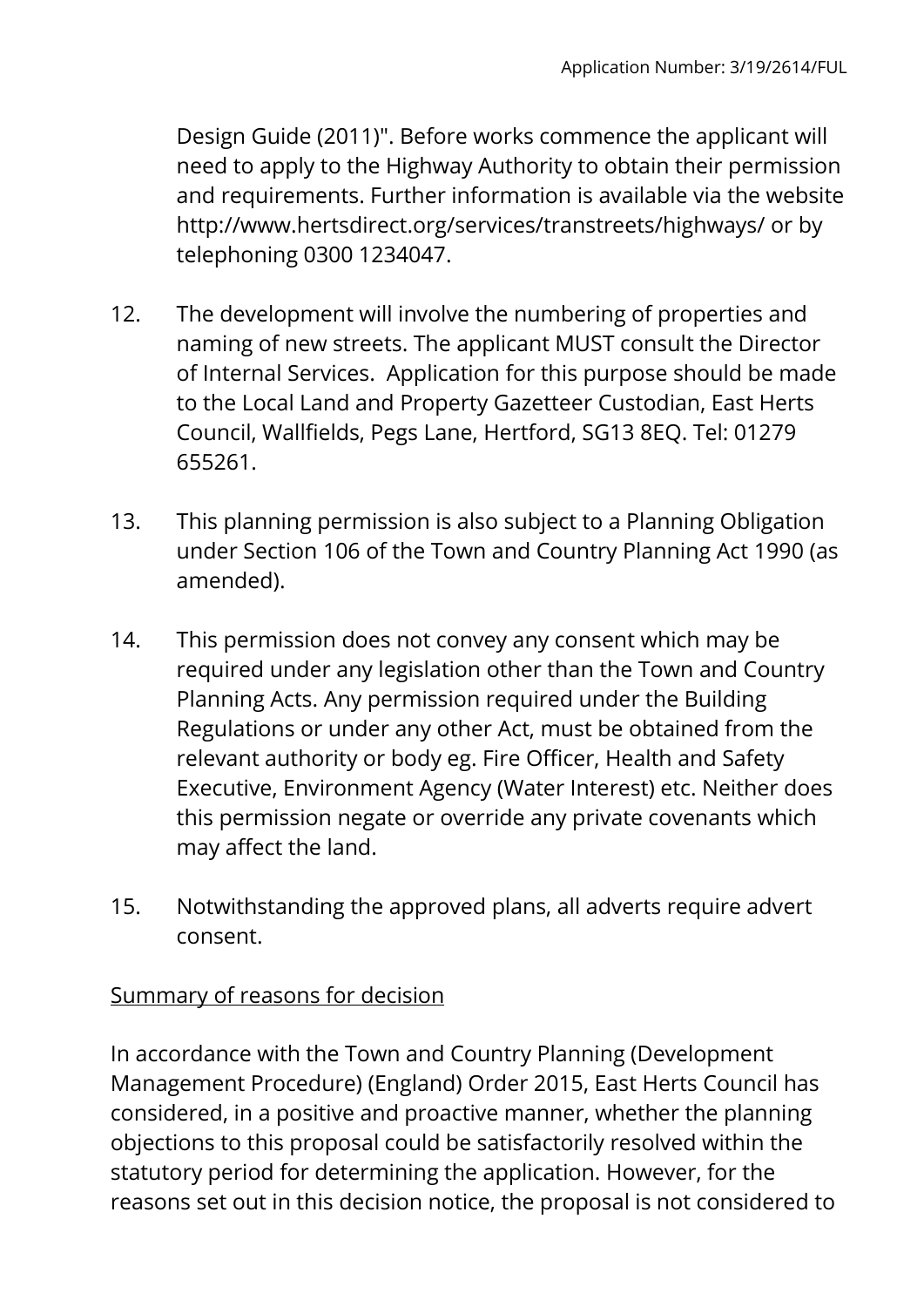achieve an acceptable and sustainable development in accordance with the Development Plan and the National Planning Policy Framework.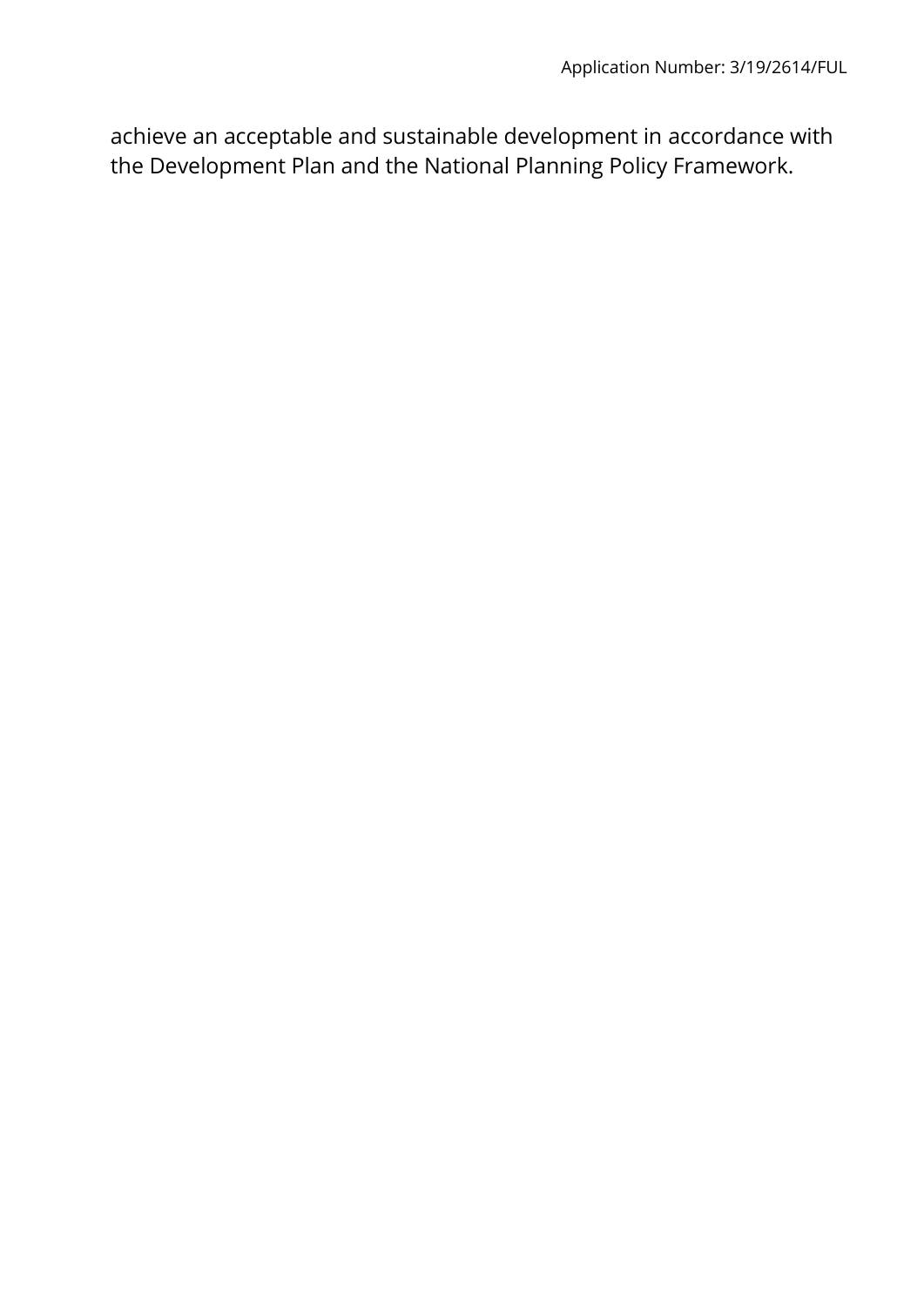### **KEY DATA**

## **Residential Development**

| <b>Residential density</b> | Units/ha   |                 |
|----------------------------|------------|-----------------|
|                            | Bed spaces | Number of Units |
| Number of existing units   |            |                 |
| demolished                 |            |                 |
| Number of new flat units   |            | 32              |
|                            |            | 66              |
|                            | 3          |                 |
|                            |            |                 |
| Total                      |            | 98              |

# **Affordable Housing**

| $\mid$ Number of units | Percentage |
|------------------------|------------|
| l None                 | 0%         |

### **Residential Vehicle Parking Provision**

Current Parking Policy Maximum Standards (EHDC 2007 Local Plan)

| Parking Zone                  |            |                 |
|-------------------------------|------------|-----------------|
| Residential flatted unit size | Spaces per | Spaces required |
| (bed spaces)                  | unit       |                 |
|                               | 1.25       | 40              |
|                               | 1.50       | 99              |
|                               |            |                 |
| Total required                |            | 139             |
| <b>Proposed Provision</b>     |            | 40              |

## **Updated Parking Standards**

| Parking Zone               |            |                 |
|----------------------------|------------|-----------------|
| Residential unit size (bed | Spaces per | Spaces required |
| spaces)                    | unit       |                 |
|                            |            |                 |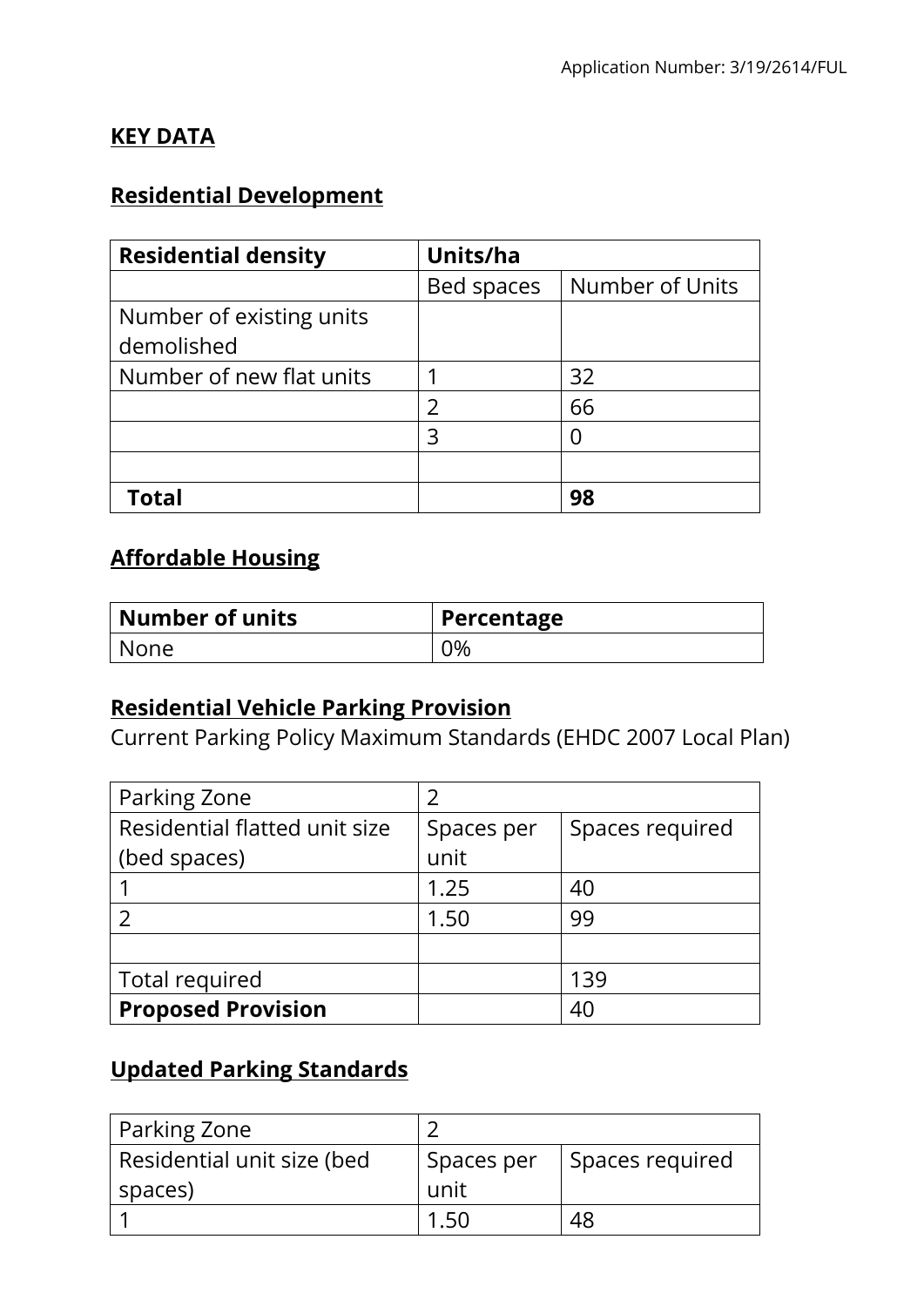|                              | 2.00    | 132    |
|------------------------------|---------|--------|
|                              |         |        |
| Total required               |         | 180    |
| Accessibility reduction      | 25-100% | 45-180 |
| <b>Resulting Requirement</b> |         | 45-180 |
| <b>Proposed Provision</b>    |         | 40     |

## **Non-Residential Development**

| Use Type            | Floorspace (sqm) |
|---------------------|------------------|
| l Class C1 Hotel    | 3,466            |
| Class A1-A4, and D1 | 3.419            |

### **Legal Agreement – financial obligations**

This table sets out the financial obligations that could potentially be sought from the proposed development in accordance with the

| Obligation                   | Amount<br>sought by<br><b>EHDC</b> | Amount<br>recommended<br>in this case | Reason for<br>difference<br>(if any) |
|------------------------------|------------------------------------|---------------------------------------|--------------------------------------|
| Affordable<br><b>Housing</b> | 40%                                | <b>None</b>                           | Viability                            |
| <b>Sports Hall</b>           | £40,797                            | <b>None</b>                           | Viability                            |
| <b>Swimming Pool</b>         | £41,719                            | None                                  | Viability                            |
| Fitness Gyms                 | £18,131                            | <b>None</b>                           | Viability                            |
| <b>Studio Space</b>          | £7,490                             | <b>None</b>                           | Viability                            |
| <b>Outdoor Tennis</b>        | £11,550                            | <b>None</b>                           | Viability                            |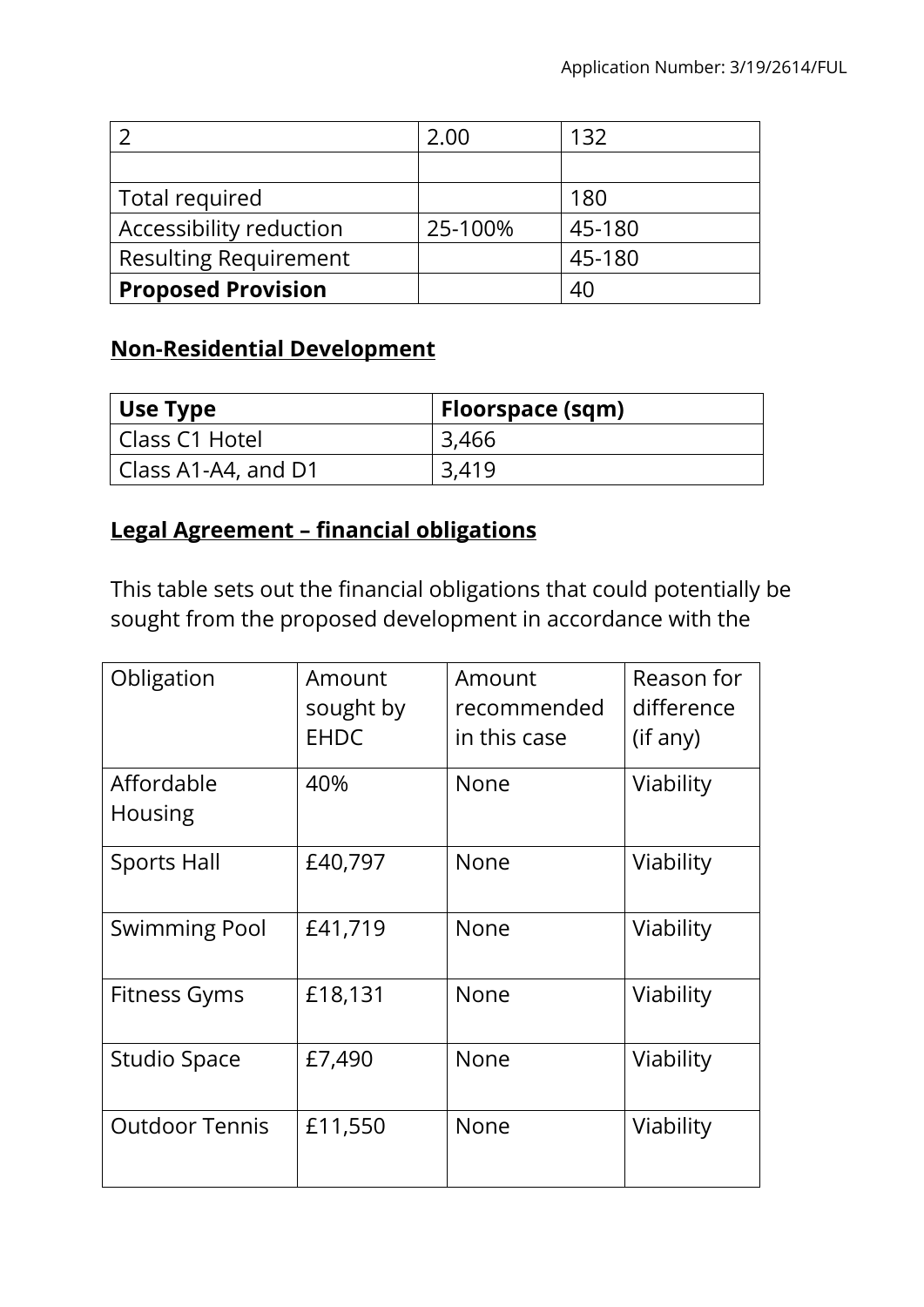| Village and<br>Community<br>Centres                       | £49,383 | None | Viability |
|-----------------------------------------------------------|---------|------|-----------|
| Children's Play<br>and Provision for<br>young people      | £84,294 | None | Viability |
| Parks and<br>Gardens and<br><b>Amenity Green</b><br>Space | £49,687 | None | Viability |
| Natural and<br>Semi-Natural<br>Green Space                | £20,884 | None | Viability |
| Allotments                                                | £10.647 | None | Viability |

| Obligation           | Amount        | Amount       | Reason for |
|----------------------|---------------|--------------|------------|
|                      | sought by HCC | recommended  | difference |
|                      |               | in this case | (if any)   |
| Primary              | £56,832       | <b>None</b>  | Viability  |
| Education            |               |              |            |
| Secondary            | £481,955      | <b>None</b>  | Viability  |
| Education            |               |              |            |
| <b>Youth Service</b> | £954          | <b>None</b>  | Viability  |
| Library              | £10,978       | <b>None</b>  | Viability  |

| Obligation           | <b>Additional Obligations sought</b>          |
|----------------------|-----------------------------------------------|
| Car Club             | 5 Spaces to be provided                       |
| Unit 18              | M4(3) unit to be marketed                     |
| <b>Public Access</b> | Permissive rights of way along riverfront and |
|                      | <b>Bircherley Green</b>                       |
| Maintenance          | Maintenance and Management Plan for both      |
| and                  | the commercial and residential elements of    |